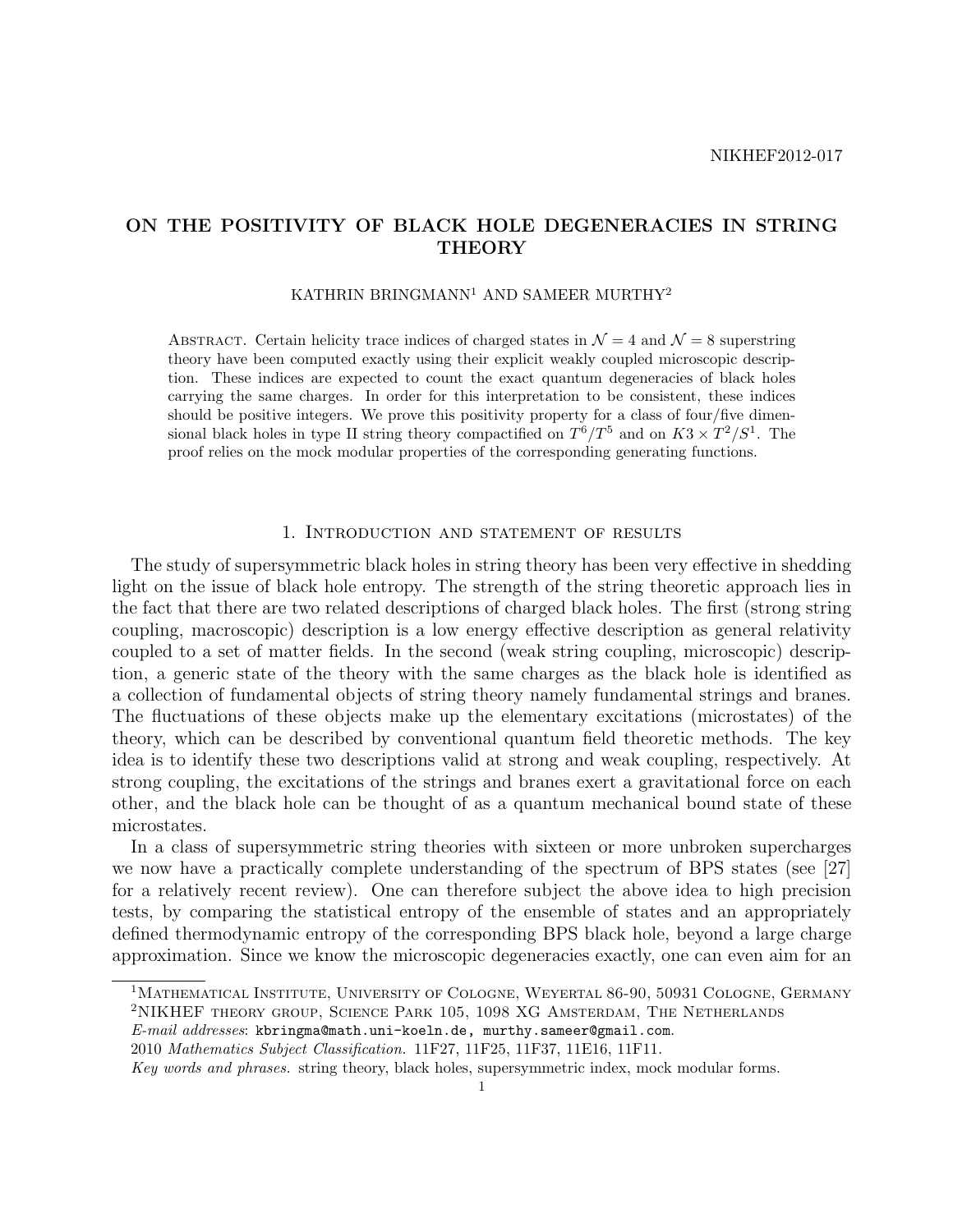exact comparison for finite charges using the framework of the quantum entropy formalism [30, 34]. The first such comparisons have been successfully performed in highly supersymmetric examples [13, 14], and this has been expressed as an exact (finite N)  $AdS_2/CFT_1$ correspondence:

$$
d_{\text{hor}}(n_i) = d_{\text{micro}}(n_i),
$$

where  $\{n_i\}$  are the quantized charges of the black hole,  $d_{\text{hor}}$  is the macroscopic black hole entropy, and  $d_{\text{micro}}$  is the microscopic degeneracy.

In carrying out such a comparison there is an important subtlety. On the macroscopic side, the black hole entropy is supposed to calculate the logarithm of the absolute degeneracy of states  $d_{\text{hor}}$  according to the Boltzmann relation. On the other hand, on the microscopic side, one normally computes a supersymmetric index (like a helicity supertrace), and so  $d<sub>micro</sub>$  is a difference of the number of bosonic and fermionic multiplets. These two quantities are a priori not the same, but as we review below, it has been argued that holography gives an explanation of their equality [15, 33].

Due to the interpretation of  $d_{\text{hor}}$  as computing the number of states of the black hole, an immediate consequence of the equality  $(1.1)$  is that the microscopic index  $d<sub>micro</sub>$  should be a positive integer. The known examples of exact BPS (indexed) counting formulas are all related to Fourier coefficients of automorphic forms of various types, and for the explicit automorphic forms under consideration (discussed below), it is not at all obvious that their Fourier coefficients obey this positivity criterion. Positivity can thus be thought of as a prediction from the quantum theory of black holes<sup>1</sup> for Fourier coefficients of automorphic forms. Checking the prediction for positivity is therefore a (perhaps coarse, but) important check of our understanding of black holes in quantum gravity. Our aim in this paper is to prove the positivity criterion for a class of black holes in theories with  $\mathcal{N} \geq 4$  supersymmetry.

## $Index = Degeneracy$

The supersymmetric index receives contribution only from BPS states and hence is protected from any change under continuous deformations of the moduli of the theory, so (in the absence of wall-crossings) the microscopic index is the same as the macroscopic index. In the macroscopic theory, the index can be argued to be equal to the degeneracy as follows. The near-horizon geometry of the supersymmetric black hole always has an  $AdS<sub>2</sub>$  factor, which has an  $SU(1,1)$  symmetry. If the black hole geometry leaves at least four supersymmetries unbroken, then the closure of the supersymmetry algebra requires that the near horizon symmetry must contain the supergroup  $SU(1, 1|2)$ , the bosonic  $SU(2)$  R-symmetry being identified with spatial rotations. This means that the horizon states on an average have zero charge under the Cartan generator J of this  $SU(2)$ . The  $AdS_2$  geometry further fixes the theory to be in the microcanonical ensemble, which implies that, in fact, every state in the ensemble has  $J = 0$ .

<sup>1</sup>Strictly speaking, one has a notion of a black hole in the gravitational theory only in a large charge approximation. At infinite charges, one is in a classical two derivative theory with a well-defined notion of a horizon. The  $1/n_i$  corrections can be thought of as slightly changing the location of the horizon in spacetime. However, at small values of the charges, spacetime is highly curved and it is possible that classical notions completely break down. The prediction assumes that there is still some sense in semi-classical reasoning for all charges.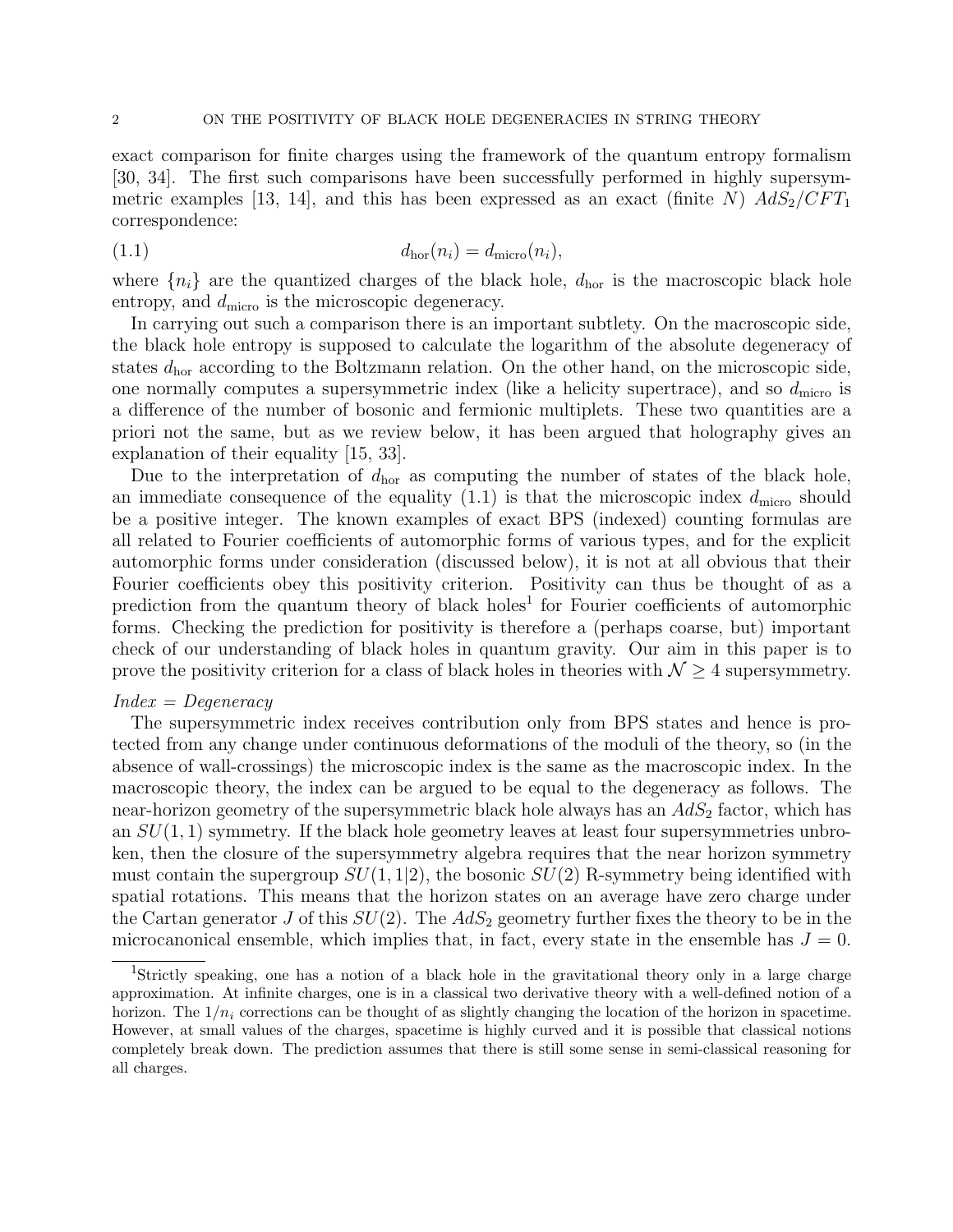So we have

(1.2) 
$$
\text{Tr}(-1)^{J} = \text{Tr}(1),
$$

that is, index equals degeneracy. For a more detailed discussion see [15].

Note the the index equals degeneracy only for the horizon degrees of freedom, but usually one does not compute the index of the horizon degrees of freedom directly. It is easier to compute the index of the asymptotic states as a spacetime helicity supertrace which receives contribution also from the degrees of freedom external to the horizon. It is crucial that the contribution of these external modes is removed from the helicity supertrace before checking the equality (1.2). Typically, modes localized outside the horizon come from three sources [35] – fluctuations of supergravity fields around the black hole solution, non-linear gravitational configurations like multi-centered black holes, and fermion zero modes.

The field fluctuations localized outside the horizon come from fields that carry NS-NS charges such as the momentum, but not from those that carry D-brane charges [1, 25]. In a duality frame where all charges come from D-branes, one therefore does not have to worry about these external field fluctuations. The contributions of multi-centered black holes, when present, have to be explicitly subtracted. For theories that preserve 16 or more supercharges, black hole solutions with three or more centers are expected not to contribute to the index [16]. In these situations, one still has to subtract the contribution from two-centered configurations, as we do in explicit examples in this paper. The third source, i.e. fermion zero modes are generically present and one has to deal with them explicitly. We assume that the only fermion zero modes present are those arising from broken supersymmetry. In that case, they contribute an overall (positive or negative) rational constant to the index, which one has to factor out as is done in [15, 35].

#### The positivity conjecture

Putting together the above discussion, one can make the following precise conjecture about the sign of the index of BPS states in any given string theory:  $d_{\text{micro}}(n_i) > 0$  whenever a black hole solution carrying the corresponding charges  $(n_i)$  can exist. This positivity conjecture was presented by Ashoke Sen at the ASICTP school on modular forms and their applications in March 2011. In this paper, we prove this conjecture for a class of black hole in  $\mathcal{N} = 4$ and  $\mathcal{N} = 8$  string theory.

We now make a brief list of the various black holes that we study in this paper, along with the corresponding automorphic form that controls their degeneracies. The formulas for the microscopic degeneracies  $d_{\text{micro}}$  as a function of the black hole charges in each case will be given in the bulk of the paper. We will study four and five dimensional string theories with 32 supercharges (case 1) and 16 supercharges (case 2). The four dimensional black holes are:

- 1a.  $1/8$ -BPS black holes in type II string theory on  $T^6$ . These black holes are labelled by an integer  $\Delta$ , and  $d_{\text{micro}}^{(1a)}$  is given in terms of the Fourier coefficients  $c(n,r)$  with  $\Delta = 4n - r^2$  of  $\varphi_{-2,1}(\tau, z)$ , a weight  $k = -2$  and index  $m = 1$  weak Jacobi form.
- 2a.  $1/4$ -BPS black holes in type II string theory on  $K3 \times T^2$ . Here, the black holes are labelled by three integers  $(n, r, m)$ , and  $d_{\text{micro}}^{(2a)}$  is given in terms of the Fourier coefficients of the Siegel modular form  $1/\Phi_{10}(\sigma, \tau, z)$  expanded in the "attractor region".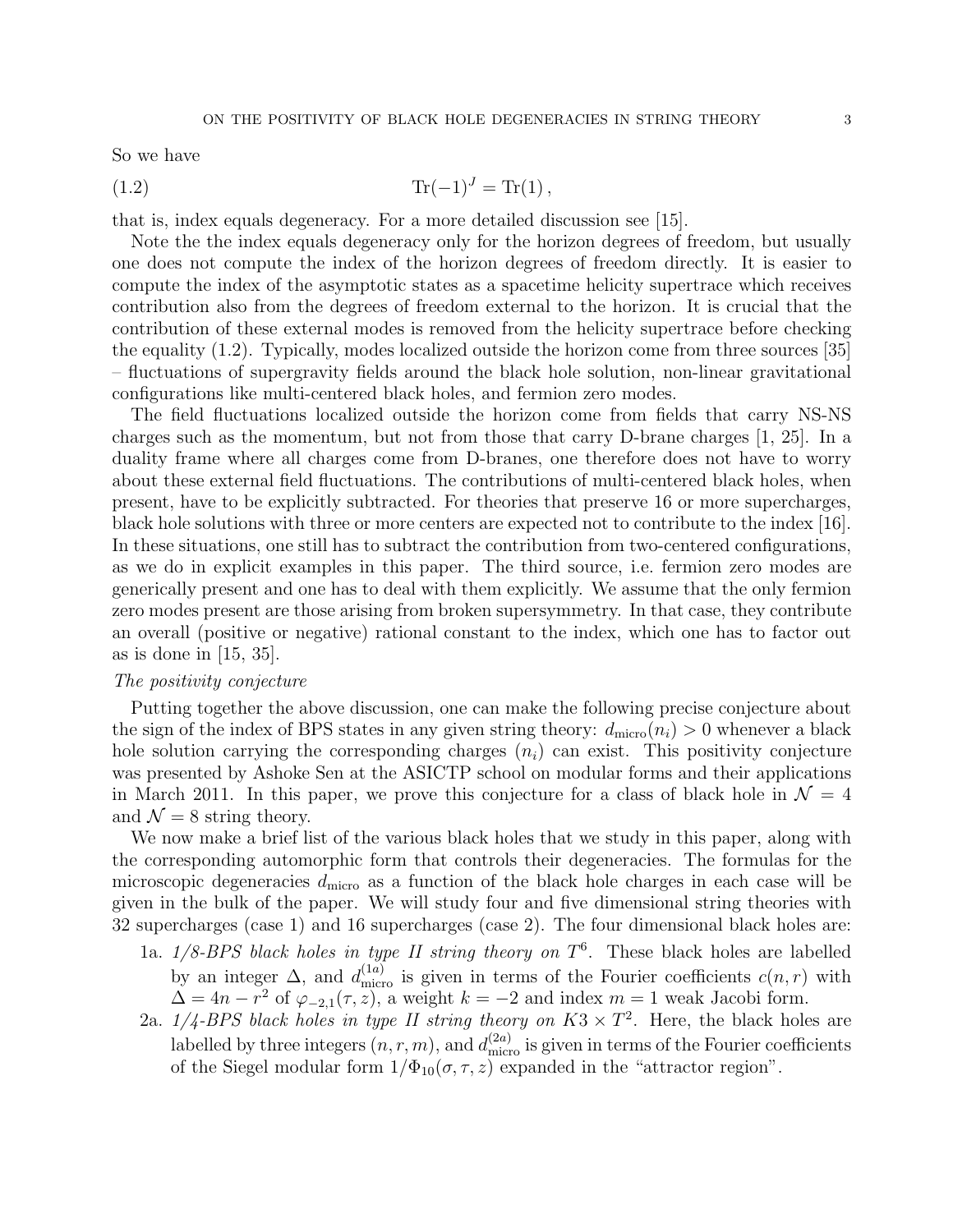In the corresponding five-dimensional situations (1b, 2b), the theories are related to their four-dimensional counterparts by a decompactification of one of the circles of the  $T^2$ , and the black holes in these theories are related to their four-dimensional counterparts by the 4d-5d lift [22].

For the automorphic forms written above, the existence of the black hole solution implies that the discriminant  $4mn - r^2 > 0$ . Case (1a) is very simple to prove, the proof is simply a statement of the positivity of the Fourier coefficients of the canonical Jacobi theta function and negative powers of the eta function, as was already mentioned in [14]. Case (1b) follows with little work, we present the proof below. Case  $(2a)$  and  $(2b)$  are more difficult to prove, the main reason being that the expansion of the Siegel form in the attractor region destroys the automorphic properties of the generating function. Numerical evidence for case (2a) was first written in [35]. We can perform a Fourier expansion in the  $\tau'$  variable without a problem and the Fourier coefficient of  $e^{2\pi im\tau'}$  is a Jacobi form of weight  $-10$  and index m. This Jacobi form is meromorphic in the  $z$  variable, and one therefore needs to specify the contour to define its Fourier expansion, and the Fourier expansion breaks the modular properties. However, it has been shown that  $d_{\text{micro}}^{(2a)}$  is a Fourier coefficient of a mock Jacobi form [17], and one can recover a remnant of the modular properties in a very elegant way. Although the full theory for these objects is not known, enough is known to do a case-by-case analysis in the magnetic charge invariant m.

In this paper, we prove that  $d_{\text{micro}} > 0$  in the cases (2a), (2b) for  $m = 1, 2$  for all values of  $(n, r)$  with  $4mn - r^2 > 0$ . We present two proofs of the positivity in the case  $m = 2$ . The first proof uses the Circle Method. In the case of modular forms this method only requires knowing the weight and the principal part of the modular form in all cusps. This was extended by the first author and Ono [6, 7] to mock modular forms and by the first author and Mahlburg to mixed mock modular forms [5]. The second method is complementary in that we use the explicit knowledge of the full functions, but we can write down an algebraic proof that holds for all coefficients. It relies on the explicit knowledge of the modular and mock modular forms in our examples, and simple algebraic facts about the basic building blocks of modular forms – theta functions, eta functions, and the Eisenstein series – and a simple estimate for the Hurwitz-Kronecker class numbers. Both these methods need us to specify the value of the index m. Although we work out the first two cases  $m = 1, 2$  here, both our proofs can be extended to higher values of  $m$  case-by-case. It would be nice, however, to come up with a proof which tackles all values of m at one shot.

The remainder of the paper is structured as follows. In  $\S$ 2, we use the concrete set up of the string theory on  $T^6$  (Case 1) to briefly review Jacobi forms and some of their properties useful for our application. Using the same set up, we then discuss the lift to five dimensions, and the different ensembles of rotating black holes. In §3, we address the theories on  $K3 \times T^2$ (Case 2), and analyze the explicit mock Jacobi forms which arise for index  $m = 1, 2$ . In §4, we prove the positivity property for  $m = 1$ , and in §5, and §6, we prove the positivity property for  $m = 2$  in two different ways. In an appendix, we give some tables listing the first few values of the black hole degeneracies in Case 2 for  $m = 1, 2, 3, 4$ .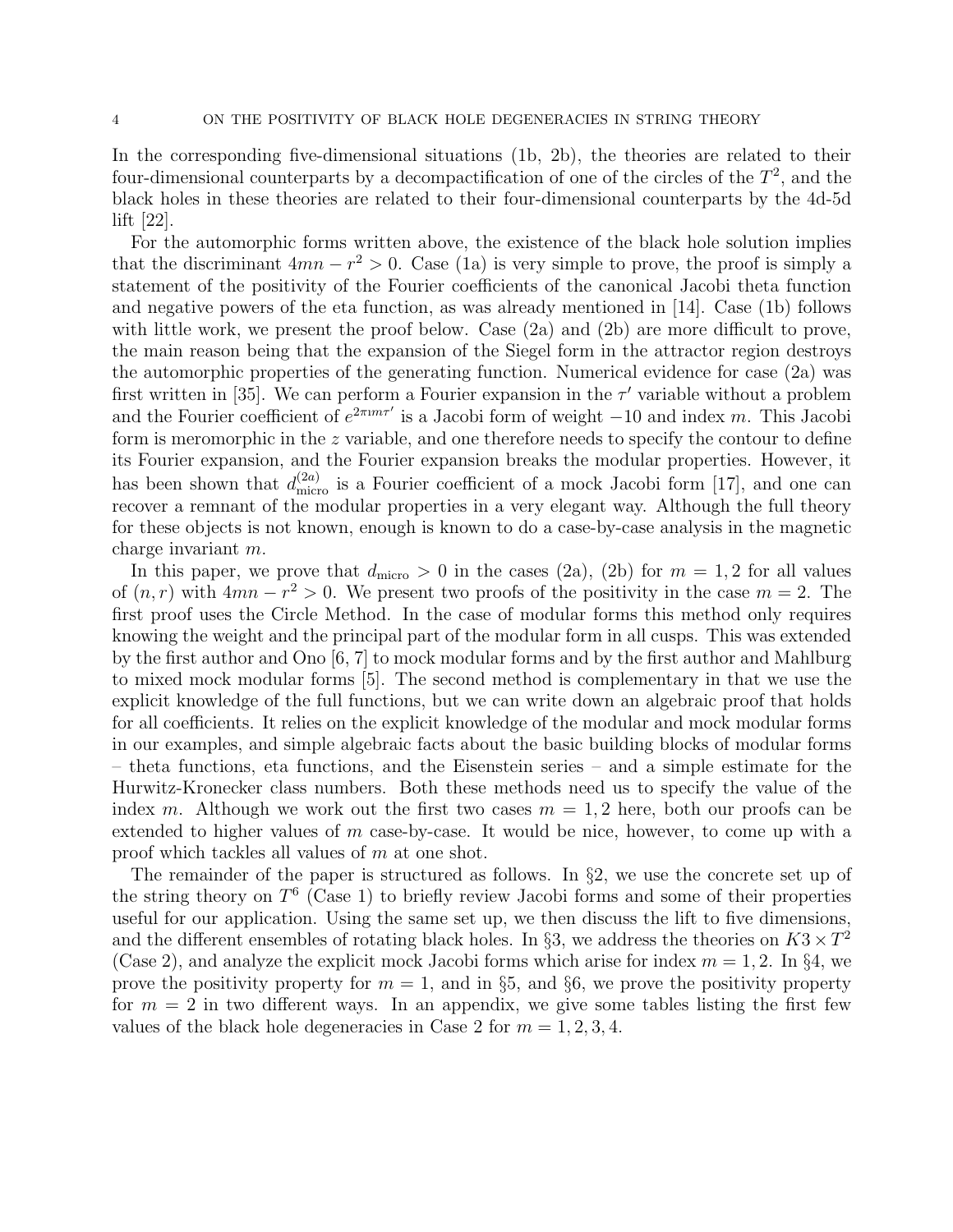### Acknowledgements

The research of the first author was supported by the Alfried Krupp Prize for Young University Teachers of the Krupp Foundation. The research of the second author was supported by the ERC Advanced Grant no. 246974, "Supersymmetry: a window to non-perturbative physics". We thank the ASICTP, Trieste for hospitality during the 2011 conference on 'Modular Forms and mock modular forms, and their applications in arithmetic, geometry, and physics' where this research was initiated. It is a pleasure to thank Atish Dabholkar, Ashoke Sen, and Don Zagier for useful discussions.

#### 2. Black hole degeneracies and Jacobi forms

2.1. Review of Jacobi forms. The black hole microstate degeneracies in all the cases that we study are related to Fourier coefficients of Jacobi (or mock Jacobi) forms. We therefore begin by recalling a few relevant facts about Jacobi forms [20]. We use the notation  $e(x) :=$  $e^{2\pi ix}$ ,  $q := e(\tau)$ , and  $\zeta := e(z)$ , which is fairly standard in the modular forms literature.

**Definition 2.1.** A Jacobi form of weight  $k \in \mathbb{Z}$  and index  $m \in \mathbb{Z}$  is a holomorphic function  $\varphi : \mathbb{H} \times \mathbb{C} \to \mathbb{C}$  which is "modular in  $\tau$  and elliptic in  $z$ " in the sense that it transforms under the modular group as

(2.1) 
$$
\varphi\left(\frac{a\tau+b}{c\tau+d},\frac{z}{c\tau+d}\right) = (c\tau+d)^k e\left(\frac{mcz^2}{c\tau+d}\right)\varphi(\tau,z) \qquad (\forall (\begin{array}{c} a & b \\ c & d \end{array}) \in SL_2(\mathbb{Z})) ,
$$

and under the translations of z by  $\mathbb{Z} \tau + \mathbb{Z}$  as

(2.2) 
$$
\varphi(\tau, z + \lambda \tau + \mu) = e\left(-m\left(\lambda^2 \tau + 2\lambda z\right)\right) \varphi(\tau, z) \qquad (\forall \lambda, \mu \in \mathbb{Z}).
$$

Fourier expansion: Equations (2.1) and (2.2) include the periodicities  $\varphi(\tau+1, z) = \varphi(\tau, z)$ and  $\varphi(\tau, z + 1) = \varphi(\tau, z)$ , thus  $\varphi$  has a Fourier expansion

$$
\varphi(\tau,z) = \sum_{n,r} c(n,r) q^n \zeta^r.
$$

Equation (2.2) is then equivalent to the periodicity property

(2.3) 
$$
c(n,r) = C(4nm - r^2, r), \text{ where } C(\Delta, r) \text{ depends only on } r \text{ (mod } 2m).
$$

The function  $\varphi(\tau, z)$  is called a *holomorphic Jacobi form* (or simply a *Jacobi form*) of weight  $k$  and index  $m$  if it satisfies the condition

(2.4) 
$$
c(n,r) = 0 \quad \text{unless} \quad 4mn \geq r^2.
$$

The function is called a weak Jacobi form if it satisfies the condition

$$
c(n,r) = 0 \t\t \text{unless} \t n \ge 0.
$$

The Jacobi forms that arise as the generating functions of black hole degeneracies are always weak which is related to the fact that the condition (2.5) is equivalent to an exponential growth of  $C(\Delta, r)$  as  $\Delta \rightarrow \infty$ .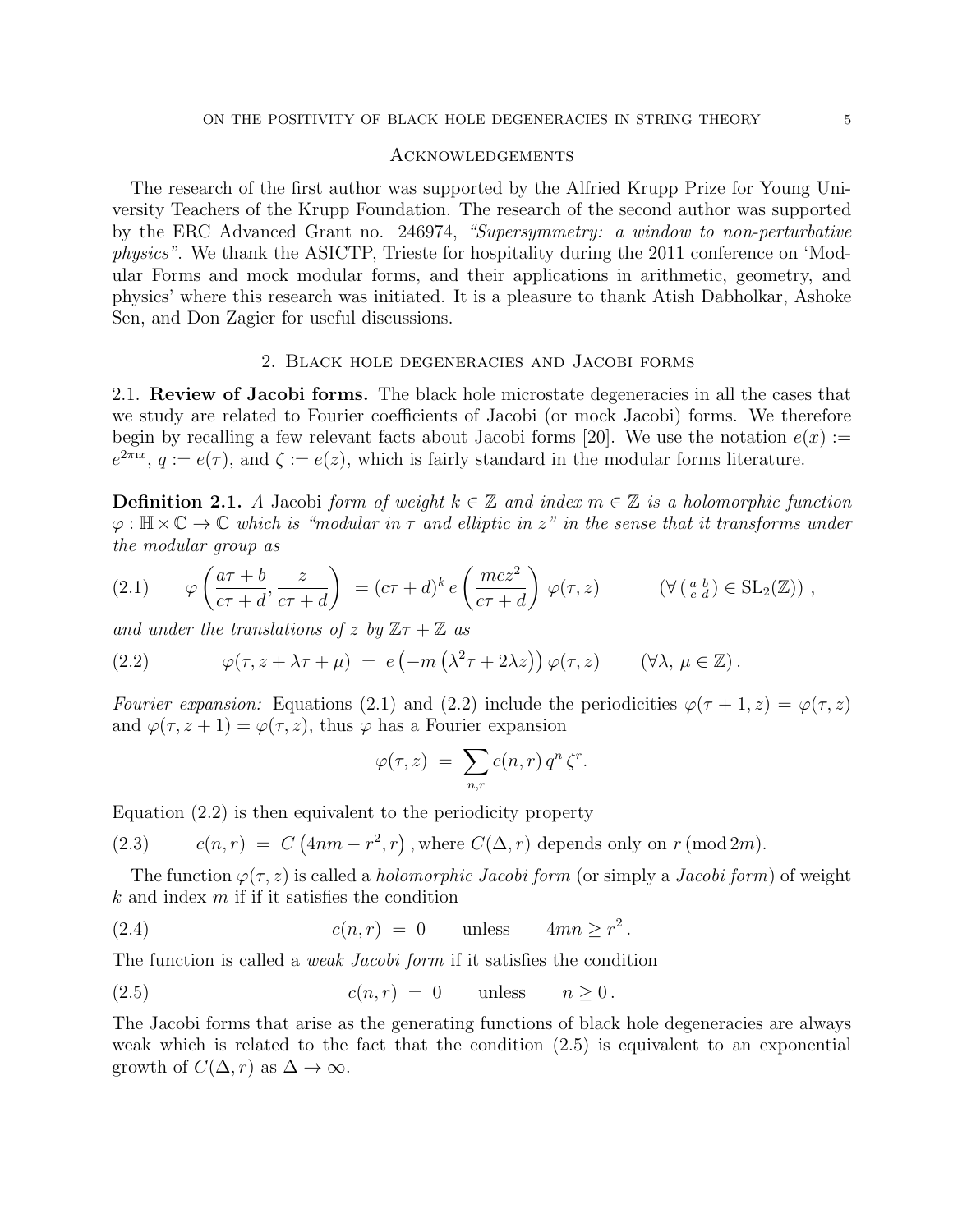Theta expansion: Using the transformation property  $(2.2)$  one obtains that the Fourier expansion of a Jacobi form may be written as

(2.6) 
$$
\varphi(\tau,z) = \sum_{\ell \in \mathbb{Z}} q^{\frac{\ell^2}{4m}} h_{\ell}(\tau) e(\ell z),
$$

where  $h_{\ell}(\tau)$  is periodic in  $\ell$  with period 2m. In terms of the coefficients (2.3) we have for  $\ell \in \mathbb{Z}/2m\mathbb{Z}$ 

$$
h_{\ell}(\tau) = \sum_{\Delta} C_{\ell}(\Delta) q^{\frac{\Delta}{4m}}.
$$

Because of the periodicity property of  $h_{\ell}$ , equation (2.6) can be rewritten in the form

(2.7) 
$$
\varphi(\tau,z) = \sum_{\ell \in \mathbb{Z}/2m\mathbb{Z}} h_{\ell}(\tau) \,\vartheta_{m,\ell}(\tau,z) \,,
$$

where  $\vartheta_{m,\ell}(\tau,z)$  denotes the standard index m theta function

(2.8) 
$$
\vartheta_{m,\ell}(\tau,z) := \sum_{\substack{\lambda \in \mathbb{Z} \\ \lambda \equiv \ell \pmod{2m}}} q^{\frac{\lambda^2}{4m}} \zeta^{\lambda} = \sum_{n \in \mathbb{Z}} q^{m(n+\frac{\ell}{2m})^2} \zeta^{\ell+2mn}.
$$

The expansion (2.7) is called the theta expansion of  $\varphi$ . The vector  $h := (h_1, \ldots, h_{2m})$  transforms like a modular form of weight  $k-\frac{1}{2}$  $\frac{1}{2}$  under  $SL_2(\mathbb{Z})$  with respect to the Weyl representation.

Hecke-like operators: We will require the Hecke-like operator  $V_t$  ( $t \geq 1$ ), which sends Jacobi forms of weight k and index m to Jacobi forms of weight k and index  $tm$ . It is given in terms of its action on Fourier coefficients by

(2.9) 
$$
V_t: \sum_{n,r} c(n,r) q^n \zeta^r \quad \mapsto \quad \sum_{n,r} \left( \sum_{d|(n,r,t)} d^{k-1} c\left(\frac{nt}{d^2}, \frac{r}{d}\right) \right) q^n \zeta^r.
$$

*Jacobi forms of index one:* If  $m = 1$ , (2.3) reduces to  $c(n,r) = C(4n - r^2)$ , where  $C(\Delta)$  is a function of a single argument. Two examples of index 1 Jacobi forms, which play an important role in the theory, are the following two Jacobi forms of weight −2 and 0, respectively:

,

(2.10) 
$$
A(\tau, z) = \varphi_{-2,1}(\tau, z) := \frac{\vartheta_1^2(\tau, z)}{\eta^6(\tau)}
$$

(2.11) 
$$
B(\tau, z) = \varphi_{0,1}(\tau, z) := 4 \left( \frac{\vartheta_2^2(\tau, z)}{\vartheta_2^2(\tau)} + \frac{\vartheta_3^2(\tau, z)}{\vartheta_3^2(\tau)} + \frac{\vartheta_4^2(\tau, z)}{\vartheta_4^2(\tau)} \right),
$$

where  $\vartheta_i, i = 1, \ldots, 4$  are the four classical Jacobi theta functions

$$
\vartheta_1(\tau, z) := \sum_{n \in \mathbb{Z}} (-1)^n q^{\frac{1}{2}(n - \frac{1}{2})^2} \zeta^{n - \frac{1}{2}}, \qquad \vartheta_2(\tau, z) := \sum_{n \in \mathbb{Z}} q^{\frac{1}{2}(n - \frac{1}{2})^2} \zeta^{n - \frac{1}{2}},
$$

$$
\vartheta_3(\tau, z) := \sum_{n \in \mathbb{Z}} q^{\frac{n^2}{2}} \zeta^n, \qquad \qquad \vartheta_4(\tau, z) := \sum_{n \in \mathbb{Z}} (-1)^n q^{\frac{n^2}{2}} \zeta^n,
$$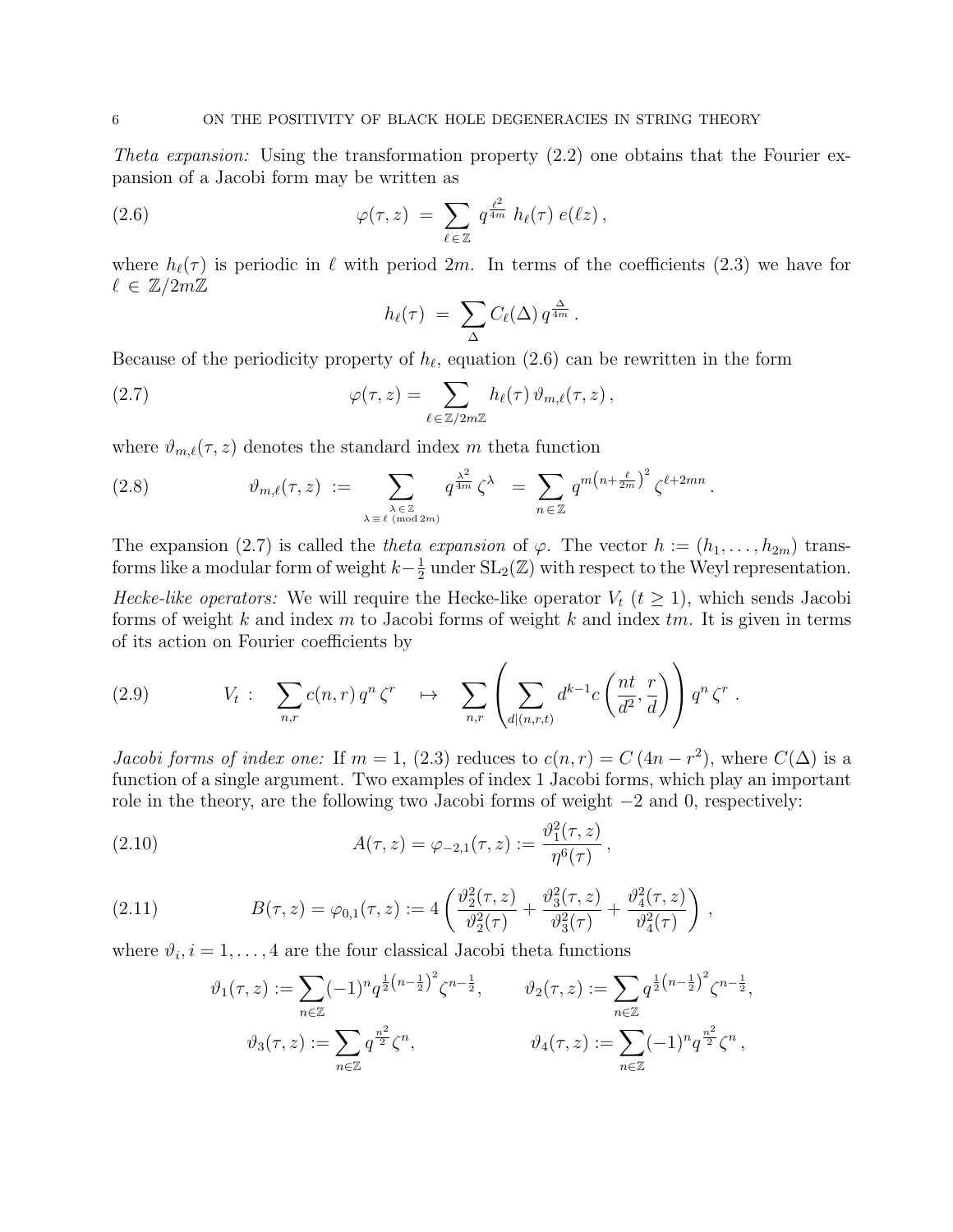and  $\eta$  is the Dedekind eta function

(2.12) 
$$
\eta(\tau) := q^{\frac{1}{24}} \prod_{n \ge 1} (1 - q^n).
$$

By the property mentioned above, these functions have a Fourier expansion  $(k = -2, 0)$ :

(2.13) 
$$
\varphi_{k,1}(\tau,z) = \sum_{n,r \in \mathbb{Z}} C_k (4n - r^2) q^n \zeta^r.
$$

The first few Fourier coefficients of  $A$  and  $B$  are given in Table 1 below. Note the alternating sign pattern of  $C_k(\Delta)$ . This is related to the positivity of the black hole degeneracies, and we will prove that this is true for all  $\Delta > 0$ .

TABLE 1. The first few Fourier coefficients of A and B

| $k \mid k \mid C_k(-1)$ $C_k(0)$ $C_k(3)$ $C_k(4)$ $C_k(7)$ $C_k(8)$ $C_k(11)$ $C_k(12)$ $C_k(15)$ |  |  |  |  |
|----------------------------------------------------------------------------------------------------|--|--|--|--|
|                                                                                                    |  |  |  |  |
|                                                                                                    |  |  |  |  |

It is a fact that A and B generate the ring of weak Jacobi forms of even weight freely over the ring of modular forms of level 1 [20], which means that any weak Jacobi form can be written as a sum of products of A and B with coefficients being modular forms.

2.2.  $1/8$  BPS black holes in type II string theory on  $T<sup>6</sup>$ . On compactifying type-II string on a 6-torus  $T^6$ , the resulting four-dimensional theory has  $\mathcal{N}=8$  supersymmetry with 28 massless  $U(1)$  gauge fields. A charged state is therefore characterized by 28 electric and 28 magnetic charges which combine into the 56 representation of the U-duality group  $E_{7.7}(\mathbb{Z})$ . We are interested in one-eighth BPS dyonic states in this theory which perserve four of the thirty-two supersymmetries.

We consider the 6-torus to be the product  $T^4 \times S^1 \times \tilde{S}^1$  of a 4-torus and two circles. Using the U-duality, we can go to a frame where the four dimensional system contains  $Q_5$  D5-branes along  $T^4 \times S^1$ ,  $Q_1$  D1-branes along  $S^1$ , and K Kaluza-Klein monopoles associated with  $S^1$ , carrying *n* units of momentum along  $S^1$  and *J* units of momentum along  $S^1$ . The black holes are thus labeled by these five charges  $(Q_1, Q_5, n, K, J)$ .

We restrict our analysis here to the case gcd  $(Kn, Q_1Q_5, KQ_1, KQ_5, nQ_1, nQ_5) = 1$ . The degeneracies of the  $1/8$ -BPS dyonic states in the type II string theory on a  $T<sup>6</sup>$  are given in terms of the Fourier coefficients of  $A(\tau, z)$  [26, 28, 38, 31]:

$$
d_{\text{micro}}^{(1b)}(Q_1, Q_5, K, n, J) = (-1)^{J+1} \sum_{s|Q_1, nQ_5, J} s C_{-2} ((4Q_1 Q_5 K n - J^2) / s^2) ,
$$

where  $C_{-2}(D)$  is defined in equation (2.13). The factor of  $(-1)^{J+1}$  arises due to the fermion zero modes mentioned in the introduction, which one has to strip off since they live outside the horizon. For convenience of analysis, we shall restrict further to the case  $gcd(n, Q_1, Q_5) = 1$ , which reduces the above sum over s to  $s = 1$ . The more general case can be analyzed using the estimation methods that we use in the following sections, but applied to the case of regular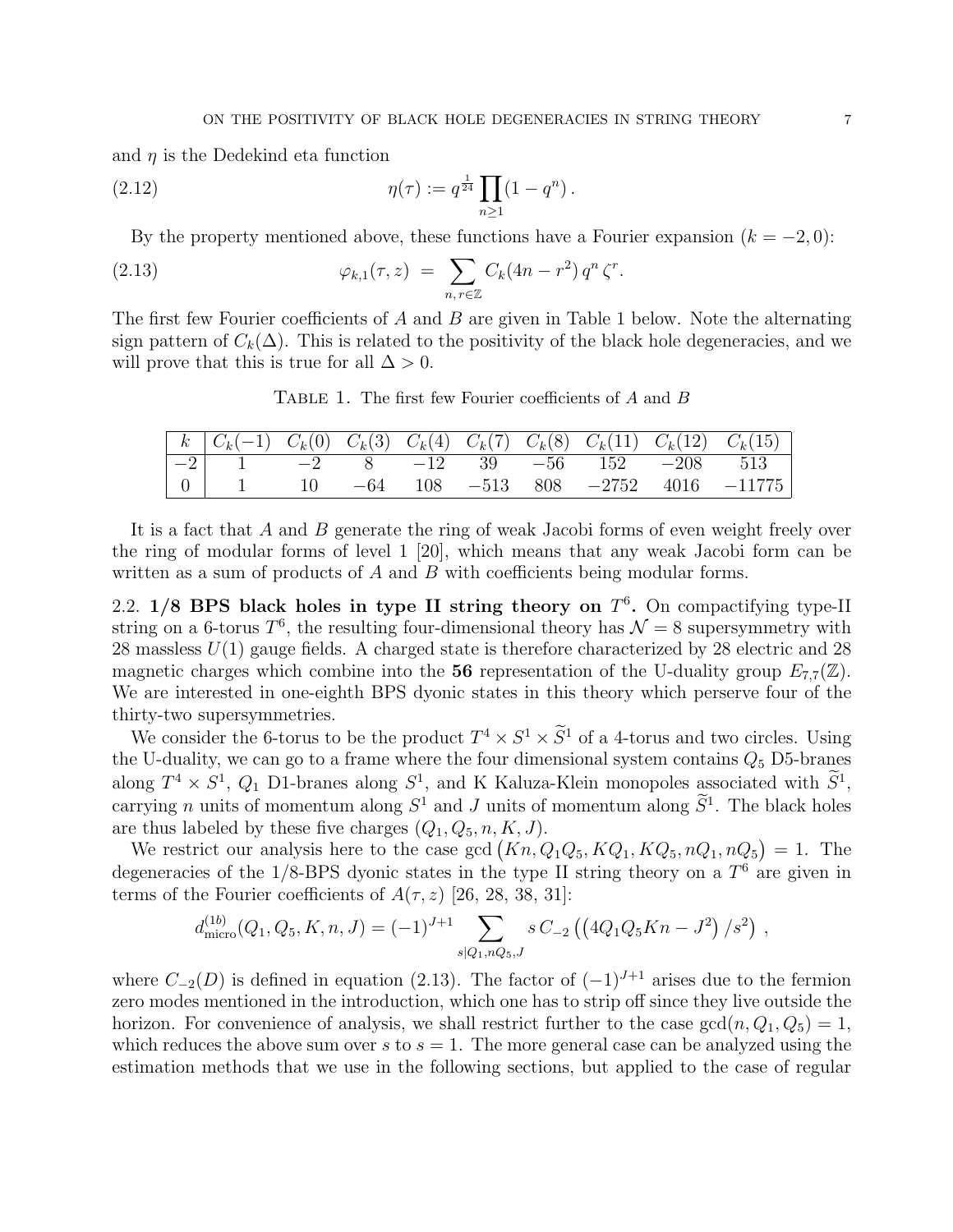(instead of mock) modular forms. Since this is relatively straightforward, we shall omit the analysis here.

To read off  $C_{-2}(D)$  more systematically, we use the theta expansion

$$
A(\tau, z) = h_0(\tau) \, \vartheta_{1,0}(\tau, z) + h_1(\tau) \, \vartheta_{1,1}(\tau, z) \, .
$$

The functions  $h_{\ell}(\tau)$  in this case are given explicitly by:

$$
h_0(\tau) = -\frac{\vartheta_{1,1}(\tau,0)}{\eta^6(\tau)} = -2 - 12q - 56q^2 - 208q^3 - 684q^4 - 2032q^5 - O(q^6),
$$
  
\n
$$
h_1(\tau) = \frac{\vartheta_{1,0}(\tau,0)}{\eta^6(\tau)} = q^{-\frac{1}{4}} \left(1 + 8q + 39q^2 + 152q^3 + 513q^4 + 1560q^5 + O(q^6)\right).
$$

From the definition (2.8) of the functions  $\vartheta_{m,\ell}$ , and the product representation (2.12) of the function  $\eta$ , it is clear that the Fourier coefficients of  $-h_0$  and  $h_1$  are all positive, thus proving the positivity of  $d<sub>micro</sub>$  in this case (1a).

2.3. Lift to five dimensions, and ensembles with varying and fixed  $J_R$ . In the above charge representation, zooming in on the tip of the KK monopole gives us the five dimensional theory. These five dimensional black holes are therefore labelled by four integers  $(Q_1, Q_5, n, J)$ . Near the tip of the monopole, the circle  $\tilde{S}^1$  has decompactified, and J becomes an angular momentum charge. To compute the generating function for the index, one has to remove the modes which are outside the horizon of the black hole. The only such modes in this case are the bound states of angular momentum, removing them gives the generating function for  $d_{\text{micro}}$  [36]:

$$
\sum_{J} (-1)^{J+1} d_{\text{micro}}^{(1a)}(n, Q_1, Q_5, J) \zeta^{J} = \zeta^{-2} (\zeta - 1)^4 \sum_{j \in \mathbb{Z}} C_{-2} (4Q_1 Q_5 n - j^2) \zeta^{j}.
$$

We have already seen that  $(-1)^{d+1}C_{-2}(d) > 0$ . The prefactor

$$
\zeta^{-2}(\zeta - 1)^4 = \sum_r c_{\text{pf}}(r) \zeta^r
$$

also has the positivity property

 $(-1)^r c_{\text{pf}}(r) > 0$ .

Putting these two facts together, we get  $d_{\text{micro}}^{(1b)} > 0$ .

So far, we have been working with superconformal indices with fixed values for all the charges including the angular momentum  $J$ , but in computing the index, one lets  $J^2$  vary. In [36], Sen also defined a new index for rotating black holes with fixed value of J, as well as fixed  $J^2$  (and fixed value of all other charges) as:

$$
d_{\text{micro}}^{\text{rot}}(\ldots, J) := d_{\text{micro}}(\ldots, J) - d_{\text{micro}}(\ldots, J+2),
$$

where the ... indicate all the other charges that are held fixed, and conjectured that this should also be a positive integer. To prove this, we need to show that  $d^{(1a)}(n, Q_1, Q_5, J)$  $d^{(1a)}(n, Q_1, Q_5, J + 2)$ . For the case  $(Q_1, Q_5 n) = 1$ , we need to show that  $|C_{-2}(D)|$  are monotonic, which can be seen from the fact that the function  $\vartheta_{m,\ell}$  has coefficients one, and the Fourier coefficients of the function  $\eta^{-6}$ , which count partitions, are monotonic.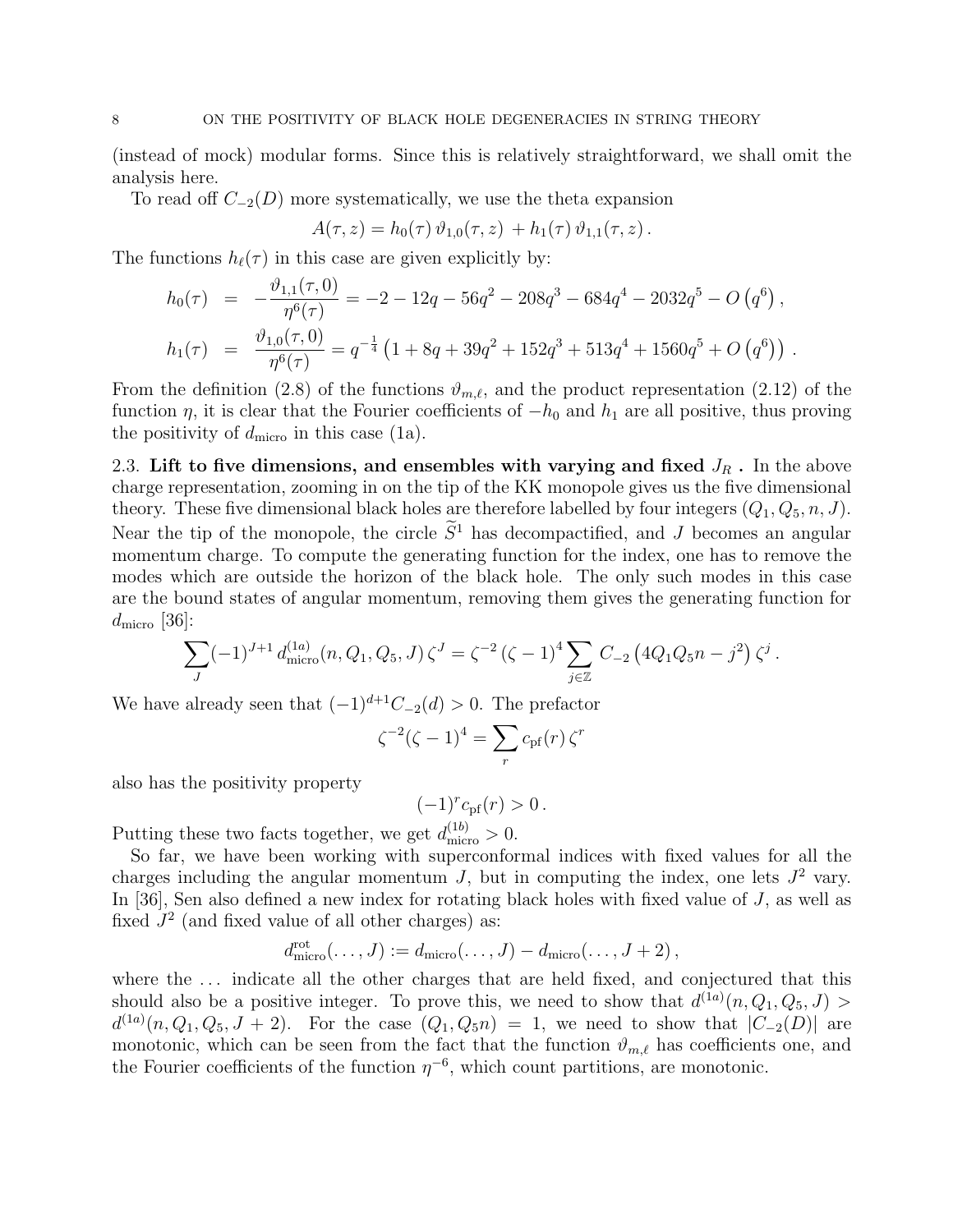# 3. 1/4 BPS black holes in type II string theory on  $K3 \times T^2$

The four-dimensional theory in  $\mathbb{R}^{1,3}$  resulting from the  $K3 \times T^2$  compactification has  $\mathcal{N} = 4$ supersymmetry. The bosonic duality group of the theory is  $SL_2(\mathbb{Z}) \times O(22, 6, \mathbb{Z})$ , the two factors are called the S-duality group, and the T-duality group, respectively. The integral electric and magnetic charges  $(N^i, M^i)$ ,  $(i = 1, 2, \ldots 28)$ , are in a  $(2, 28)$  representation of this group, and the degeneracies are written in terms of the T-duality invariants  $(N^2/2, N \cdot$  $M, M^2/2$ ,  $\equiv (n, \ell, m)$ , formed using a certain inner product on the lattice of charges. The degeneracy formula was first conjectured in [21], and the complete degeneracy formula was derived in [22, 37, 18]. As in the previous subsection, we shall restrict our attention here to the case to primitive charges, the corresponding formulas for non-primitive charges [3, 4, 12] are related to the primitive degeneracies.

The main novelty (and difficulty) in this case arises because the 1/4-BPS spectrum of the theory depends not only on the charges, but also the moduli fields at infinity. For given charges  $(Q^i, P^i)$ , one has, at a generic point in moduli space, not only the dyonic black hole solution, but also two-centered black hole bound state solutions with the two centers carrying e.g. electric and magnetic charges [19]. These bound states exist only inside a certain region of moduli space bounded by codimension one surfaces called walls, and cease to exist (decay) on crossing these walls.

On the microscopic side, the (indexed) degeneracies of the 1/4-BPS states are Fourier coefficients of the meromorphic Siegel modular form  $\Phi_{10}^{-1}$ , the reciprocal of the Igusa cusp form of weight 10. The meromorphicity means that the Fourier coefficients depend on the order of expansion, or, in other words, on the contour of integration one uses to define them. This contour depends on the moduli fields of the theory, in such a way that the jumps in the degeneracies across the divisors of  $\Phi_{10}$  are exactly equal to the degeneracies of the twocentered black hole bound state that decays on crossing the corresponding wall in moduli space [10, 11, 32].

Our interest is in the degeneracies of the single-centered black hole, and we would like to throw away the contribution from all the multi-centered black holes to the generating function. This latter contribution is not modular invariant by itself, and so this step breaks the modular invariance of the original generating function. However, quite remarkably, the remaining function that one gets has the property of being a mock Jacobi form [17], and this is what we use to prove the positivity of the single centered black hole degeneracies.

3.1. Wall crossing and mock Jacobi forms. For basic facts about Siegel modular forms, we refer the reader to [23]. The Igusa cusp form  $\Phi_{10}$ , the unique Siegel modular form of weight 10, is the Borcherds (multiplicative) lift of the function  $2B(\tau, z)$ :

(3.1) 
$$
\Phi_{10}(Z) = q\zeta w \prod_{(n,\ell,m)>0} \left(1 - q^n \zeta^{\ell} w^m\right)^{2C_0\left(4mn - \ell^2\right)},
$$

where the coefficients  $C_0(\Delta)$  are defined in (2.13). Here the notation  $(n, \ell, m) > 0$  means that  $n, \ell, m \in \mathbb{Z}$  with either  $m > 0$  or  $m = 0$  and  $n > 0$ , or  $m = n = 0$  and  $l < 0$ . In terms of the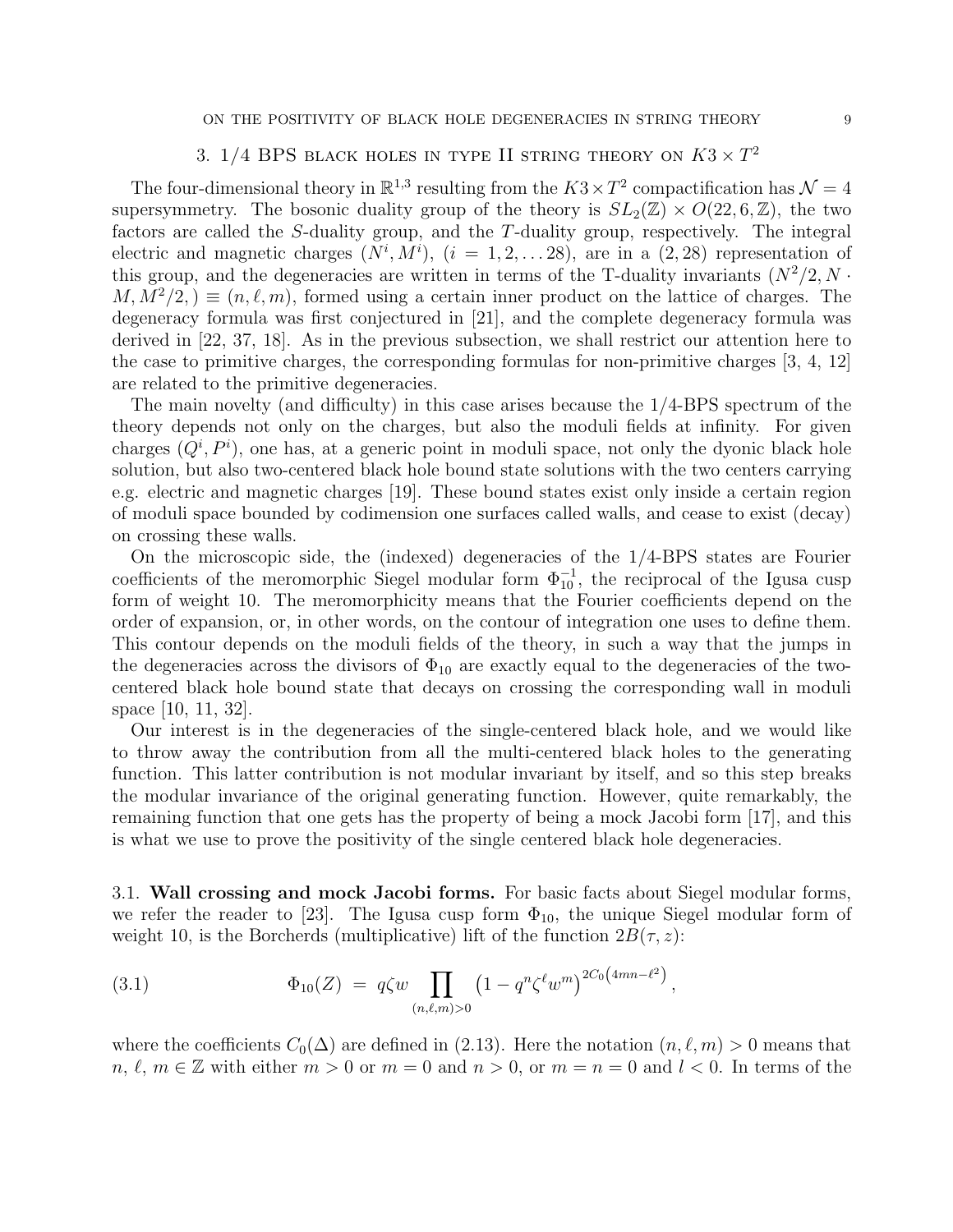Hecke-like operators  $V_m$ , (3.1) can be rewritten in the form

$$
\Phi_{10}(Z) = w \,\Delta(\tau) A(\tau, z) \, \exp\left(-2 \sum_{m \ge 1} B |V_m(\tau, z) w^m\right) \,,
$$

where  $\Delta(\tau)$  is the weight 12 modular form:

$$
\Delta(\tau) := q \prod_{n \ge 1} (1 - q^n)^{24} = q - 24q^2 + 252q^3 - 1472q^4 + 4830q^5 + O(q^6) .
$$

The function  $\Phi_{10}$  can also be written as the Saito-Kurokawa (additive) lift of the Jacobi form  $\varphi_{10,1} = \Delta A$ .

We are interested in the Fourier coefficients of the microscopic partition function  $\Phi_{10}^{-1}$ , with respect to the three chemical potentials  $(\tau, z, \tau')$  which are conjugate to the three T-duality invariant integers  $(n, \ell, m)$ . The Igusa cusp form has double zeros at  $z = 0$  and its  $Sp_2(\mathbb{Z})$ images. The partition function is therefore a meromorphic Siegel modular form of weight −10 with double poles at the divisors. As mentioned above, this meromorphicity is responsible for the wall-crossing behavior of these functions.

The first step to analyze the Fourier coefficients [17] is to expand the microscopic partition function in  $w$ :

(3.2) 
$$
\frac{1}{\Phi_{10}(Z)} = \sum_{m \ge -1} \psi_m(\tau, z) w^m.
$$

Using (3.1), one can compute the coefficients  $\psi_m$ . The first few are given by [17]

$$
\Delta \psi_{-1} = A^{-1},
$$
  
\n
$$
\Delta \psi_0 = 2 A^{-1} B,
$$
  
\n
$$
(3.3) \Delta \psi_1 = (9 A^{-1} B^2 + 3E_4 A)/4,
$$
  
\n
$$
\Delta \psi_2 = (50 A^{-1} B^3 + 48E_4 AB + 10E_6 A^2)/27,
$$
  
\n
$$
\Delta \psi_3 = (475 A^{-1} B^4 + 886E_4 AB^2 + 360E_6 A^2 B + 199E_4^2 A^3)/384,
$$
  
\n
$$
\Delta \psi_4 = (51 A^{-1} B^5 + 155E_4 AB^3 + 93E_6 A^2 B^2 + 102E_4^2 A^3 B + 31E_4 E_6 A^4)/72,
$$

where, for even  $k \geq 2$ , the Eisenstein series  $E_k$  of weight k is defined as

(3.4) 
$$
E_k(\tau) := 1 - \frac{2k}{B_k} \sum_{n \ge 1} \sigma_{k-1}(n) q^n
$$

with  $B_k$  the kth Bernoulli number and  $\sigma_{k-1}(n) := \sum_{d|n} d^{k-1}$ . Note that for  $k \geq 4$  even the function  $E_k$  is a modular form, whereas  $E_2$  is a so-called quasimodular form. The first few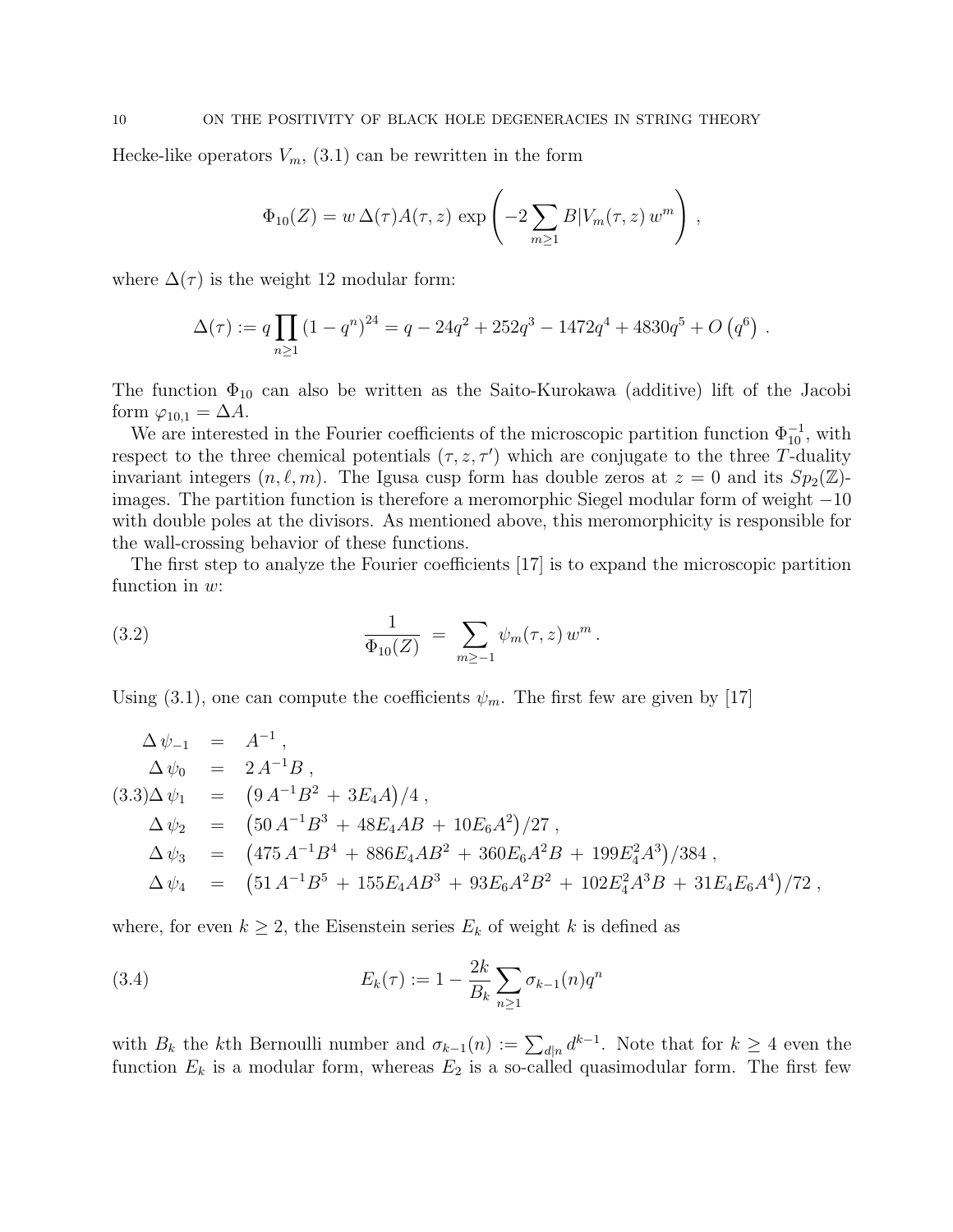Eisenstein series are:

(3.5) 
$$
E_2(\tau) = 1 - 24 \sum_{n \ge 1} \frac{nq^n}{1 - q^n} = 1 - 24q - 72q^2 - O(q^3),
$$

$$
E_4(\tau) = 1 + 240 \sum_{n \ge 1} \frac{n^3 q^n}{1 - q^n} = 1 + 240q + 2160q^2 + O(q^3),
$$

$$
E_6(\tau) = 1 - 504 \sum_{n \ge 1} \frac{n^5 q^n}{1 - q^n} = 1 - 504q - 16632q^2 - O(q^3).
$$

The double zero of  $\Phi_{10}$  at  $z = 0$  is reflected by the double zeros of the denominator A in the  $A^{-1}B^{m+1}$  terms in the formulas (3.3). These meromorphic Jacobi forms were analyzed in [17], following a theorem of Zwegers [40, 41] who showed that the Fourier coefficients of meromorphic Jacobi forms are related to mock modular forms. The analysis, which we sketch below, uniquely associates a mock Jacobi form (first systematically studied by the first author and Richter [8]) to a meromorphic Jacobi form of the type  $\psi_m$  above.

The first step is to define the polar part of  $\psi_m$ 

$$
\psi_m^P(\tau, z) := \frac{p_{24}(m+1)}{\eta^{24}(\tau)} \sum_{s \in \mathbb{Z}} \frac{q^{ms^2+s} \zeta^{2ms+1}}{(1-\zeta q^s)^2} ,
$$

where  $p_{24}(n)$  counts the number of partitions of an integer n allowing 24 colors. The function  $\psi_m^{\tilde{P}}$  is the average over the lattice  $\mathbb{Z} \tau + \mathbb{Z}$  of the leading behavior of the function near the pole  $z = 0$ 

$$
\frac{p_{24}(m+1)}{\eta^{24}(\tau)} \frac{\zeta}{(1-\zeta)^2}.
$$

The function  $\psi_m^P$  is an example of an Appell-Lerch sum, and it encodes the physics of all the wall-crossings due to the decay of two-centered black holes.

The single-centered black hole degeneracies are found by subtracting the polar part from the original meromorphic Jacobi form  $\psi_m$ . The two functions  $\psi_m$  and  $\psi_m^P$  have, by construction, the same poles and residues, so the difference is holomorphic in  $z$ , and has an unambiguous Fourier expansion. The finite or Fourier part of  $\psi_m$ 

$$
\psi_m^F := \psi_m - \psi_m^P,
$$

is a mock Jacobi form of index  $m$ . It was shown in [17] that the indexed degeneracies of the single centered black hole of magnetic charge invariant  $N^2/2 = m$ , as defined by the attractor mechanism, are Fourier coefficients of the function  $\psi_m^F$ . More precisely, we have that, for  $n \geq m$ , the microscopic indexed degeneracies  $d_{\text{micro}}(n, r, m)$  corresponding to the single-centered black holes are related to the Fourier coefficients of this function  $\psi_m^F = \sum_{n,r} c(n,r) q^n \zeta^r$ , as  $d_{\text{micro}}(n,r,m) = (-1)^{r+1} c(n,r)$ , the overall sign coming from an analysis of the fermion zero modes described in the introduction. We now analyze the positivity of the numbers  $d_{\text{micro}}(n, r, m)$ .

We work out the first two cases  $m = 1, 2$ . The analysis of [17] explicitly identified the mock Jacobi forms arising as the finite parts of the meromorphic Jacobi forms for many cases. We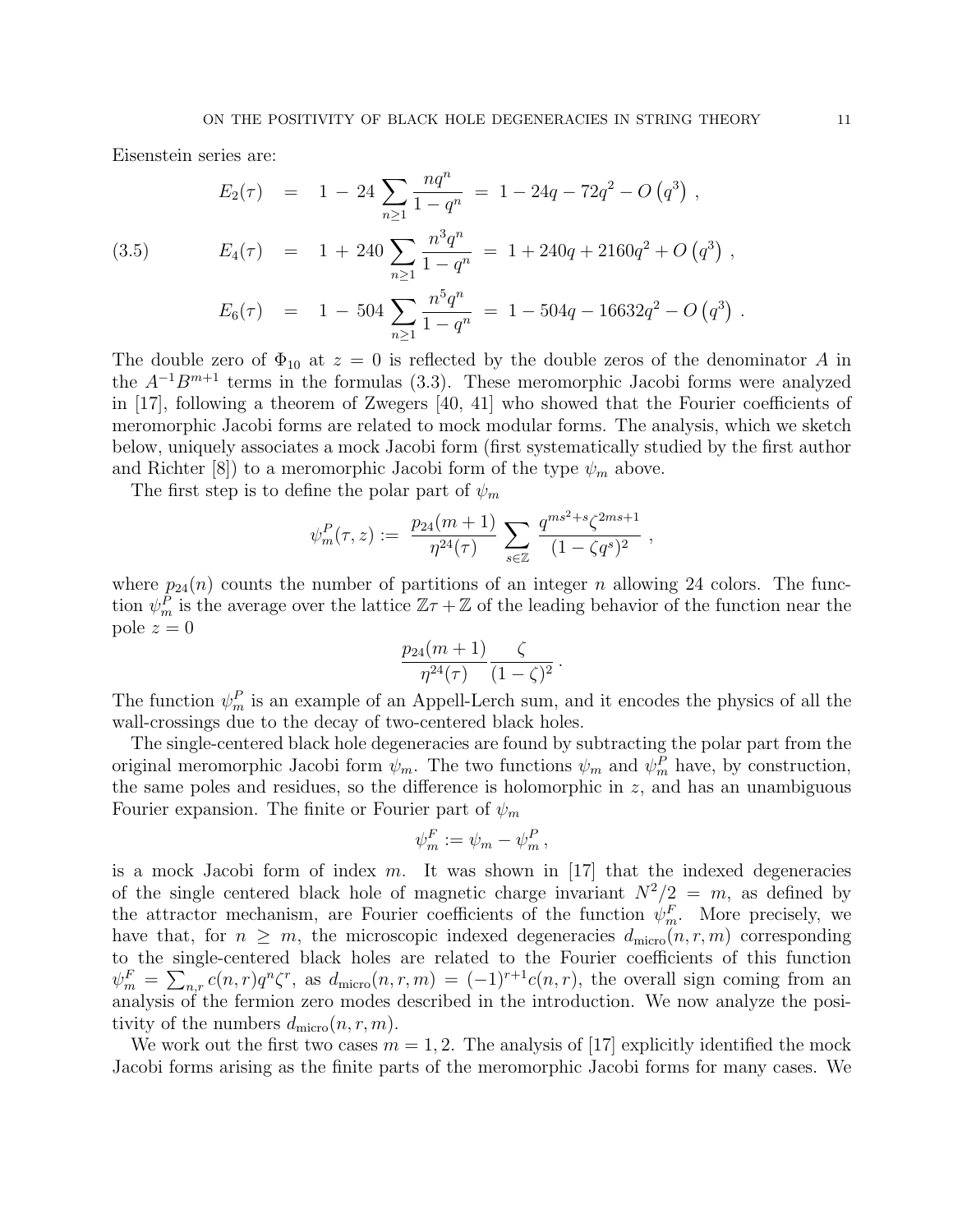have the following explicit formulas for the finite parts of the mock Jacobi forms  $B^{m+1}/A$ :

$$
\left(\frac{B^2}{A}\right)^F = E_4A - 288\mathcal{H},
$$
  

$$
\left(\frac{B^3}{A}\right)^F = 3E_4AB - 2E_6A^2 - 12^3\mathcal{H}|V_2,
$$

in terms of the Hecke-like operator defined in (2.9), and the function

$$
\mathcal{H}(\tau,z) := \sum_{n,r} H(4n - r^2) q^n \zeta^r,
$$

where for  $N \geq 0$ ,  $H(N)$  denotes the Hurwitz-Kronecker class numbers. The function  $\mathcal{H}$  can be expanded as:

$$
\mathcal{H}(\tau,z) := \mathcal{H}_0(\tau) \,\vartheta_{1,0}(\tau,z) + \mathcal{H}_1(\tau) \,\vartheta_{1,1}(\tau,z)\,,
$$

where

$$
\mathcal{H}_j(\tau) := \sum_{n \geq 0} H(4n + 3j) q^{n + \frac{3j}{4}}.
$$

From work of Hirzebruch and Zagier [24, 39] one can conclude that these functions are mock modular forms. For later purposes, we note that  $H(0) = -1/12$  and  $H(n) > 0$  for  $n \in \mathbb{N}$ .

Using the formulas in (3.3), we get:

(3.6) 
$$
\psi_1^F = \frac{1}{\Delta} (3E_4 A - 648 \mathcal{H}),
$$

(3.7) 
$$
\psi_2^F = \frac{1}{3\Delta} (22E_4 AB - 10E_6 A^2 - 9600 \mathcal{H}|V_2).
$$

In the next few sections, we prove that the coefficients  $c(n,r)$  of these two functions  $\psi_1^F$ ,  $\psi_2^F$ obey the positivity property<sup>2</sup>:

(3.8) 
$$
(-1)^{r+1}c(n,r) > 0 \text{ for } 4mn - r^2 > 0.
$$

The relation of the microscopic degeneracies of these five dimensional black holes [9, 2, 15] to their four dimensional counterparts in the  $\mathcal{N} = 4$  theories is exactly as in the  $\mathcal{N} = 8$  theories, as described in §2.3. The positivity in the ensemble with varying  $J^2$  simply follows from the positivity of the four dimensional case. In the ensemble with fixed  $J^2$ , one needs to show that the Fourier coefficient  $c(n,r)$  of the functions  $\psi_1^F$ ,  $\psi_2^F$  obey the property  $c(n,r) > c(n,r+2)$ . This property will also be seen to be true in the course of presenting the proofs below.

<sup>&</sup>lt;sup>2</sup>For general m, the  $(n, r)$  Fourier coefficient of  $\psi_m$  has an obvious black hole interpretation for  $n \geq m$ . For  $m = 2$ , the  $n = 1$  coefficient also has a black hole interpretation, as can be seen from the table in the appendix. (The  $(n, r) = (1, 1)$  coefficient of  $\psi_2$  are equal to the  $(2, 1)$  coefficient of  $\psi_1$ , and the  $(1, 2)$  coefficient of  $\psi_2$  are equal to the (1,0) coefficient of  $\psi_1$ ). The general pattern remains to be fleshed out fully.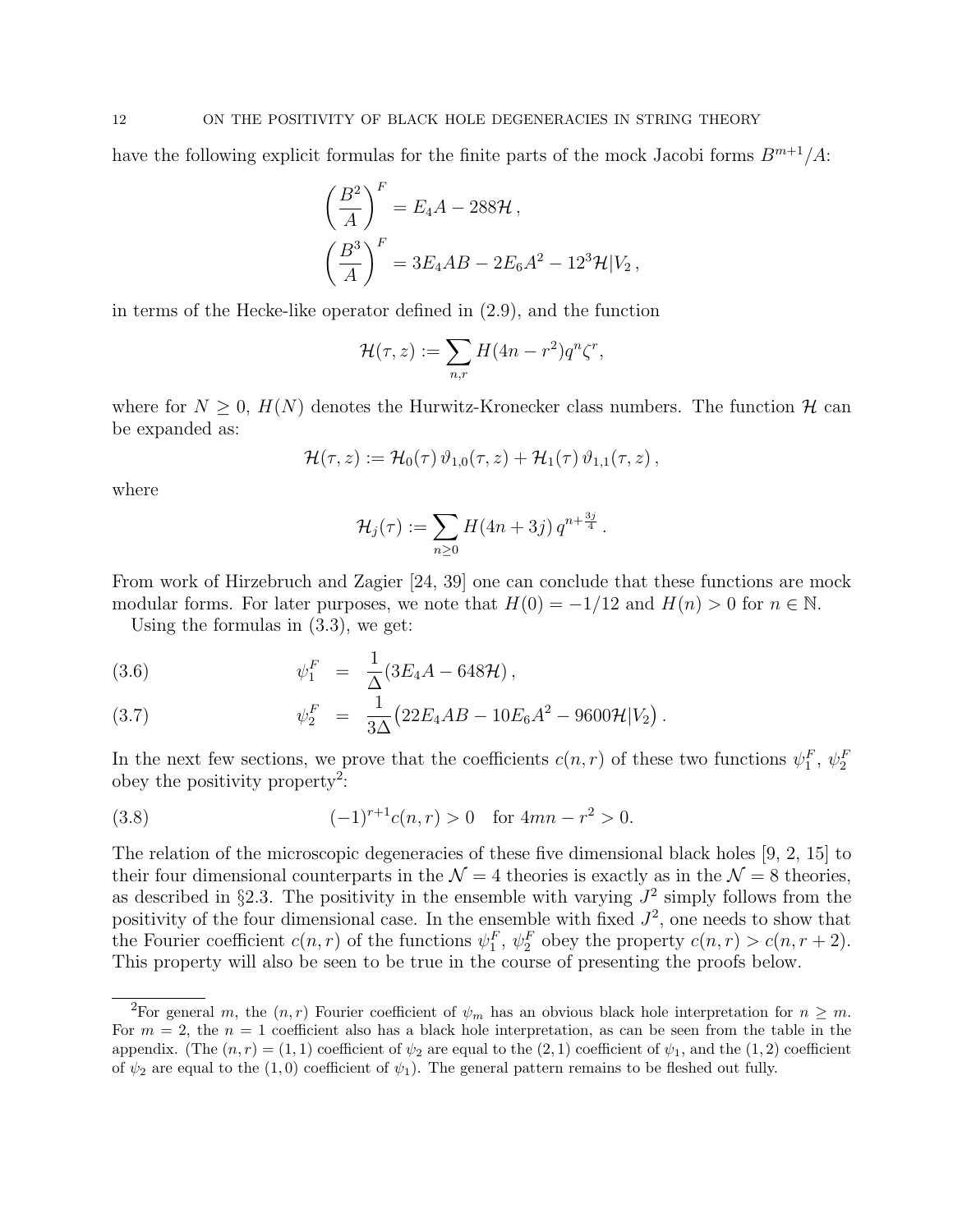## 4. THE POSITIVITY PROPERTY FOR  $m = 1$

In this section, we show  $(3.8)$  for  $m = 1$ . By  $(3.6)$ , we have that

$$
\frac{1}{3}\Delta(\tau)\psi_1^F(\tau,z) = E_4(\tau)A(\tau,z) - 216\mathcal{H}(\tau,z).
$$

A direct calculation shows that A has the following theta decomposition

(4.1) 
$$
A(\tau, z) = \frac{1}{\eta^6(\tau)} \left( \theta_0(\tau) \vartheta_{1,1}(\tau, z) - \theta_1(\tau) \vartheta_{1,0}(\tau, z) \right).
$$

Here we define for  $j \in \{0, 1\}$ 

$$
\theta_j(\tau) := \vartheta_{1,j}(\tau,0).
$$

This immediately implies that

$$
\psi_1^F(\tau, z) = k_1(\tau)\vartheta_{1,1}(\tau, z) - k_0(\tau)\vartheta_{1,0}(\tau, z)
$$

with

$$
k_1(\tau) := \frac{3}{\Delta(\tau)} \left( \frac{E_4(\tau)\theta_0(\tau)}{\eta^6(\tau)} - 216\mathcal{H}_1(\tau) \right),
$$
  

$$
k_0(\tau) := \frac{3}{\Delta(\tau)} \left( \frac{E_4(\tau)\theta_1(\tau)}{\eta^6(\tau)} + 216\mathcal{H}_0(\tau) \right).
$$

To prove (3.8), we have to show that the positive Fourier coefficients of  $k_1$  and  $k_0$  are positive. To treat the coefficients of  $k_0$ , we require the following general lemma. For this define as usual

$$
(q;q)_{\infty} = (q)_{\infty} := \prod_{\ell \geq 1} (1 - q^{\ell}).
$$

**Lemma 4.1.** Assume that  $f(q) = \sum_{n\geq 0} a(n)q^n$  satisfies  $a(n) > 0$  for  $n \geq 1$ . Then the function  $\frac{f(q)}{(q)^k_{\infty}}$  has positive coefficients for  $n \geq 1$ .

Proof. We may assume that

$$
f(q) = -1 + \sum_{n \ge 1} a(n)q^n
$$

satisfies  $a(n) > k$ . We may view this function as the  $r = 1$  case of the more general family of functions

(4.2) 
$$
f_r(q) = -1 + \sum_{n \ge 1} a_r(n) q^n
$$

that satisfies  $a_r(n) > 0$  for  $1 \leq n \leq r$  and  $a_r(n) > k$  for  $n \geq r$ . To be more precise, we define the functions  $f_r$  inductively as

$$
f_{r+1}(q) := \frac{1}{(1-q^r)^k} f_r(q).
$$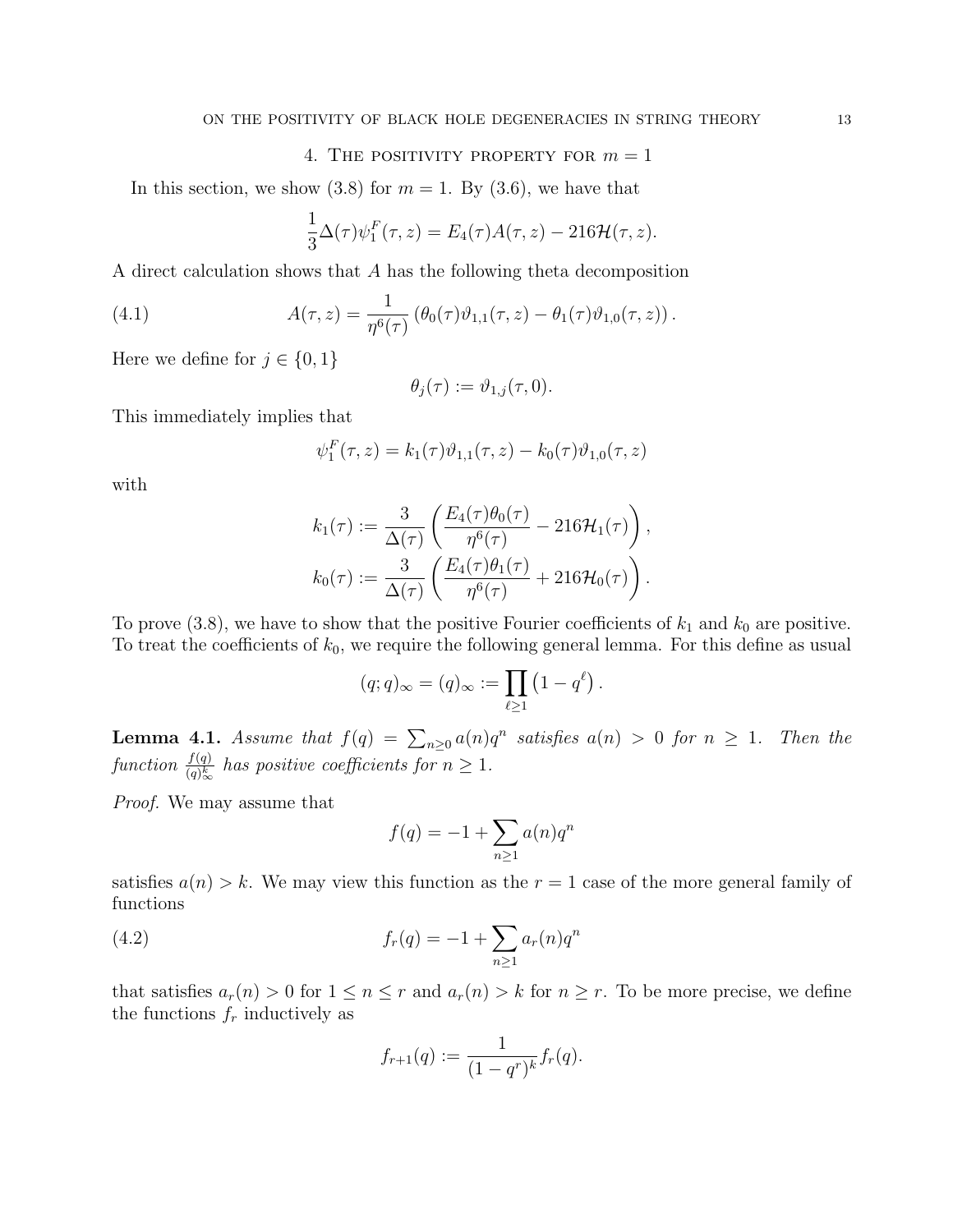Note that the coefficients of  $f_{r+1}$  that are not divisible by r may be bounded below by those of  $f_r$ . The remaining coefficients have the shape of  $f_1$  (with  $q \mapsto q^r$ ) thus the claim follows inductively as soon as we show it for  $r = 1$ . for this recall that

$$
\frac{1}{(1-q)^k} = \sum_{\ell \ge 0} {\ell + k - 1 \choose k - 1} q^{\ell}.
$$

Thus in  $f_2$ , the first coefficient equals  $a(1) - k > 0$  and for  $n > 1$ , the *n*-th coefficient equals

$$
\sum_{0 \le j \le n-1} {j+k-1 \choose k-1} a(n-j) - {n+k-1 \choose k-1} \ge a(n) + {n+k-2 \choose k-1} k - {n+k-1 \choose k-1} > k.
$$

This yields the claim of the lemma.

To apply Lemma 4.1, we write

$$
\frac{q}{48}k_0(\tau)\Delta(\tau) = -1 + \sum_{n\geq 1} a(n)q^n.
$$

Since the coefficients of  $\theta_1/\eta^6$  are non-negative, and the class numbers  $H(n) > 0$  for  $n > 0$ , we may, using (3.4), bound the coefficients  $a(n)$  for  $n > 1$  by

$$
a(n) \ge 15\sigma_3(n) > 24,
$$

and we can check that  $a(1) > 24$ . Thus we directly obtain from Lemma 4.1 with  $k = 24$  and  $n_0 = 1$  that the  $n > 0$  coefficients of  $k_0$  are positive.

We next turn to  $k_1$ . It is clearly enough to show that for  $n > 0$  the *n*th coefficient of  $\frac{q^{\frac{1}{4}}}{24}\Delta k_1$ is positive. This may be bounded from below by

(4.3)  $10\sigma_3(n) - 9H(4n - 1).$ 

Clearly

$$
\sigma_3(n) \ge n^3.
$$

Moreover, it is not hard to show that

(4.4)  $H(n) < n$ .

Thus (4.3) may be bounded from below by

$$
10n^3 - 9(4n - 1),
$$

which is positive for  $n \geq 2$ . The claim then follows since

$$
\frac{1}{24}\Delta(\tau)k_1(\tau) = q^{-\frac{1}{4}} (1 + 176q + O(q^2)).
$$

## 5. THE POSITIVITY PROPERTY FOR  $m = 2$

In this section we prove (3.8) for  $m = 2$  relying on the Circle Method and asymptotic formulas as shown by Manschot and the first author [5]. In the next section we will present a second, more elementary proof. Both proofs make use of the theta decompositions of the functions involved.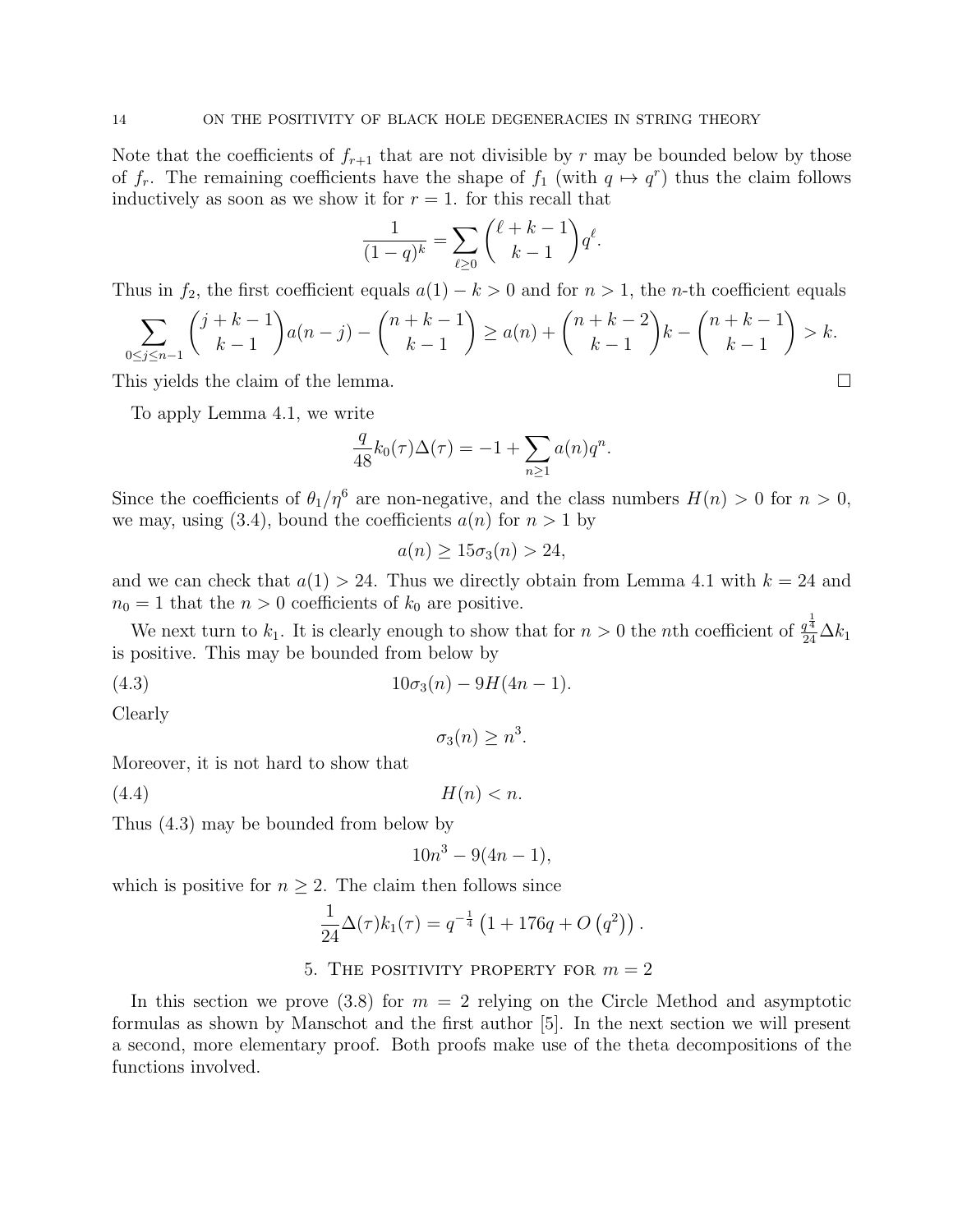5.1. Certain theta decompositions. We first show the following theta decomposition

(5.1) 
$$
\frac{1}{\eta^6(\tau)} \left(11E_4(\tau)A(\tau,z)B(\tau,z) - 5E_6(\tau)A^2(\tau,z)\right) = \sum_{0 \le j \le 3} h_j(\tau)\vartheta_{2,j}(\tau,z)
$$

with

$$
h_0(\tau) := -\frac{1}{\eta^{18}(\tau)} \left( \theta_0(2\tau) \theta_1(\tau) f_0(\tau) + \theta_1(2\tau) \theta_0(\tau) f_1(\tau) \right),
$$
  
\n
$$
h_1(\tau) := h_3(\tau) = \frac{1}{2\eta^{18}(\tau)} \theta_1 \left( \frac{\tau}{2} \right) \left( f_0(\tau) \theta_0(\tau) + f_1(\tau) \theta_1(\tau) \right),
$$
  
\n
$$
h_2(\tau) := -\frac{1}{\eta^{18}(\tau)} \left( \theta_1(2\tau) \theta_1(\tau) f_0(\tau) + \theta_0(2\tau) \theta_0(\tau) f_1(\tau) \right).
$$

Here

(5.2) 
$$
f_0(\tau) := 264\theta'_1(\tau)E_4(\tau) + (5E_6(\tau) - 11E_2(\tau)E_4(\tau))\theta_1(\tau),
$$

(5.3) 
$$
f_1(\tau) := 264\theta_0'(\tau)E_4(\tau) + (5E_6(\tau) - 11E_2(\tau)E_4(\tau))\theta_0(\tau),
$$

where the prime denotes  $\frac{1}{2\pi i}$  $\frac{d}{d\tau}$ . In particular the above representations imply that

$$
h_0(\tau) = -q^{-\frac{1}{4}} \Big( 228 + 39096q + 1205988q^2 + 21844152q^3 + 278145540q^4 + 2742795528q^5
$$
  
(5.4) 
$$
+ 22290285288q^6 + 155617854912q^7 + 960737806812q^8 + O(q^9) \Big),
$$

$$
h_1(\tau) = q^{-\frac{3}{8}} \Big( 108 + 15420q + 669192q^2 + 14367108q^3 + 198499812q^4 + 2050094076q^5
$$
  
+ 17163958500q^6 + 122388860268q^7 + 767849126316q^8 + O(q^9) \Big),

$$
(5.5)
$$
  
\n
$$
h_2(\tau) = -q^{-\frac{3}{4}} \left( -6 - 4020q + 81390q^2 + 4075236q^3 + 72603588q^4 + 856025184q^5 + 7805050218q^6 + 59195535780q^7 + 389556957342q^8 + O(q^9) \right).
$$

To prove  $(5.1)$ , we first recall the theta decomposition  $(4.1)$  of A. To find the theta decomposition of  $B$ , we write

(5.7) 
$$
B(\tau, z) = g_0(\tau)\vartheta_{1,0}(\tau, z) + g_1(\tau)\vartheta_{1,1}(\tau, z).
$$

Since B is a Jacobi form of weight 0 and index 1, the functions  $h_j$  are components of a 2dimensional vector valued modular form which one can show lies in a 1-dimensional space. From this one may conclude that

(5.8) 
$$
g_0(\tau) = \frac{1}{\eta^6(\tau)} \left( 24 \theta'_1(\tau) - E_2(\tau) \theta_1(\tau) \right),
$$

(5.9) 
$$
g_1(\tau) = \frac{1}{\eta^6(\tau)} \left( -24 \theta'_0(\tau) + E_2(\tau) \theta_0(\tau) \right).
$$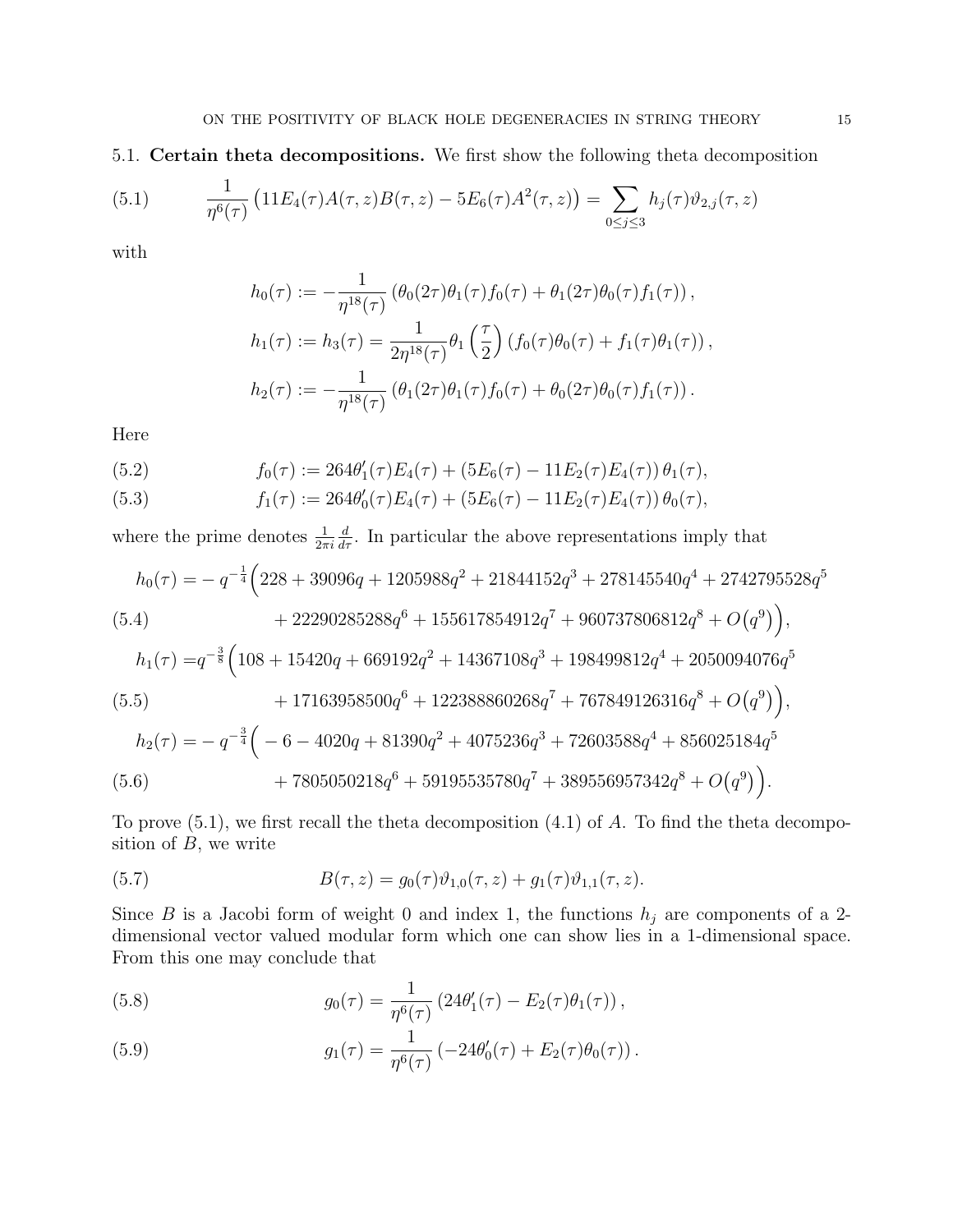This yields that

(5.10) 
$$
11E_4(\tau)B(\tau,z)-5E_6(\tau)A(\tau,z)=\frac{1}{\eta^6(\tau)}\left(f_0(\tau)\vartheta_{1,0}(\tau,z)-f_1(\tau)\vartheta_{1,1}(\tau,z)\right),
$$

with  $f_0$  and  $f_1$  defined in (5.2) and (5.3), respectively. Multiplying (4.1) and (5.7) and using that

$$
\vartheta_{1,0}^{2}(\tau,z) = \theta_{0}(2\tau)\vartheta_{2,0}(\tau,z) + \theta_{1}(2\tau)\vartheta_{2,2}(\tau,z),
$$

$$
\vartheta_{1,1}^{2}(\tau,z) = \theta_{1}(2\tau)\vartheta_{2,0}(\tau,z) + \theta_{0}(2\tau)\vartheta_{2,2}(\tau,z),
$$

$$
\vartheta_{1,0}(\tau,z)\vartheta_{1,1}(\tau,z) = \frac{1}{2}\theta_{1}\left(\frac{\tau}{2}\right)(\vartheta_{2,1}(\tau,z) + \vartheta_{2,3}(\tau,z))
$$

then easily gives the claimed representations for the functions  $h_j$ .

We next turn to the contribution coming from the class numbers. Using the definition of  $V_2$ , we obtain that

(5.11) 
$$
\mathcal{H}(\tau,z)|V_2 = \sum_{0 \le j \le 3} \mathcal{F}_j(\tau)\vartheta_{2,j}(\tau,z)
$$

with

$$
\mathcal{F}_j(\tau) := \sum_{\Delta \ge 0} c\left(\frac{\Delta + j^2}{8}, j\right) q^{\frac{\Delta}{8}}.
$$

Here  $c(n, r) = 0$  unless  $n \in \mathbb{N}_0$  in which case it is defined by

$$
c(n,r) := \sum_{\substack{d|(n,r,2) \\ d>0}} dH\left(\frac{8n-r^2}{d^2}\right).
$$

The first few Fourier coefficients of the functions  $\mathcal{F}_j$  are given by

$$
\mathcal{F}_0(\tau) = -\frac{1}{4} + q + \frac{5}{2}q^2 + 2q^3 + 5q^4 + 2q^5 + 6q^6 + 4q^7 + \frac{13}{2}q^8 + 3q^9 + O(q^{10}),
$$
  
\n
$$
\mathcal{F}_1(\tau) = q^{-\frac{1}{8}} (q + 2q^2 + 3q^3 + 3q^4 + 4q^5 + 5q^6 + 4q^7 + 5q^8 + 7q^9 + O(q^{10})),
$$
  
\n
$$
\mathcal{F}_2(\tau) = q^{-\frac{1}{2}} \left( \frac{1}{2}q + 2q^2 + 2q^3 + 4q^4 + \frac{5}{2}q^5 + 6q^6 + 2q^7 + 8q^8 + 4q^9 + O(q^{10}) \right).
$$

Using the notation above we now aim to show that for  $n > 0$  the *n*th coefficient of

(5.12) 
$$
(-1)^{j+1} \frac{1}{\eta^{18}} \left( h_j - 4800 \frac{\mathcal{F}_j}{\eta^6} \right)
$$

is positive.

## 5.2. Asymptotic formulas for the coefficients of  $h_j$ . We write

$$
h_j^*(\tau) := q^{\alpha_j} h_j(\tau) = \sum_{n \ge 0} \alpha_j(n) q^n
$$

with  $\alpha_0 := \frac{1}{4}$ ,  $\alpha_1 = \alpha_3 := \frac{3}{8}$ , and  $\alpha_2 := \frac{3}{4}$ . The goal of this section is to asymptotically bound the coefficients  $\alpha_j(n)$ .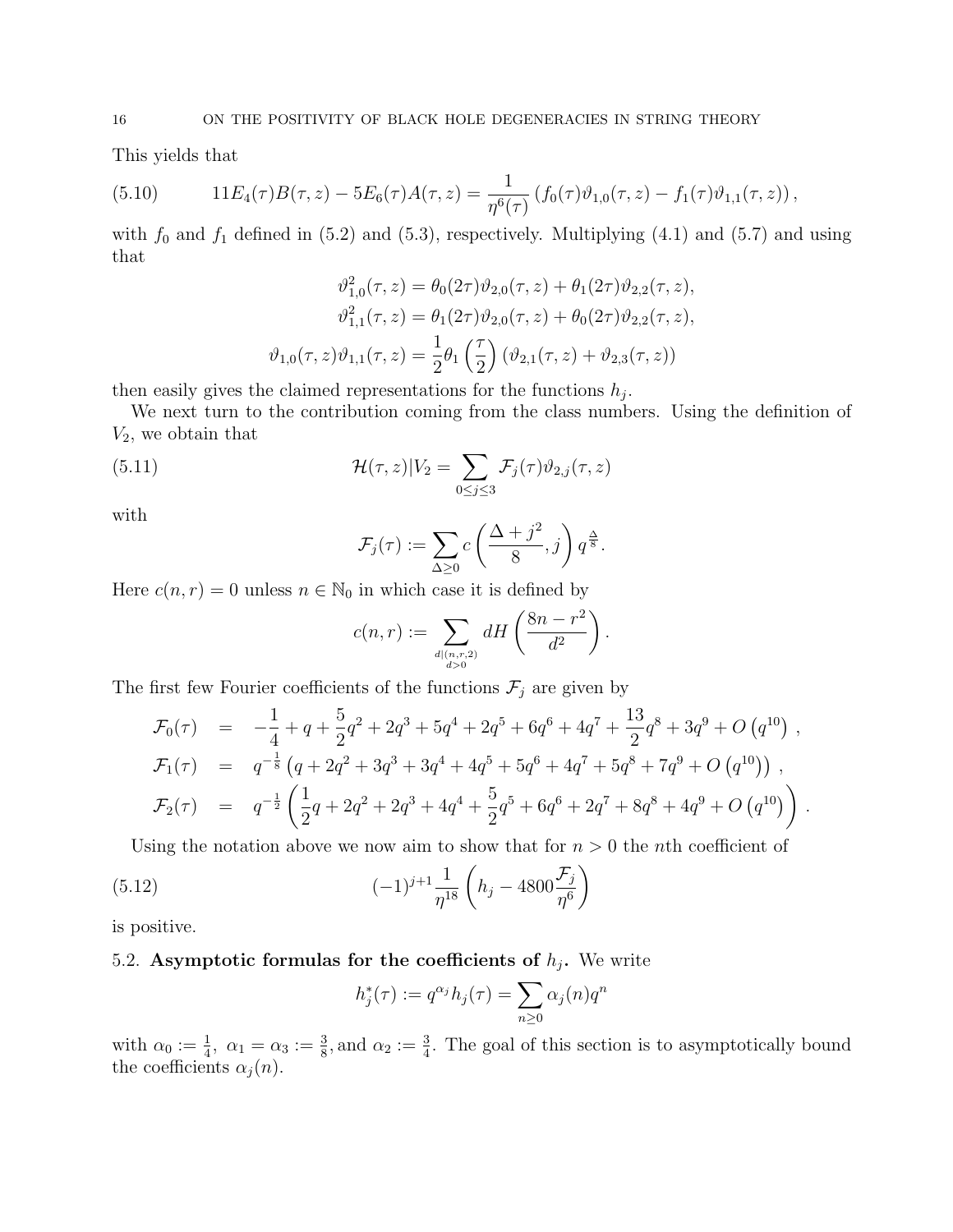#### Proposition 5.1. We have that

$$
\alpha_j(n) = m_j(n) + e_{j1}(n) + e_{j2}(n)
$$

with

$$
m_j(n) := (-1)^{j+1} 2^{-\frac{3}{2}} 3^{\frac{9}{4}} \pi (n - \alpha_j)^{-\frac{5}{4}} I_{\frac{5}{2}} \left( 2\pi \sqrt{3 (n - \alpha_j)} \right),
$$
  
\n
$$
|e_{j1}(n)| < 216\pi (n - \alpha_j)^{-\frac{3}{4}} I_{\frac{5}{2}} \left( \pi \sqrt{6 (n - \alpha_j)} \right),
$$
  
\n
$$
|e_{j2}(n)| < 47352\pi (n - \alpha_j)^{-\frac{3}{4}}.
$$

Here  $I_\ell$  is the usual I-Bessel function of order  $\ell$ .

Proof. We use the usual set up for the Circle Method. To be more precise, we assume that  $0 \leq h < k$  with  $(h, k) = 1$ ,  $hh' \equiv -1 \pmod{k}$  and  $z \in \mathbb{C}$  with  $\text{Re}(z) > 0$ . Using this notation, we have the transformation law

$$
h_j\left(\frac{1}{k}(h+iz)\right) = z^{\frac{3}{2}} \sum_{0 \leq \ell \leq 3} \chi_{j,\ell}(h.k) h_\ell\left(\frac{1}{k}\left(h' + \frac{i}{z}\right)\right),
$$

where  $\chi_{i,\ell}$  is a multiplier satisfying

$$
|\chi_{j,\ell}(h,k)| \le 1, \quad \chi_{j,\ell}(0,1) = -\frac{i^{j\ell}}{2}.
$$

Moreover from  $(5.4)$ ,  $(5.5)$ , and  $(5.6)$  we obtain that

$$
h_j(\tau) = q^{-\alpha_j} \left( \delta_j + O\left( q \right) \right)
$$

with  $\alpha_0 = 1/4, \alpha_1 = \alpha_3 = 3/8, \alpha_2 = 3/4, \delta_0 = -228, \delta_1 = \delta_3 = 108, \text{and } \delta_2 = 6$ . Using the classical Circle Method (see e.g. [29]) then gives that

$$
\alpha_j(n) = 2\pi \sum_{0 \leq \ell \leq 3} \delta_\ell \sum_{h,k} \frac{1}{k} e^{\frac{2\pi i}{k} \left( h(\alpha_j - n) - h'\alpha_\ell \right)} \chi_{j,\ell}(h,k) \left( \frac{n - \alpha_j}{\alpha_\ell} \right)^{-\frac{5}{4}} I_{\frac{5}{2}} \left( \frac{4\pi \sqrt{\alpha_\ell (n - \alpha_j)}}{k} \right),
$$

where the sum runs over all  $0 \leq h < k$  with  $(h, k) = 1$ . Using that for  $r \in \mathbb{R}$ 

$$
I_r(x) \sim \frac{e^x}{\sqrt{2\pi x}}
$$
  $(x \to \infty)$ 

gives that the dominant term arises from  $k = 1$  and  $\ell = 2$  and is given by  $m_i(n)$  as stated in the theorem.

The remaining sums may be bounded by

$$
2\pi (n - \alpha_j)^{-\frac{5}{4}} \sum_{0 \leq \ell \leq 3} |\delta_{\ell}| \alpha_{\ell}^{\frac{5}{4}} \sum_{k}^{*} I_{\frac{5}{2}} \left( \frac{4\pi \sqrt{\alpha_{\ell} (n - \alpha_j)}}{k} \right),
$$

where  $\sum_{k=1}^{\infty}$  denotes the sum on k with the  $k = 1$  term dropped in the case  $\ell = 2$ . We first split off those k for which  $k \leq \sqrt{n-\alpha_j}$ . It is easy to see that  $\frac{\sqrt{\alpha_\ell}}{k}$  $\frac{\alpha_{\ell}}{k}$  is maximized for  $k = 1$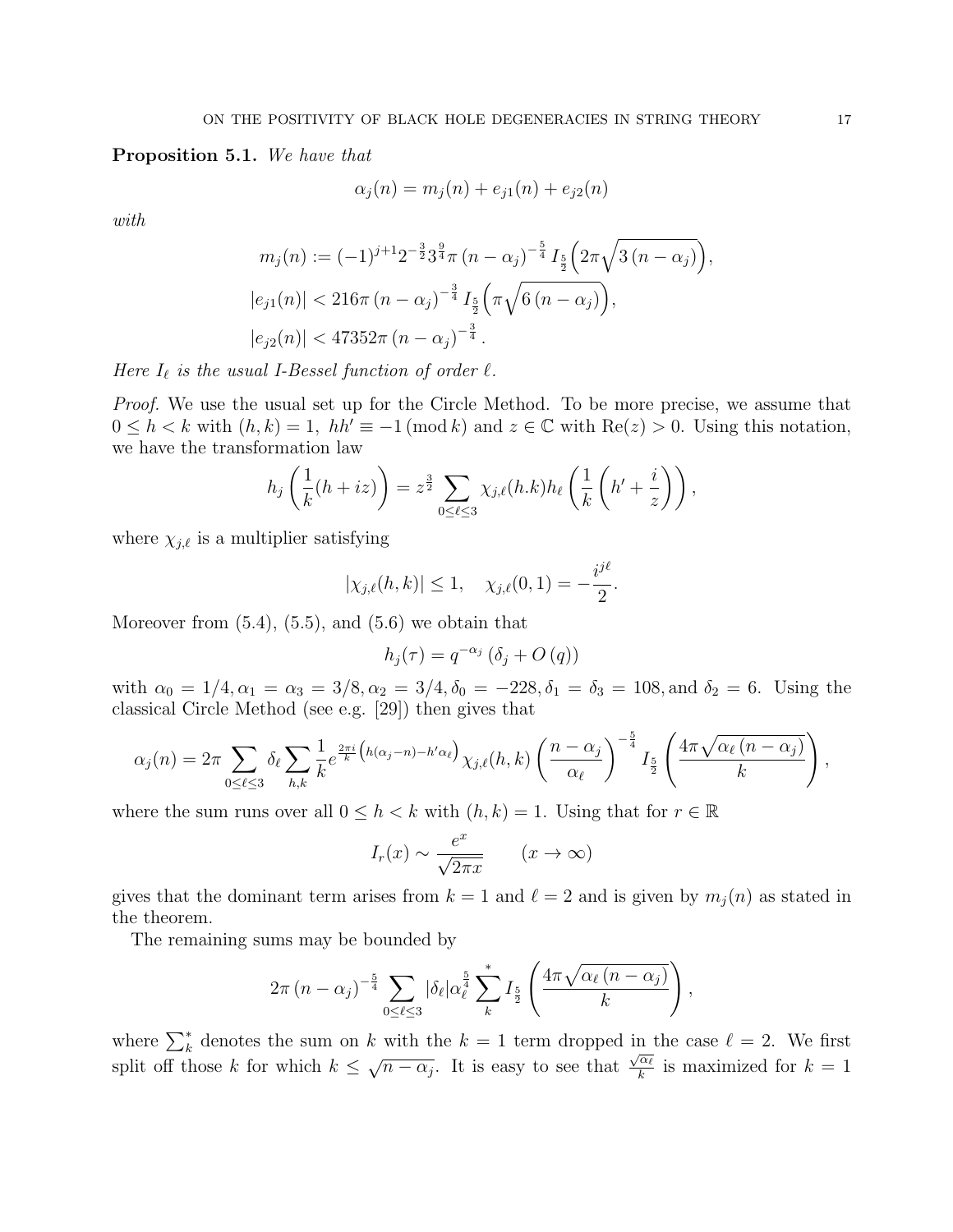and  $\ell = 1, 3$  in which case it equals  $\sqrt{3}$  $\frac{\sqrt{3}}{2\sqrt{2}}$ . Using that  $I_{\frac{5}{2}}(x)$  is increasing, the contribution from  $k \leq \sqrt{n-\alpha_j}$  may be estimated against

$$
2\pi (n-\alpha_j)^{-\frac{3}{4}} I_{\frac{5}{2}}\left(\pi \sqrt{6(n-\alpha_j)}\right) \sum_{0 \leq \ell \leq 3} |\delta_{\ell}| \alpha_{\ell}^{\frac{5}{4}}.
$$

Bounding the sum on  $\ell$  gives the bound for  $e_{j1}(n)$  as stated in the theorem.

Using the sum on  $\ell$  gives the bound for  $e_{j1}(n)$  as stated in the theorem.<br>Using the integral comparison criterion, the terms from  $k > \sqrt{n - \alpha_j}$  can be bounded by

$$
2\pi (n - \alpha_j)^{-\frac{5}{4}} \sum_{0 \leq \ell \leq 3} |\delta_{\ell}| \alpha_{\ell}^{\frac{5}{4}} \int_{\sqrt{n-\alpha_j}}^{\infty} I_{\frac{5}{2}} \left( \frac{4\pi \sqrt{\alpha_{\ell}(n-\alpha_j)}}{x} \right) dx.
$$

Using the series representation of the Bessel function it is not hard to see that  $\frac{I_{\ell}(x)}{x^{\ell}}$  is monotonically increasing. Therefore we may estimate the integral against

$$
I_{\frac{5}{2}}\left(4\pi\sqrt{\alpha_{\ell}}\right)\left(n-\alpha_{j}\right)^{\frac{5}{4}}\int_{\sqrt{n-\alpha_{j}}}^{\infty} x^{-\frac{5}{2}} dx.
$$

Explicitly evaluating the integral and estimating the sum on  $\ell$  gives the bound for  $e_{j2}(n)$  as stated in the theorem.  $\Box$ 

5.3. Bounding the class number contribution. In this section we bound for  $j = 0, 1$  the contribution

$$
\frac{4800}{\eta^6(\tau)}\mathcal{F}_j(\tau) =: \sum_{n\geq 0} \beta_j(n)q^{n-\alpha_j}
$$

.

Note that in the case  $j = 2$ , the coefficients of the class number function will later be ignored and are thus not considered in this section.

In the case  $j = 1$ , we relate the coefficients  $\beta_1(n)$  to the coefficients of a function studied by the first author and Manschot [5]. To be more precise, we define

$$
\frac{4800}{\eta^6(\tau)}\mathcal{H}_1(q) =: \sum_{n \ge 0} \gamma(n) q^{n - \frac{1}{2}}.
$$

Moreover we denote by  $p_6(n)$  the number of partitions of n allowing 6 colors. Note that

$$
\frac{1}{(q)_{\infty}^{6}} = \sum_{n \ge 0} p_6(n) q^n.
$$

Using that  $H(n) > 0$  for  $n \in \mathbb{N}$  and that  $p_6(n)$  is monotonically increasing, it is not hard to show

Lemma 5.2. We have

$$
-\beta_0(n) \leq 1200p_6(n),
$$
  

$$
\beta_1(n) \leq \gamma(2n).
$$

We first bound the coefficients  $p_6(n)$ .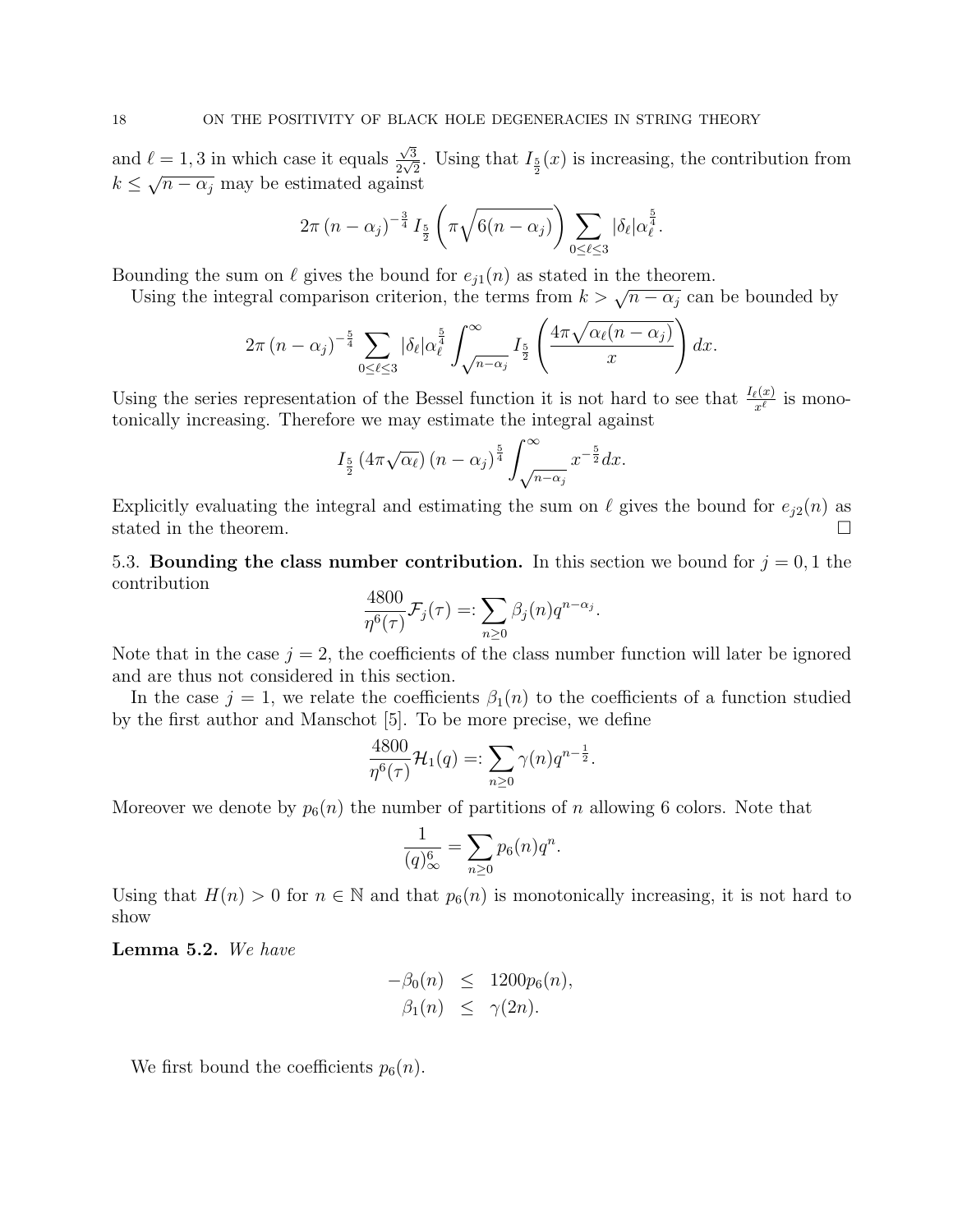Lemma 5.3. We have

$$
p_6(n) = e_1(n) + e_2(n)
$$

with

$$
e_1(n) < \frac{\pi}{8} \left( n - \frac{1}{4} \right)^{-\frac{3}{2}} I_4 \left( 2\pi \sqrt{n - \frac{1}{4}} \right),
$$
\n
$$
e_2(n) < \pi \left( n - \frac{1}{4} \right)^{-\frac{3}{2}}.
$$

Proof. Firstly we may show by the classical Circle Method that

$$
p_6(n) = \frac{\pi}{8} \left( n - \frac{1}{4} \right)^{-2} \sum_{h,k} \frac{1}{k} \chi(h,k) I_4 \left( \frac{2\pi \sqrt{n - \frac{1}{4}}}{k} \right),
$$

where the sum runs over all  $0 \leq h \leq k$  with  $(h, k) = 1$ . Now the claim follows as in the proof of Lemma 5.1.  $\Box$ 

Lemma 5.4. We have the bounds

$$
\gamma(n) \le \rho_1(n) + \rho_2(n) + \rho_3(n) + \rho_4(n) + \rho_5(n) + \rho_6(n)
$$

with

$$
\rho_1(n) < 400\pi \left(4n - 2\right)^{-\frac{3}{4}} I_{\frac{5}{2}} \left(\pi\sqrt{4n - 2}\right),
$$
\n
$$
\rho_2(n) < 13603\pi \left(4n - 2\right)^{-\frac{3}{4}},
$$
\n
$$
\rho_3(n) < 541\pi \left(4n - 2\right)^{-1} I_3 \left(\pi\sqrt{4n - 2}\right),
$$
\n
$$
\rho_4(n) < 10330\pi \left(4n - 2\right)^{-\frac{3}{4}},
$$
\n
$$
\rho_5(n) < 244\pi \left(4n - 2\right)^{-\frac{5}{4}} I_{\frac{7}{2}} \left(\pi\sqrt{4n - 2}\right),
$$
\n
$$
\rho_6(n) < 2519\pi \left(4n - 2\right)^{-\frac{3}{4}}.
$$

*Proof.* In [5] the first author and Manschot proved an exact formula for  $\gamma_j(n)$ . We employ this formula and bound all occurring Kloosterman sums trivially to obtain

$$
\gamma(n) = \mu_1(n) + \mu_2(n) + \mu_3(n)
$$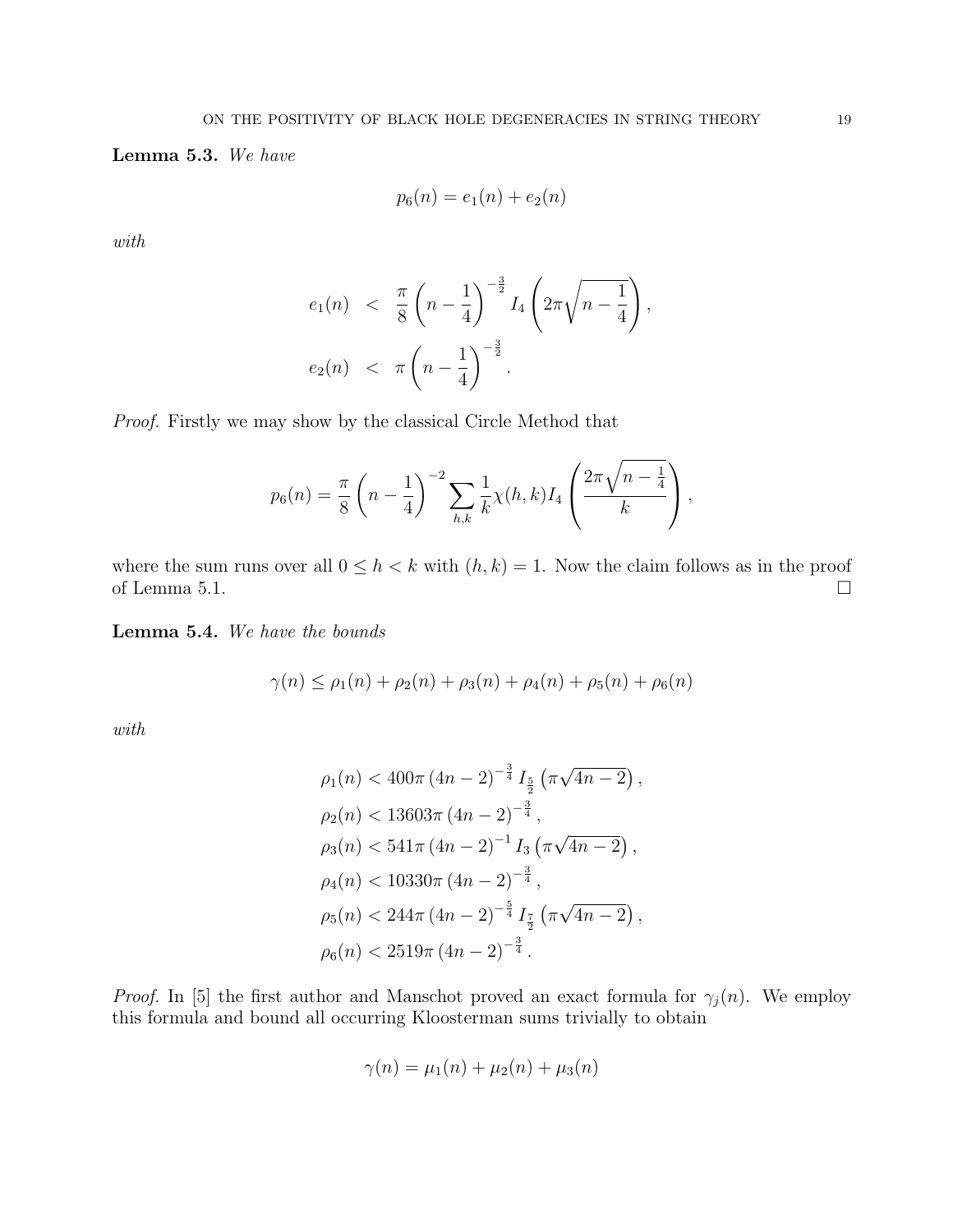with

$$
|\mu_1(n)| < 800\pi (4n - 2)^{-\frac{5}{4}} \sum_{k=1}^{\infty} I_{\frac{5}{2}}\left(\frac{\pi}{k}\sqrt{4n - 2}\right),
$$
  

$$
|\mu_2(n)| < \frac{4800}{\sqrt{2}} (4n - 2)^{-\frac{3}{2}} \sum_{k=1}^{\infty} \sqrt{k} I_3\left(\frac{\pi}{k}\sqrt{4n - 2}\right)
$$
  

$$
|\mu_3(n)| < \frac{600}{\pi} (4n - 2)^{-\frac{7}{4}} \sum_{\substack{k=1 \ k \text{ odd } 2}}^{\infty} \frac{1}{k} \sum_{\substack{\ell \in \{0,1\} \\ g \equiv \ell \, (\text{mod } 2)}} |\mathcal{I}_{k,g}(n)|.
$$

,

Here

$$
\mathcal{I}_{k,g}(n) := \int_{-1}^{1} f_{k,g}\left(\frac{u}{2}\right) I_{\frac{7}{2}}\left(\frac{\pi}{k} \sqrt{(4n-2)(1-u^2)}\right) \left(1-u^2\right)^{\frac{7}{4}} du
$$

with

$$
f_{k,g}(u) := \begin{cases} \frac{\pi^2}{\sinh^2(\frac{\pi u}{k} - \frac{\pi i g}{2k})} & \text{if } g \not\equiv 0 \, (\text{mod } 2k),\\ \frac{\pi^2}{\sinh^2(\frac{\pi u}{k})} - \frac{k^2}{u^2} & \text{if } g \equiv 0 \, (\text{mod } 2k). \end{cases}
$$

The terms in  $\mu_1(n)$  may now be bounded as before, splitting the sum on k at  $\frac{1}{2}$ √  $\sqrt{4n-2}$ , giving the estimates for  $\rho_1(n)$  and  $\rho_2(n)$  as stated in the lemma. For the terms in  $\mu_2(n)$  we proceed similarly to obtain the bounds for  $\rho_3(n)$  and  $\rho_4(n)$  as stated in the lemma.

To finish the proof, we have to estimate the terms in  $\mu_3(n)$ . First by the proof of Lemma 3.2 in [5], we may for  $-k < g \leq k$  bound  $f_{k,g}(u) \leq h_{k,g}$  with

$$
h_{k,g} := \begin{cases} \frac{k^2}{g^2} & \text{if } -k < g \le k, g \ne 0, \\ 1 & \text{if } g = 0. \end{cases}
$$

Thus

$$
\mathcal{I}_{k,g}(n) \leq 2h_{k,g}I_{\frac{7}{2}}\left(\frac{\pi}{k}\sqrt{(4n-2)}\right).
$$

This gives the estimate

$$
|\mu_3(n)| \le \frac{1200}{\pi} (4n-2)^{-\frac{7}{4}} \sum_{k=1}^{\infty} \frac{I_{\frac{7}{2}}\left(\frac{\pi}{k}\sqrt{4n-2}\right)}{k} \sum_{\substack{\ell \in \{0,1\} \\ -k < g \le k \\ g \equiv \ell \pmod{2}}} h_{k,g}.
$$

It is not hard to see that the sum on  $\ell$  and g may be bounded by  $4k^2$  and proceed as before yielding the estimates for  $\rho_5(n)$  and  $\rho_6(n)$  as given in the lemma.

5.4. The final estimates. In this section we finish the proof of (5.12) by comparing the asymptotic growth of the functions involved.

We throughout use the easily verified rough bound for  $x \geq 20$ 

(5.13) 
$$
\frac{4e^x}{5\sqrt{2\pi x}} \le I_{\frac{5}{2}}(x) \le \frac{e^x}{\sqrt{2\pi x}}.
$$

Note that the upper bound holds true for all  $x \geq 0$ .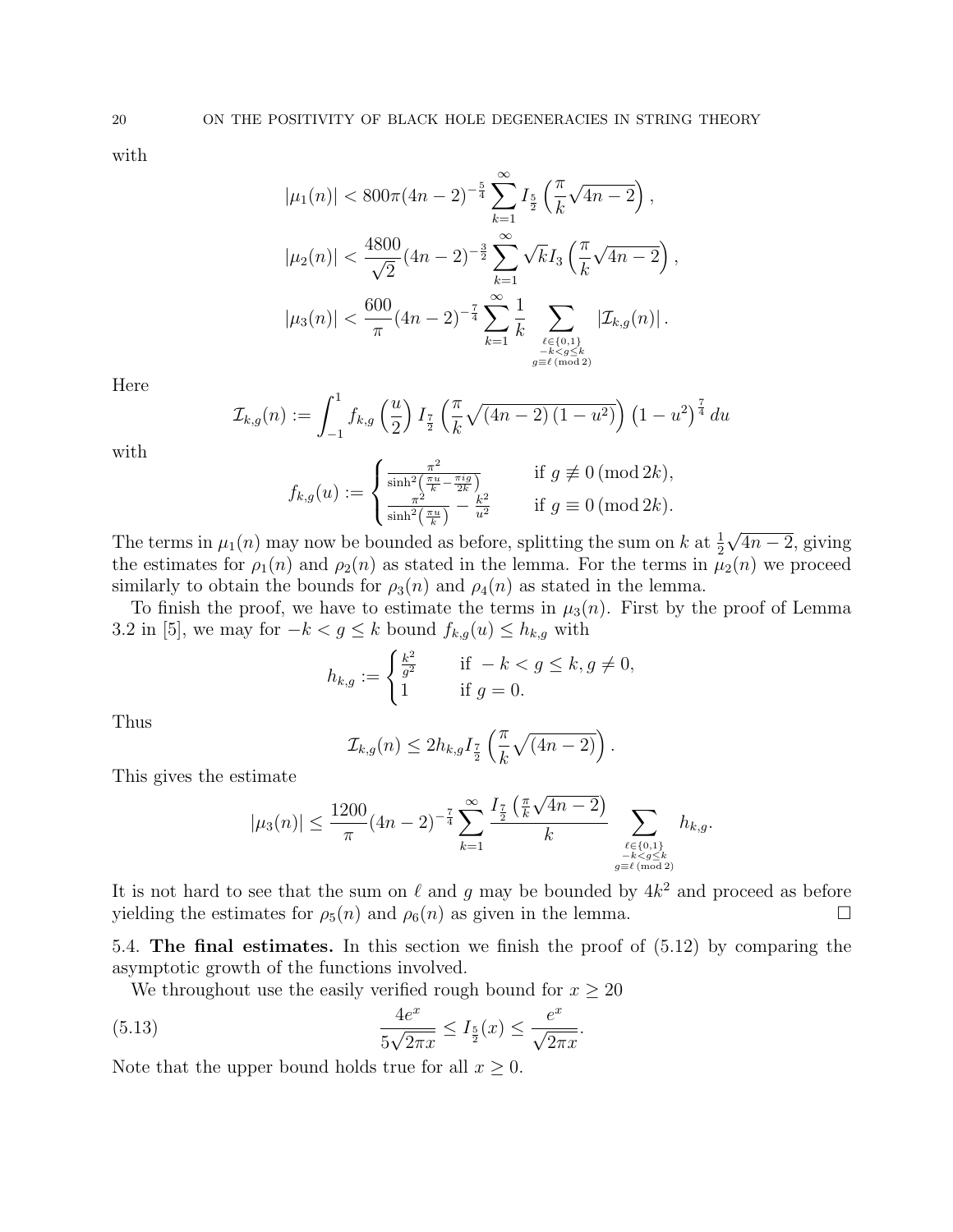We start with the simplest case  $j = 2$ . We first bound the coefficients of  $h_2$  and begin by comparing the contributions coming from the error term  $e_{22}(n)$  with the main term  $m_2(n)$ :

$$
\left|\frac{e_{22}(n)}{m_2(n)}\right| < 11308 \frac{\left(n - \frac{3}{4}\right)^{\frac{1}{2}}}{I_{\frac{5}{2}}\left(2\pi\sqrt{3\left(n - \frac{3}{4}\right)}\right)}.
$$

Using that  $\frac{I_5(x)}{x}$  $\frac{1}{x}$  is monotonically increasing, we obtain that for  $n \geq 4$ 

(5.14) 
$$
\left| \frac{e_{22}(n)}{m_2(n)} \right| < 0.001.
$$

We next turn to the contribution coming from  $e_{21}(n)$ . We bound

$$
\left|\frac{e_{21}(n)}{m_2(n)}\right| < 52 \frac{\left(n - \frac{3}{4}\right)^{\frac{1}{2}} I_{\frac{5}{2}}\left(\pi \sqrt{6\left(n - \frac{3}{4}\right)}\right)}{I_{\frac{5}{2}}\left(2\pi \sqrt{3\left(n - \frac{3}{4}\right)}\right)}.
$$

Using (5.13) then yields that

$$
\left|\frac{e_{21}(n)}{m_2(n)}\right| < 78\left(n - \frac{3}{4}\right)^{\frac{1}{2}} e^{-\pi\left(\sqrt{2} - 1\right)\sqrt{6\left(n - \frac{3}{4}\right)}}.
$$

Since  $\frac{e^{ax}}{x}$  $\frac{ax}{x}$  is monotonically increasing for  $x > \frac{1}{a}$ , we obtain that for  $n \ge 4$ 

(5.15) 
$$
\left| \frac{e_{21}(n)}{m_2(n)} \right| < 0.45.
$$

Combining (5.14) and (5.15) gives that for  $n \geq 4$  the *n*th Fourier coefficient of  $h_2$  is negative. Then employing (5.6) gives that for  $n \geq 2$  the *n*th Fourier coefficient of  $h_2$  is negative. Thus for  $n \geq 2$  the *n*th Fourier coefficient of  $h_2 - \frac{4800\mathcal{F}_2}{n^6}$  $\frac{1}{\sqrt{10}}$  is negative. To finish the proof, we aim to apply Lemma 4.1. For this, we note that

$$
(5.16)
$$

$$
h_2(\tau) - \frac{4800 \mathcal{F}_2(\tau)}{\eta^6(\tau)} = q^{-\frac{3}{4}} \left(6 + 1620q - 105390q^2 - 407236q^3 - 73174788q^4 + O\left(q^5\right)\right).
$$

We apply Lemma 4.1 with  $n_0 = 2$  and  $k = 18$ . Inspecting the first 3 coefficients by hand, we are left to show that for  $n \geq 4$ , the *n*th Fourier coefficient of this function is in absolute value bigger than  $18 \cdot 1620$ . From the above calculations it immediately follows that this coefficient may be bounded by  $0.5|m_2(n)|$ . Using that  $|m_2(n)|$  is monotonically increasing, then easily gives that for  $n \geq 4$  this satisfies the claimed bound. Therefore we have shown that (5.12) holds true for  $j = 2$ .

We next turn to the case  $j = 1$ . In this case we have to take the class number contribution into account. As before we may show that for  $n \geq 10$ 

$$
\frac{|e_{11}(n)| + |e_{12}(n)|}{|m_1(n)|} < 0.02.
$$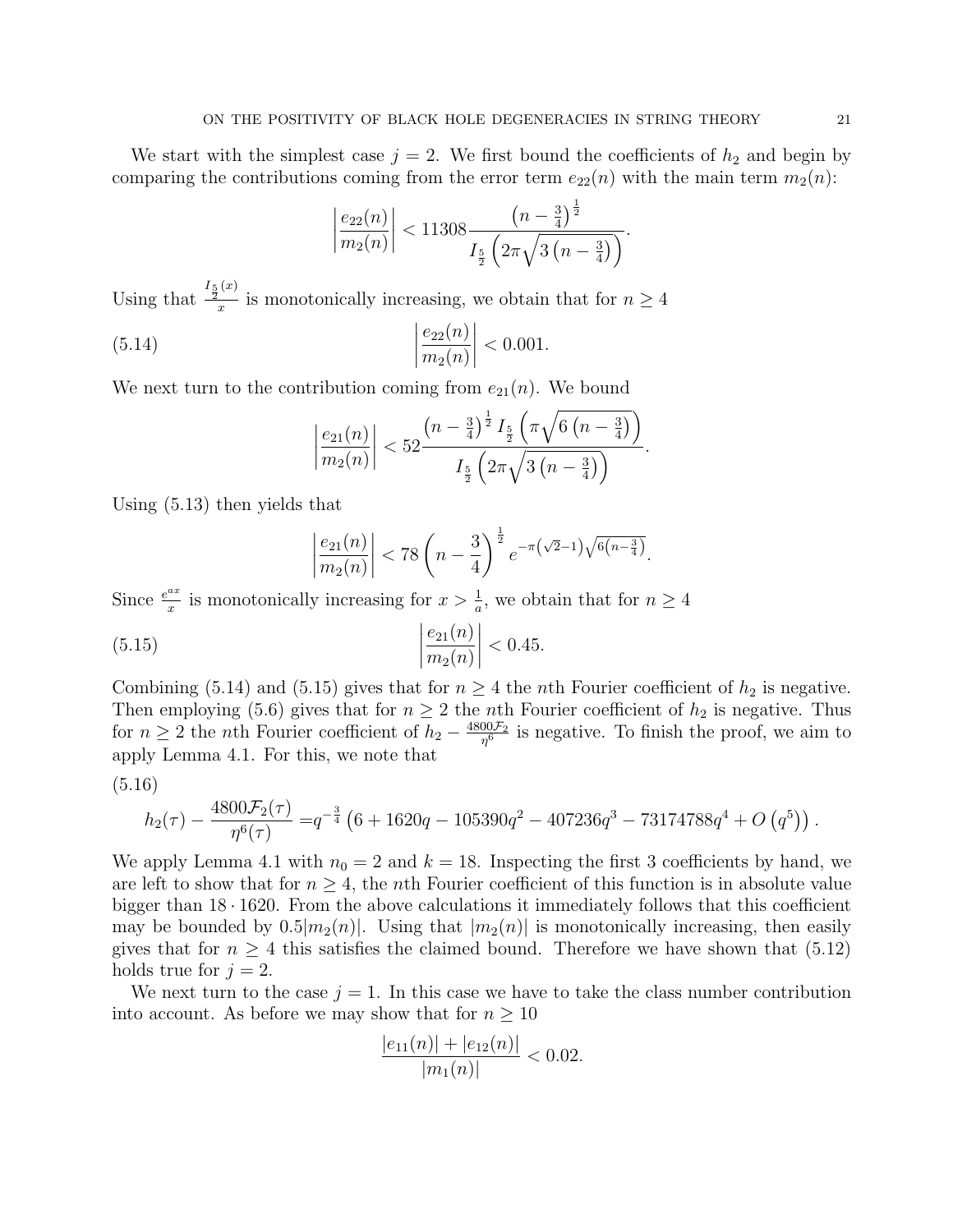To estimate the class number contribution, we use Lemmas 5.2 and 5.4 and bound

$$
\frac{|\rho_2(2n)| + |\rho_4(2n)| + |\rho_6(2n)|}{|m_1(n)|} < 1328 \frac{\left(n - \frac{3}{8}\right)^{\frac{5}{4}}}{\left(n - \frac{1}{4}\right)^{\frac{3}{4}} I_{\frac{5}{2}} \left(2\pi\sqrt{3\left(n - \frac{3}{8}\right)}\right)}
$$

.

Since the right hand side is monotonically decreasing as a function of  $n$ , we obtain that for  $n \geq 10$ 

$$
\frac{|\rho_2(2n)| + |\rho_4(2n)| + |\rho_6(2n)|}{|m_1(n)|} < 0.01.
$$

Next we see that

(5.17) 
$$
\left| \frac{\rho_1(2n)}{m_1(n)} \right| < 20.1 \frac{\left(n - \frac{3}{8}\right)^{\frac{5}{4}} I_{\frac{5}{2}} \left(2\pi \sqrt{2\left(n - \frac{1}{4}\right)}\right)}{\left(n - \frac{1}{4}\right)^{\frac{3}{4}} I_{\frac{5}{2}} \left(2\pi \sqrt{3\left(n - \frac{3}{8}\right)}\right)}.
$$

Similarly

$$
\left|\frac{\rho_3(2n)}{m_1(n)}\right| < 16.2 \frac{\left(n - \frac{3}{8}\right)^{\frac{5}{4}} I_3\left(2\pi\sqrt{2\left(n - \frac{1}{4}\right)}\right)}{\left(n - \frac{1}{4}\right) I_{\frac{5}{2}}\left(2\pi\sqrt{3\left(n - \frac{3}{8}\right)}\right)}.
$$

Using that for  $\ell \geq 0$ 

(5.18) 
$$
I_{\frac{5}{2}+\ell}(x) \leq \left(\frac{x}{2}\right)^{\ell} I_{\frac{5}{2}}(x)
$$

yields that

(5.19) 
$$
\left| \frac{\rho_3(2n)}{m_1(n)} \right| < 34.2 \frac{\left(n - \frac{3}{8}\right)^{\frac{5}{4}} I_{\frac{5}{2}} \left(2\pi \sqrt{2\left(n - \frac{1}{4}\right)}\right)}{\left(n - \frac{1}{4}\right)^{\frac{3}{4}} I_{\frac{5}{2}} \left(2\pi \sqrt{3\left(n - \frac{3}{8}\right)}\right)}.
$$

Finally

$$
\left|\frac{\rho_5(2n)}{m_1(n)}\right| < 4.4 \frac{\left(n - \frac{3}{8}\right)^{\frac{5}{4}} I_{\frac{7}{2}} \left(2\pi \sqrt{2\left(n - \frac{1}{4}\right)}\right)}{\left(n - \frac{1}{4}\right)^{\frac{5}{4}} I_{\frac{5}{2}} \left(2\pi \sqrt{3\left(n - \frac{3}{8}\right)}\right)}.
$$

Using again (5.18) gives that

(5.20) 
$$
\left| \frac{\rho_5(2n)}{m_1(n)} \right| < 19.6 \frac{\left(n - \frac{3}{8}\right)^{\frac{5}{4}} I_{\frac{5}{2}} \left(2\pi \sqrt{2\left(n - \frac{1}{4}\right)}\right)}{\left(n - \frac{1}{4}\right)^{\frac{3}{4}} I_{\frac{5}{2}} \left(2\pi \sqrt{3\left(n - \frac{3}{8}\right)}\right)}.
$$

Combining  $(5.17)$ ,  $(5.19)$ , and  $(5.20)$  and then using  $(5.13)$  gives that

$$
\frac{|\rho_1(2n)| + |\rho_3(2n)| + |\rho_5(2n)|}{|m_1(n)|} < 102.3 \frac{\left(n - \frac{3}{8}\right)^{\frac{3}{2}}}{\left(n - \frac{1}{4}\right)} e^{-2\pi \left(\sqrt{3\left(n - \frac{3}{8}\right)} - \sqrt{2\left(n - \frac{1}{4}\right)}\right)}.
$$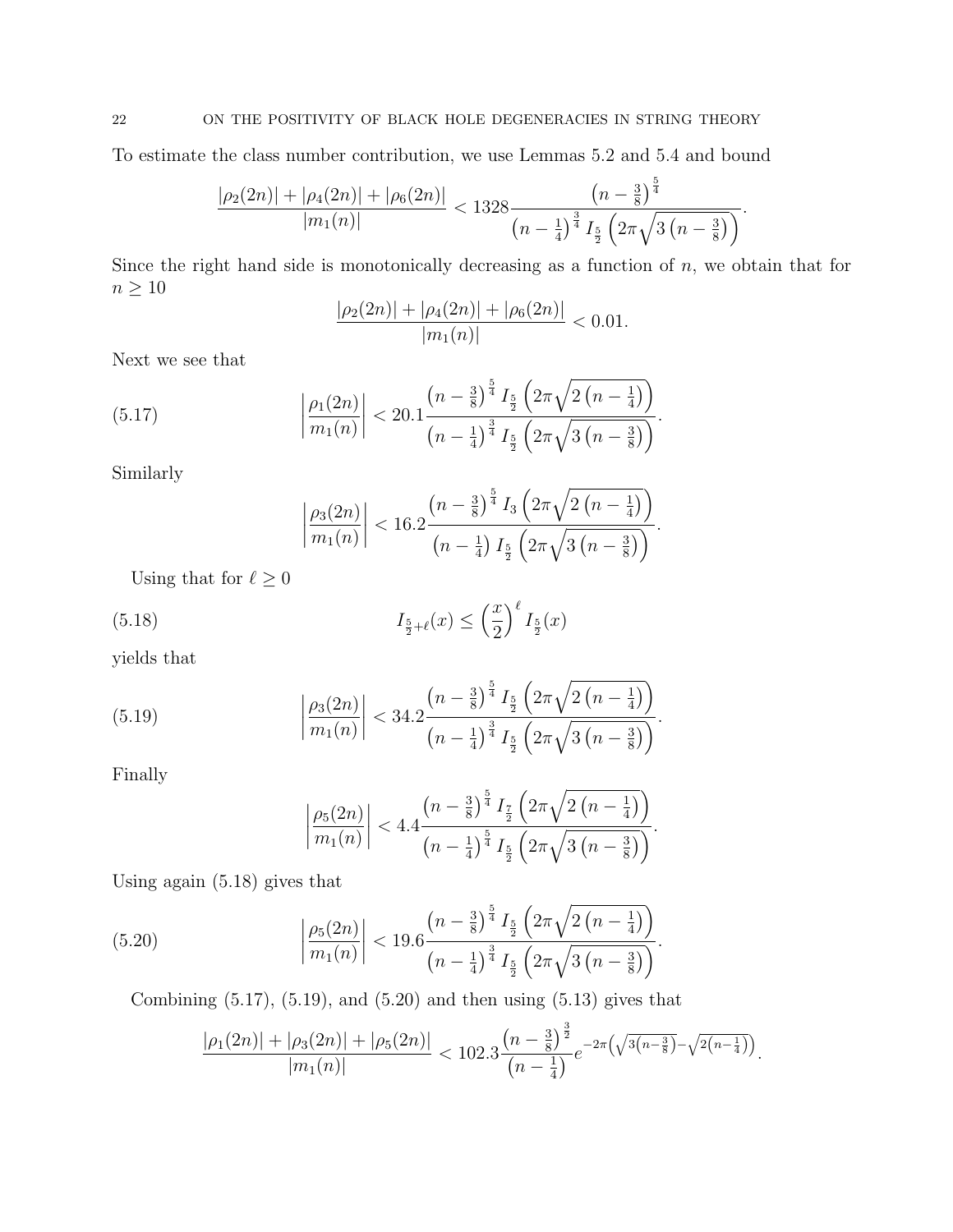For  $n \geq 10$ , we may bound

$$
2\pi \left(\sqrt{3} - \sqrt{2\frac{n-\frac{1}{4}}{n-\frac{3}{8}}}\right) > 1.93.
$$

Thus

$$
\frac{|\rho_1(2n)| + |\rho_3(2n)| + |\rho_5(2n)|}{|m_1(n)|} < 102.3\sqrt{n - \frac{3}{8}}e^{-1.93\sqrt{n - \frac{3}{8}}}.
$$

From this we obtain as before that for  $n \geq 10$ 

$$
\frac{|\rho_1(2n)| + |\rho_3(2n)| + |\rho_5(2n)|}{|m_1(n)|} < 0.8.
$$

Combining the above, we have shown that for  $n \geq 10$  the *n*th coefficient of

$$
h_1-\frac{4800\mathcal{F}_1}{\eta^6}
$$

may be bounded from below by  $0.17m_1(n)$  and are thus in particular positive. Using that

$$
h_1(\tau) - \frac{4800 \mathcal{F}_1(\tau)}{\eta^6(\tau)}
$$
  
=  $q^{-\frac{3}{8}} \Big( 108 + 10620q + 630792q^2 + 14165508q^3 + 197669412q^4 + 2047146876q^5$   
+ 17154588900q<sup>6</sup> + 122361457068q<sup>7</sup> + 767774193516q<sup>8</sup> + 4336015791756q<sup>9</sup> + O (q<sup>10</sup>) \Big)

gives that all Fourier coefficients of this function are positive. Thus for  $j = 1, 3$ , also the coefficients of (5.12) are positive.

We finally consider the case  $j = 0$ . As in the case  $j = 2$ , we may bound for  $n \geq 4$ 

$$
\frac{|e_{01}(n)| + |e_{02}(n)|}{|m_0(n)|} < 0.32.
$$

Next, we use Lemmas 5.2 and 5.4 and bound the error terms separately. Firstly

$$
1200\left|\frac{e_2(n)}{m_0(n)}\right| < 286.6\frac{1}{\left(n-\frac{1}{4}\right)^{\frac{1}{4}}I_{\frac{5}{2}}\left(2\pi\sqrt{3\left(n-\frac{1}{4}\right)}\right)}.
$$

Using that the right hand side is monotonically decreasing as a function of  $n$ , we obtain that for  $n \geq 4$ 

$$
1200\left|\frac{e_2(n)}{m_0(n)}\right| < 0.01.
$$

Finally we bound

$$
1200\left|\frac{e_1(n)}{m_0(n)}\right| < 35.9 \frac{I_4\left(2\pi\sqrt{n-\frac{1}{4}}\right)}{\left(n-\frac{1}{4}\right)^{\frac{1}{4}}I_{\frac{5}{2}}\left(2\pi\sqrt{3\left(n-\frac{1}{4}\right)}\right)}.
$$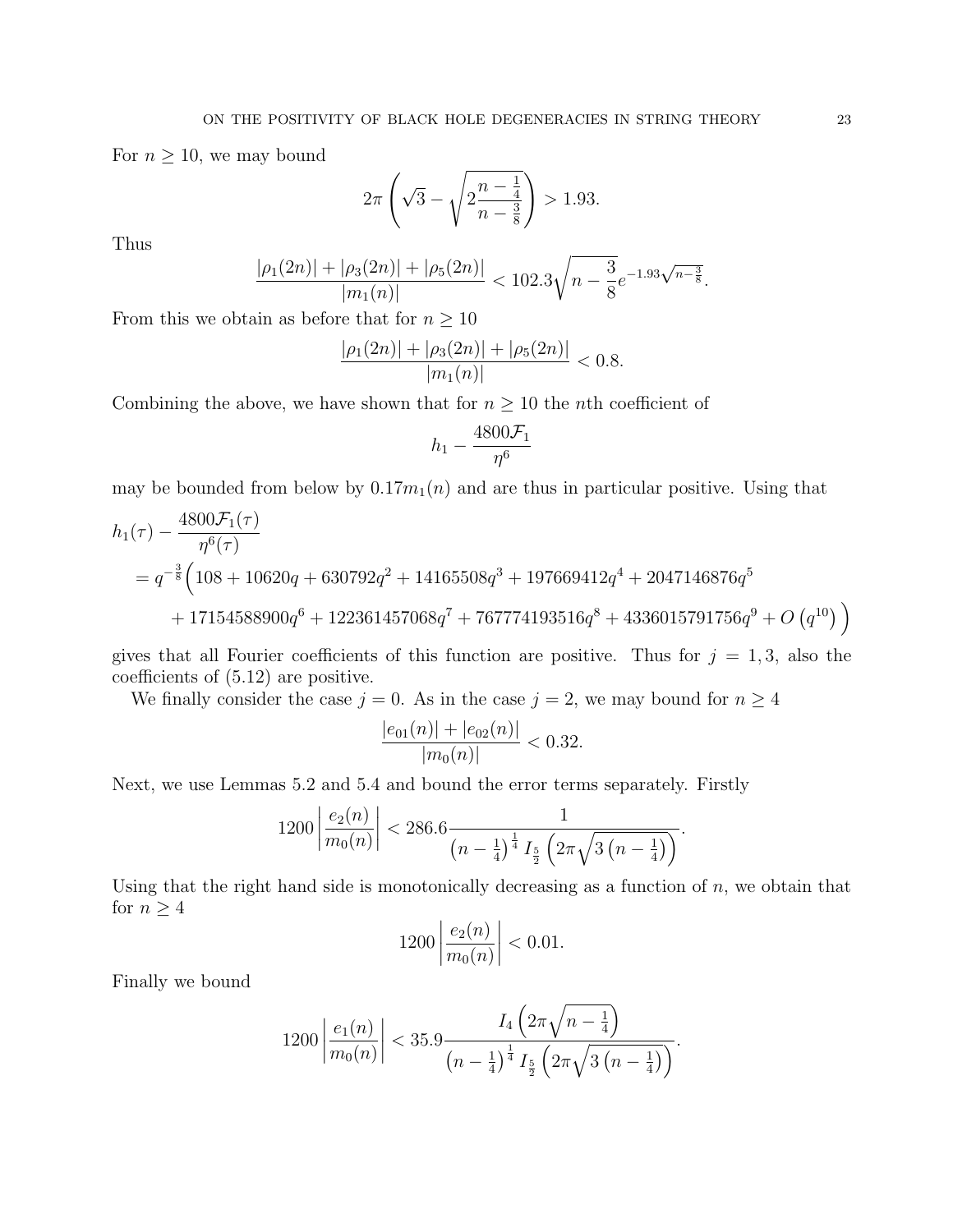Using (5.18) we then obtain

$$
1200\left|\frac{e_1(n)}{m_0(n)}\right| < 200\frac{\left(n-\frac{1}{4}\right)^{\frac{1}{2}}I_{\frac{5}{2}}\left(2\pi\sqrt{n-\frac{1}{4}}\right)}{I_{\frac{5}{2}}\left(2\pi\sqrt{3\left(n-\frac{1}{4}\right)}\right)}.
$$

Inserting (5.13) then gives

$$
1200\left|\frac{e_1(n)}{m_0(n)}\right| < 330\left(n - \frac{1}{4}\right)^{\frac{1}{2}} e^{-2\pi\left(\sqrt{3} - 1\right)\sqrt{n - \frac{1}{4}}}.
$$

Using that the right hand side is monotonically decreasing, we obtain that for  $n \geq 4$ 

$$
1200\left|\frac{e_1(n)}{m_0(n)}\right| < 0.09.
$$

Thus we have shown that for  $n \geq 4$  the *n*th coefficient of

$$
-h_0+\frac{4800\mathcal{F}_0}{\eta^6}
$$

may be bounded by  $0.58|m_0(n)|$  and is in particular positive. We now apply Lemma 4.1 with  $n_0 = 0$  and  $k = 18$ . We compute that

$$
h_0(\tau) - \frac{4800 \mathcal{F}_0(\tau)}{\eta^6(\tau)} = q^{-\frac{1}{4}} \left(972 - 36696q - 1214388q^2 + O\left(q^3\right)\right).
$$

Thus we have to show that for  $n \geq 1$  the *n*th coefficient of this function is bigger than 18.972. A direct inspection of the Fourier coefficients gives that this is true for  $n \leq 2$ . For  $n \geq 3$ the above calculations give that the absolute value of the nth coefficient of this function may be bounded by  $0.58|m_0(n)|$  and the claim follows, again using that  $|m_0(n)|$  is monotonically increasing as a function of  $n$ .

### 6. AN ALTERNATIVE PROOF FOR  $m = 2$

For the second approach, we first estimate the growth of the coefficients of the Jacobi form

(6.1) 
$$
11E_4(\tau)A(\tau,z)B(\tau,z)-5E_6(\tau)A^2(\tau,z)=:\sum_{0\leq j\leq 3}\xi_j(\tau)\,\vartheta_{2,j}(\tau,z),
$$

to then show that for  $n > 0$  the *n*th coefficient of

(6.2) 
$$
(-1)^{j+1} \frac{1}{\Delta} (\xi_j - 4800 \mathcal{F}_j)
$$

is positive.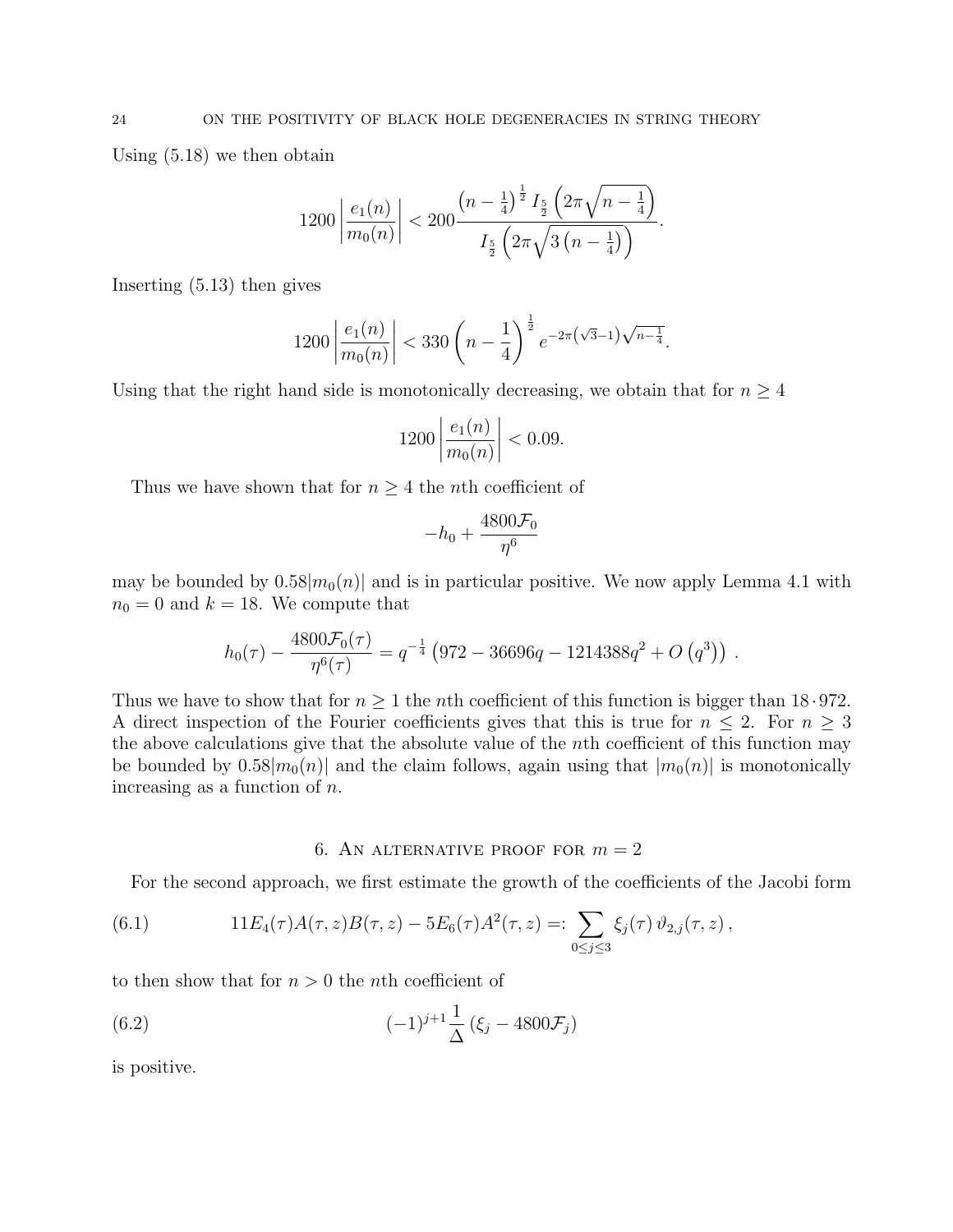From equation (5.1), we get:

(6.3) 
$$
\xi_0(\tau) = -\frac{1}{\eta^{12}(\tau)} \left( \theta_0(2\tau) \theta_1(\tau) f_0(\tau) + \theta_1(2\tau) \theta_0(\tau) f_1(\tau) \right),
$$

(6.4) 
$$
\xi_1(\tau) = \xi_3(\tau) = \frac{1}{2\eta^{12}(\tau)} \theta_1\left(\frac{\tau}{2}\right) \left(f_0(\tau)\theta_0(\tau) + f_1(\tau)\theta_1(\tau)\right),
$$

(6.5) 
$$
\xi_2(\tau) = -\frac{1}{\eta^{12}(\tau)} \left( \theta_1(2\tau) \theta_1(\tau) f_0(\tau) + \theta_0(2\tau) \theta_0(\tau) f_1(\tau) \right),
$$

with  $f_0$  and  $f_1$  defined as in (5.2) and (5.3). We have thus managed to express the terms of the theta decomposition of (6.1) in terms of Eisenstein series, theta functions, and eta functions.

We now address the issue of positivity of various Fourier coefficients. We find many functions whose coefficients are all positive except for the first few ones, and these are then multiplied by theta series and negative powers of the eta function. In order to handle such products, we use Lemma 4.1, a generalization to allow two negative coefficients and the following lemma which deals with multiplication by theta series and whose proof is straightforward.

**Lemma 6.1.** Assume that  $f(q) = \sum_{n\geq 0} a(n)q^n$  satisfies  $a(n) > 0$  for  $n > n_0$  for some  $n_0 \in \mathbb{N}_0$ . Then for  $\lambda \in \{0,1\}$  and  $m \in \mathbb{N}$  the nth coefficient of  $q^{-m\lambda^2/4} f(q) \theta_\lambda(m\tau)$  is at least  $\delta_{\lambda}a(n)-2\sum_{0\leq j\leq n_0}|a(j)|$ , where  $\delta_0=1$  and  $\delta_1=2$ . Moreover if for some  $n_1\in\mathbb{N}$  we have that  $\delta_{\lambda}a(n) > 2\sum_{0 \leq j \leq n_0} |a(j)|$  for  $n \geq n_1$ , then the nth coefficient of  $f(q)\theta_{\lambda}(m\tau)$  is positive for  $n \geq n_1 + m \frac{\lambda^2}{4}$  $\frac{\lambda^2}{4}$ .

We next give a generalization of Lemma 4.1.

**Lemma 6.2.** Let  $F(q) = \sum_{n\geq 0} a(n)q^n$  satisfy  $a(0), a(1) < 0$  and  $a(n) > 2|a(0)| + |a(1)|$  for  $n \geq 2$ . Then for  $n \geq 2$  the nth coefficient of  $\frac{1}{(q)_{\infty}}F(q) =: \sum_{n \geq 0} b(n)q^n$  satisfies

$$
b(0) = a(0), b(1) = a(0) + a(1)
$$
  

$$
b(n) \ge a(n) - 2|a(0)| - |a(1)|.
$$

*Proof.* Set  $a = -a(0), b = -a(1)$ . Then

$$
F_1(q) := \frac{1}{1-q} \left( -a - bq + \sum_{n\geq 2} a(n)q^n \right) =: -a - (a+b)q + \sum_{n\geq 2} a_1(n)q^n,
$$

where for  $n \geq 2$ 

$$
a_1(n) := \sum_{2 \leq \ell \leq n} a(\ell) - (a+b).
$$

We now inductively define

$$
F_r(q) := \frac{1}{1 - q^r} F_{r-1}(q) = -a - (a+b)q + \sum_{n \ge 2} a_r(n)q^n.
$$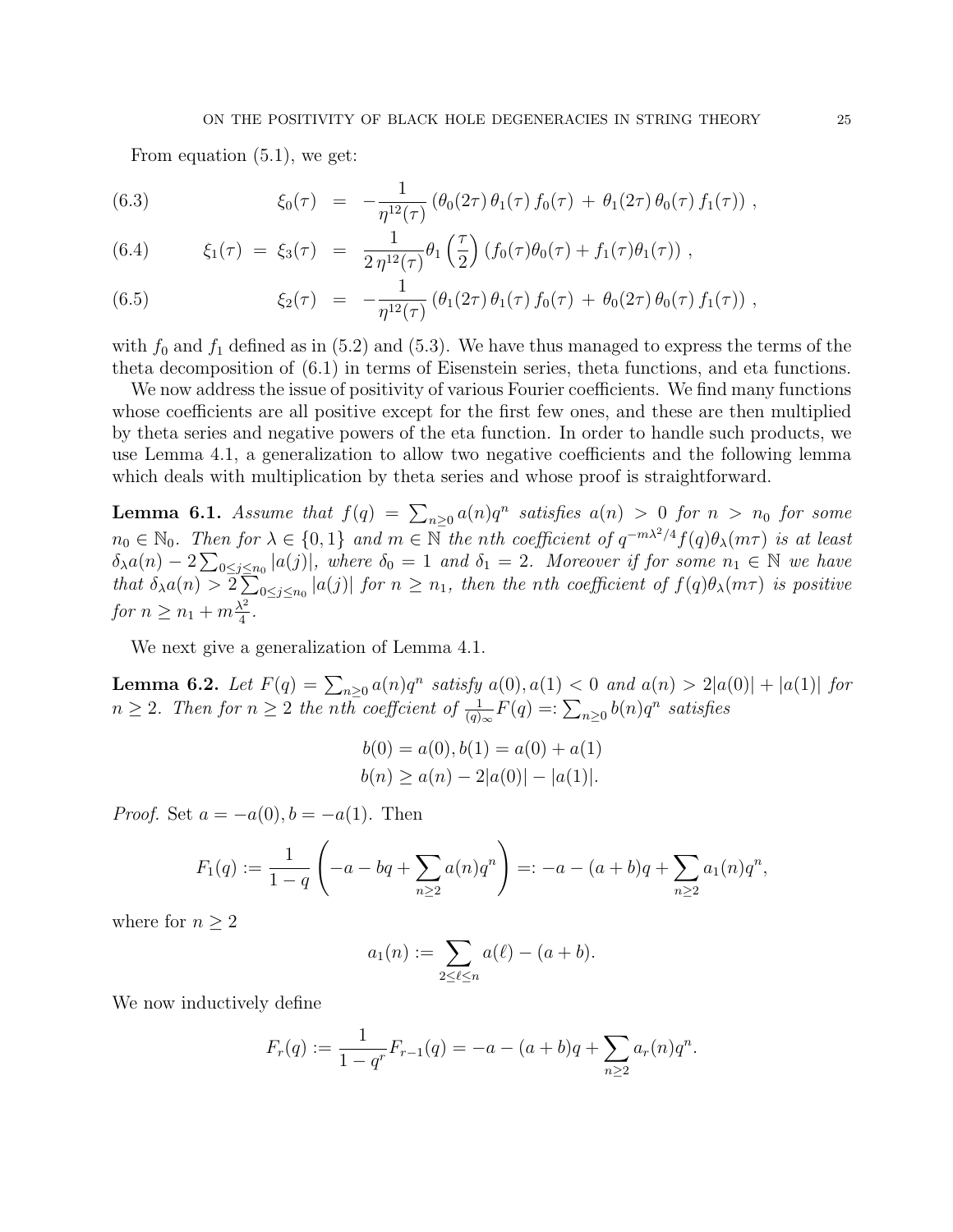We are done once we show that

$$
a_r(n) \ge a(n) - 2a - b \qquad \text{for } 2 \le n \le r
$$
  

$$
a_r(r+1) \ge a(r+1) - a - b
$$
  

$$
a_r(n) > a(n) + a \qquad \text{for } n \ge r+2.
$$

Firstly

$$
a_1(2) = a(2) - (a+b).
$$

For  $n\geq 3$ 

$$
a_1(n) = \sum_{2 \le \ell \le n} a(\ell) - (a+b) \ge a(n) + a(n-1) - (a+b) > a(n) + a
$$

by assumption. We next assume that the claim is shown for  $F_1, \ldots, F_r$ . Then

$$
F_{r+1}(q) = \frac{1}{1 - q^{r+1}} F_r(q)
$$
  
=  $-a - (a + b)q + \sum_{n \ge 1} q^{n(r+1)} \left( \sum_{1 \le \ell \le n} a_r(\ell(r+1)) - a \right)$   
+  $\sum_{n \ge 1} q^{n(r+1)+1} \left( \sum_{1 \le \ell \le n} a_r(\ell(r+1)+1) - (a + b) \right) + \sum_{\substack{n \ge 2 \ n \equiv n \pmod{r+1}}} q^n \sum_{\ell \equiv n \pmod{r+1}} a_r(\ell).$ 

Now for  $n \not\equiv 0, 1 \pmod{r+1}$ 

$$
a_{r+1}(n) = \sum_{\substack{2 \leq \ell \leq n \\ \ell \equiv n \pmod{r+1}}} a_r(\ell).
$$

This implies for  $2\leq n\leq r$ 

$$
a_{r+1}(n) = a_r(n) > a(n) - 2a - b.
$$

Moreover for  $n\geq r+3$  we obtain

$$
a_{r+1}(n) \ge a_r(n) + a_1(n - (r+1)) > a_r(n) + a.
$$

Next

$$
a_{r+1}(r+1) = a_r(r+1) - a \ge a(r+1) - 2a - b
$$

and for  $n\geq 2$ 

$$
a_{r+1}(n(r+1)) = \sum_{1 \le \ell \le n} a_r(\ell(r+1)) - a \ge a_r(n(r+1)) + a_r((n-1)(r+1)) - a
$$
  
 
$$
\ge a(n(r+1)) + a((n-1)(r+1)) - a - b \ge a(n(r+1)) + a.
$$

Finally

$$
a_{r+1}(r+2) = a_r(r+2) - (a+b) > a(r+2) - b
$$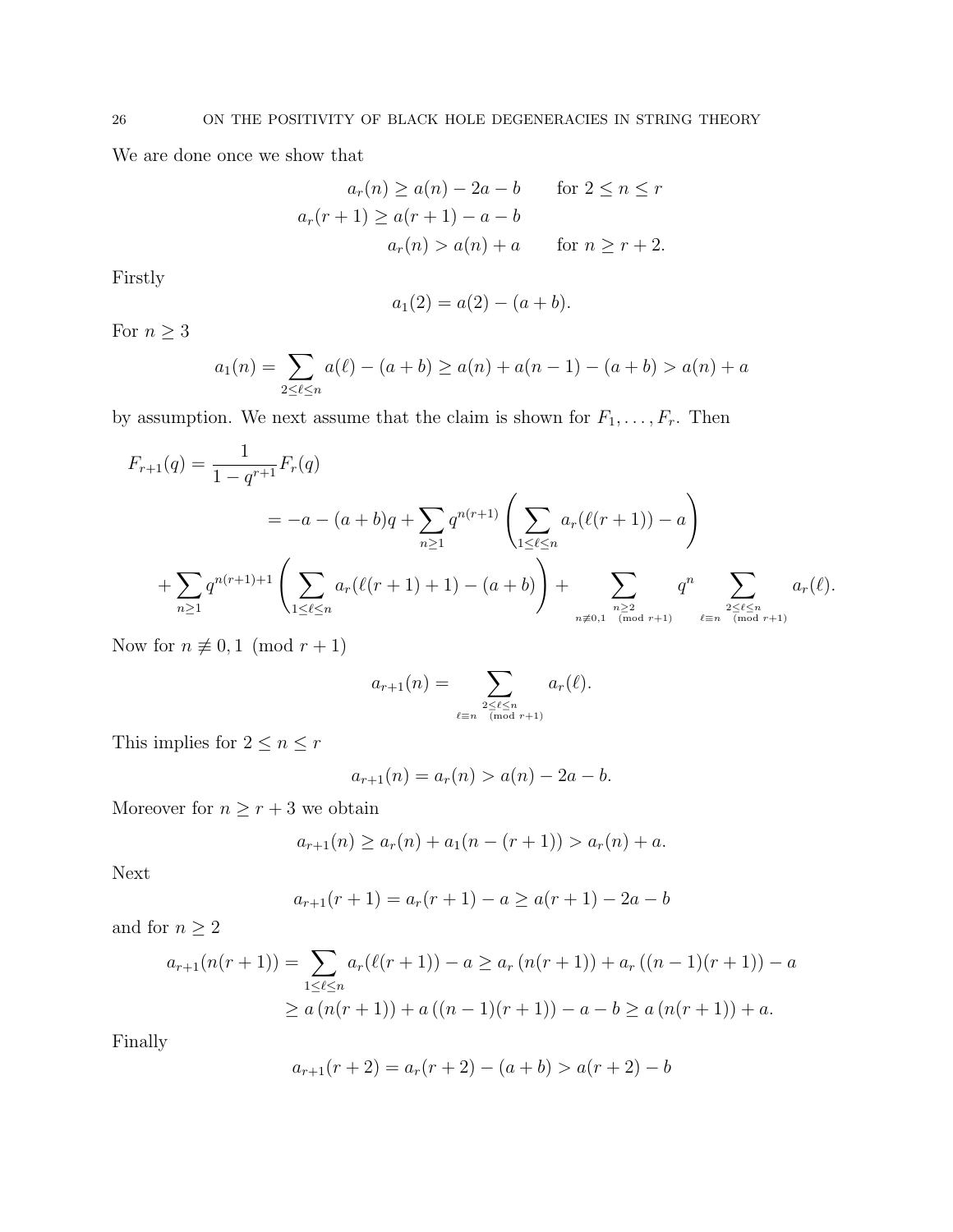and for  $n \geq 2$ 

$$
a_{r+1}(n(r+1)+1) = \sum_{1 \leq \ell \leq n} a_r(\ell(r+1)+1) - (a+b)
$$
  
\n
$$
\geq a_r(n(r+1)+1) + a_r((n-1)(r+1)+1) - (a+b)
$$
  
\n
$$
\geq a(n(r+1)+1) + a((n-1)(r+1)+1) + a - b > a(n(r+1)+1) + a.
$$

From Lemma 6.2 we can immediately see how dividing by powers of eta changes the positivity property.

Corollary 6.3. Let  $F(q) = \sum_{n\geq 0} a(n)q^n$  satisfy  $a(0)$ ,  $a(1) < 0$ , and

$$
a(n) > \left(\frac{(k+1)(k+2)}{2} - 1\right) |a(0)| + k |a(1)|
$$

for  $n \geq 2$ . Then for  $n \geq 2$  the nth coefficient of  $F_k(q) := \frac{1}{(q)_{\infty}^k} F(q) =: \sum_{n \geq 0} a_k(n) q^n$  satisfies

$$
a_k(0) = a(0), \ \ a_k(1) = ka(0) + a(1),
$$

$$
a_k(n) \ge a(n) - \left(\frac{(k+1)(k+2)}{2} - 1\right) |a(0)| - k |a(1)|.
$$

*Proof.* We prove the claim by induction on k. The case  $k = 1$  is contained in Lemma 6.2. We now assume the claim is true for  $k-1$  and show it for k. Note that

$$
F_k(q) = \frac{1}{(q)_{\infty}} F_{k-1}(q).
$$

Thus by Lemma 6.2

$$
a_k(n) \ge a_{k-1}(n) - 2|a_{k-1}(0)| - |a_{k-1}(1)|
$$

provided the right hand side is positive. By induction assumption

$$
a_{k-1}(n) - 2|a_{k-1}(0)| - |a_{k-1}(1)|
$$
  
>  $a(n) - \left(\frac{k(k+1)}{2} - 1\right)|a(0)| - (k-1)|a(1)| - 2|a(0)| - (k-1)|a(0)| - |a(1)|$   
=  $a(n) - \left(\frac{(k+1)(k+2)}{2} - 1\right)|a(0)| - k|a(1)|$ .

Moreover

$$
a_k(0) = a_{k-1}(0) = a(0)
$$
  

$$
a_k(1) = a_{k-1}(0) + a_{k-1}(1) = a(0) + (k-1)a(0) + a(1) = ka(0) + a(1).
$$

 $\Box$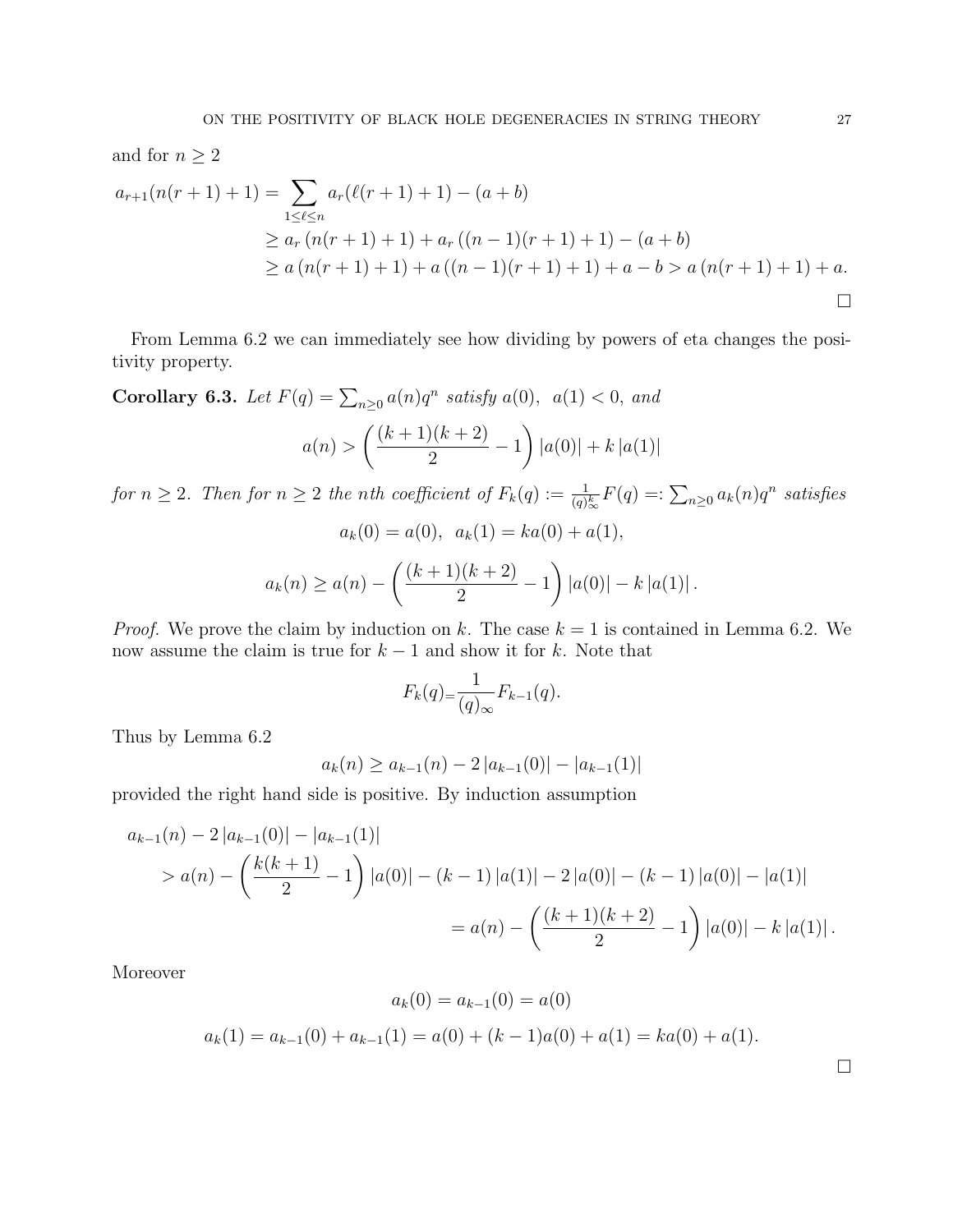We are now ready to look at the positivity of the Fourier coefficients of the various functions. Recall the definitions of  $g_0$  and  $g_1$  in (5.8) and (5.9), respectively. We claim that all coefficients of  $q^{-\frac{1}{4}}g_0\eta^6$  and all but the constant coefficient of  $-g_1\eta^6$  are positive. Indeed, by Lemma 6.1 the coefficients of  $-E_2\theta_0$  and  $-E_2\theta_1q^{-\frac{1}{4}}$  are all positive except the first giving the claim since the coefficients of  $\theta'_j$ ,  $j = 0, 1$ , are positive and since

$$
q^{-\frac{1}{4}}g_0(\tau)\eta^6(\tau) = 10 + 48q + O(q^2),
$$
  

$$
-g_1(\tau)\eta^6(\tau) = -1 + 70q + O(q^2).
$$

Multiplying by  $\eta^{-6}$ , it is then clear that all coefficients of  $g_0$  are positive. For  $n \geq 1$ , the *n*th coefficient of  $-g_1\eta^6$  is bounded by  $24\sigma_1(n) > 6$ . Therefore, we have, using Lemma 4.1, that all coefficients with the exception of the first of  $q^{\frac{1}{4}}g_1$  are negative.

Next we look at the positivity of the coefficients of  $f_0$  and  $f_1$ . Using the easily verified identity

(6.6) 
$$
E_2 E_4 - E_6 = 3E'_4,
$$

we obtain

$$
-11E_2(\tau)E_4(\tau) + 5E_6(\tau) = -33E'_4(\tau) - 6E_6(\tau)
$$
  
= -6 - 4896q - 42768q<sup>2</sup> + 72576q<sup>3</sup> + O(q<sup>4</sup>) .

We denote the *n*th coefficient of this q-series by  $a(n)$ . It is given for  $n \ge 1$  by

$$
a(n) = -7920n\sigma_3(n) + 3024\sigma_5(n) \ge 2529n^5 - 7920n^4 =: P_1(n),
$$

where we used that, for  $n > 1$ ,

$$
\sigma_5(n) > n^5 \qquad \qquad \sigma_3(n) \le \frac{n^4}{16} + n^3.
$$

Note that  $P_1(n) > 0$  for  $n \geq 4$  and that

$$
a(n) - 2(|a(0)| + |a(1)| + |a(2)|) > P_2(n) := P_1(n) - 95340,
$$

which is for  $n \geq 4$  strictly positive. By Lemma 6.1, it then follows that for  $j = 0, 1$ , the nth Fourier coefficient of the function

$$
(5E_6 - 11E_2E_4)\theta_j q^{-\frac{j^2}{4}}
$$

is for  $n \geq 4$  positive and bounded below by  $P_2(n)$ . Moreover, since  $E_4$  and  $\theta'_j q^{-j^2/4}$ ,  $j = 0, 1$ , have positive Fourier coefficients, we obtain that for  $n \geq 4$  the nth Fourier coefficients of  $f_0q^{-1/4}$  and  $f_1$  are positive and bounded below by  $P_2(n)$ . Computing the first few coefficients gives

$$
f_0(\tau)q^{-\frac{1}{4}} = 120 + 21888q + 200760q^2 + 1307520q^3 + O(q^4),
$$
  

$$
f_1(\tau) = -6 - 4380q + 74160q^2 + 1127520q^3 + O(q^4).
$$

We next aim to show that the Fourier coefficients of  $\eta^{12}\xi_j$  are positive for all n except for a finite number of possible exceptions. For this purpose we first consider products of  $f_0$ and  $f_1$  with theta functions. Since the coefficients of  $f_0q^{-\frac{1}{4}}$  are positive, it follows that for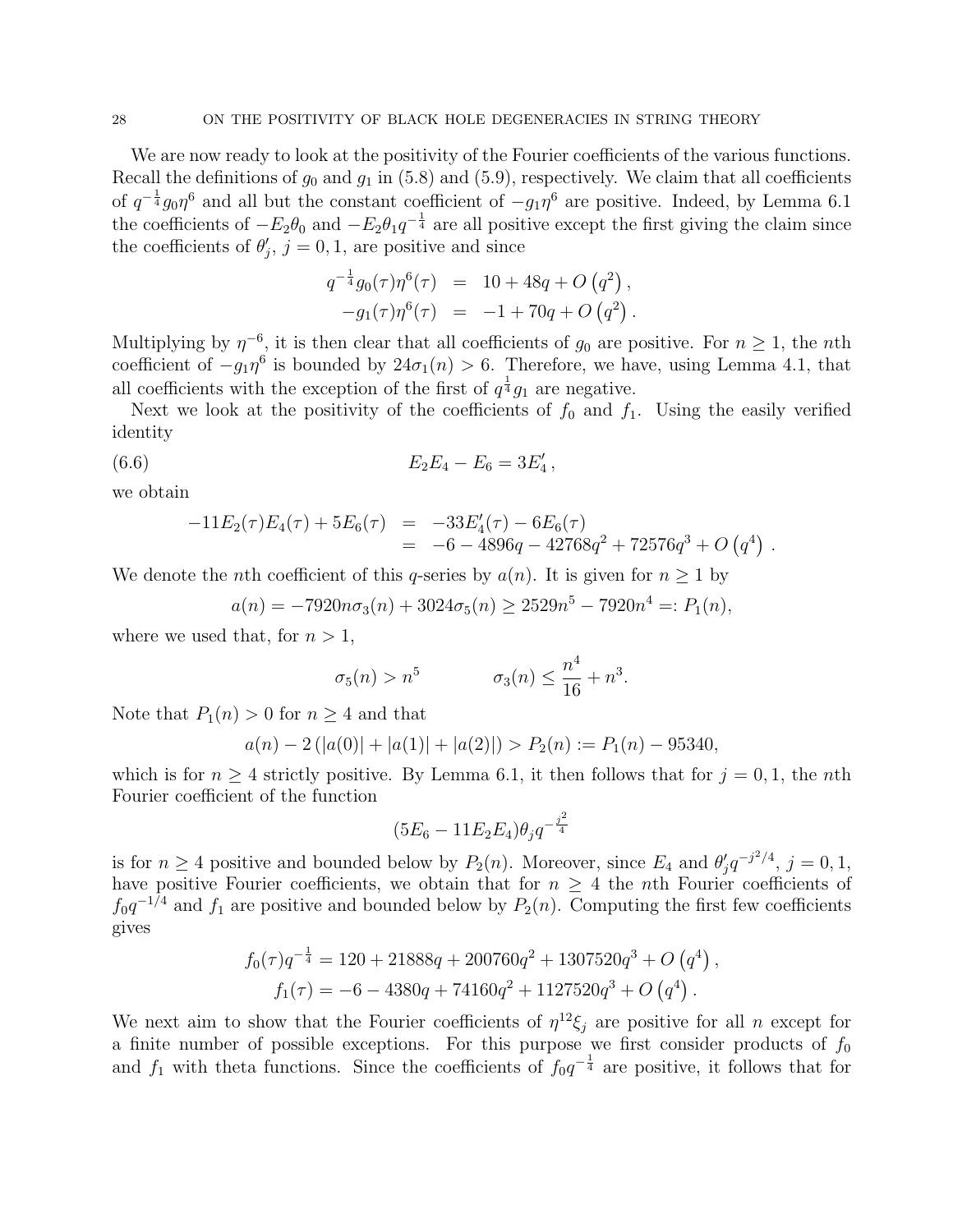$j = 0, 1$ , the coefficients of  $q^{(-j^2-1)/4} f_0 \theta_j$  are all positive and thus also the coefficients of  $q^{(-j^2-1)/2}\theta_j(2\tau)\theta_1(\tau) f_0(\tau)$  for  $j=0,1$ . Moreover, using again Lemma 6.1, the *n*th coefficients of  $q^{-j^2/4}f_1\theta_j$ ,  $j=0,1$ , are bounded below by

$$
P_3(n) := P_2(n) - 2 \cdot (6 + 4380)
$$

which is positive for  $n \geq 4$ . We determine the first coefficients as

$$
f_1(\tau)\theta_0(\tau) = -6 - 4392q + 65400q^2 + 1275840q^3 + O(q^4),
$$
  

$$
f_1(\tau)\theta_1(\tau)q^{-\frac{1}{4}} = -12 - 8760q + 148308q^2 + 2246280q^3 + O(q^4)
$$

Thus, using that

$$
q^{-\frac{1}{4}}\left(f_0(\tau)\theta_0(\tau) + f_1(\tau)\theta_1(\tau)\right) = 108 + 13368q + 392844q^2 + 3955320q^3 + O\left(q^4\right)
$$

gives that all coefficients of  $(f_0\theta_0 + f_1\theta_1)q^{-1/4}$  are positive and bounded below by  $P_3(n)$ . Therefore, the same is true for  $q^{-3/8}\xi_1\eta^{12}$  and thus also for  $q^{1/8}\xi_1$ .

To treat  $\xi_0$  and  $\xi_2$ , we apply Lemma 6.1 another time and find that the *n*th coefficient of  $q^{-j^2/2} f_1(\tau) \theta_j(2\tau) \theta_0(\tau)$  for  $j = 0, 1$  is bounded below by

$$
P_4(n) := P_3(n) - 2 \cdot (6 + 4392)
$$

which is positive for  $n \geq 4$ . Recall that  $q^{(-j^2-1)/2}\theta_j(2\tau)\theta_1(\tau) f_0(\tau)$  has positive coefficients. Thus the coefficients of  $-q^{(-j^2-1)/2}\eta^{12}\xi_{2j}, j=0,1$ , are bounded below by  $P_4(n)$ . We determine the first coefficients as

$$
-q^{-\frac{1}{2}}\eta^{12}(\tau)\xi_0(\tau) = 228 + 34992q + 553040q^2 + 5298048q^3 + O(q^4),
$$
  

$$
-\eta^{12}(\tau)\xi_2(\tau) = -6 - 3912q + 152940q^2 + 2070576q^3 + O(q^4).
$$

Since all coefficients of  $-q^{-1/2}\eta^{12}\xi_0$  are positive, the same is true for  $-\xi_0$ . Moreover, the *n*th Fourier coefficient of  $-\eta^{12}\xi_2$  is positive for  $n \geq 2$  and bounded below by  $P_4(n)$  for  $n \geq 4$ . By Corollary 6.3 we obtain that the coefficients of  $-q^{\frac{1}{2}}\xi_2$  are positive for  $n \geq 2$  and bounded below by

$$
P_5(n) := P_4(n) - (90 \cdot 6 + 12 \cdot 3912)
$$

which is positive for  $n \geq 4$ .

The analysis of the three functions slightly differ from each other from now on and we start with the case  $j = 2$ . As shown above the *n*th coefficient of  $-q^{1/2}\xi_2$  is bounded below by  $P_5(n)$ . Note that all Fourier coefficients of  $\mathcal{F}_2$  are positive and that

$$
q^{\frac{1}{2}}\left(-\xi_2(\tau) + 4800\mathcal{F}_2(\tau)\right) = -6 - 1584q + 115056q^2 + 3560256q^3 + O\left(q^4\right).
$$

For  $n \geq 4$ , the *n*th coefficient of this function are bounded below by  $P_5(n)$ , which is bounded below by  $(90 \cdot 6 + 12 \cdot 1584)$ . Therefore, we obtain, by Corollary 6.3 4.1 and by inspecting the first coefficients, that all coefficients with positive exponent of  $(6.2)$  are positive.

In the case  $j = 0$ , we proceed similarly. Note that for  $n \geq 1$ , the *n*th Fourier coefficient of  $\mathcal{F}_0$  is positive. Thus for  $n \geq 1$  the *n*th Fourier coefficients of  $-\xi_0 + 4800\mathcal{F}_0$  is positive and

$$
-\xi_0(\tau) + 4800\mathcal{F}_0(\tau) = -972 + 42528q + 985464q^2 + 1497196q^3 + O(q^4).
$$

.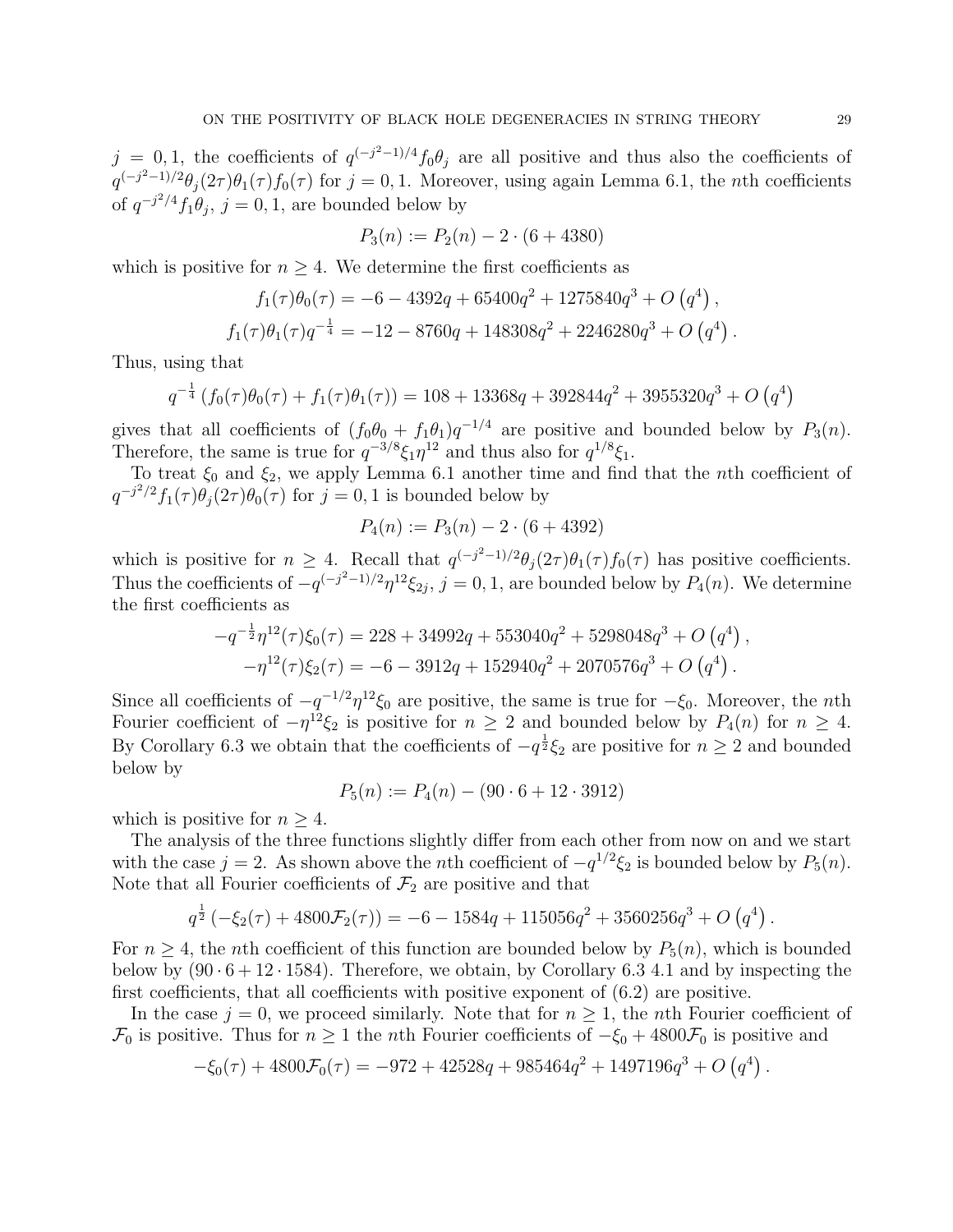From the above analysis, we moreover obtain that for  $n \geq 4$ , the *n*th coefficient of this function is bounded below by  $P_5(n)$ , which is bounded below by 24 · 972. Therefore we obtain by Lemma 4.1 with  $n_0 = 1$  and  $k = 24$ , that all positive coefficients of (6.2) are positive.

We finally consider the case  $j = 1$ . We have to compare the coefficients of  $\xi_1$  with the associated contribution coming from class numbers. Recall that for  $n \geq 4$  the *n*th coefficient of  $q^{1/8}\xi_1$  is bounded by  $P_3(n)$ . Next note that

$$
q^{\frac{1}{8}}(\xi_1(\tau) - 4800\mathcal{F}_1(\tau)) = 108 + 9972q + 568044q^2 + 10477416q^3 + O(q^4).
$$

Since

$$
\mathcal{F}_1(\tau) = \sum_{\ell \ge 1} H(8\ell - 1) q^{\ell - \frac{1}{8}},
$$

it is enough by the above considerations to show that for  $n \geq 4$ 

$$
P_3(n) > 4800H(8n - 1).
$$

By (4.4) it is enough to show that

$$
P_3(n) > 4800(8n - 1)
$$

which is indeed satisfied for  $n \geq 4$ .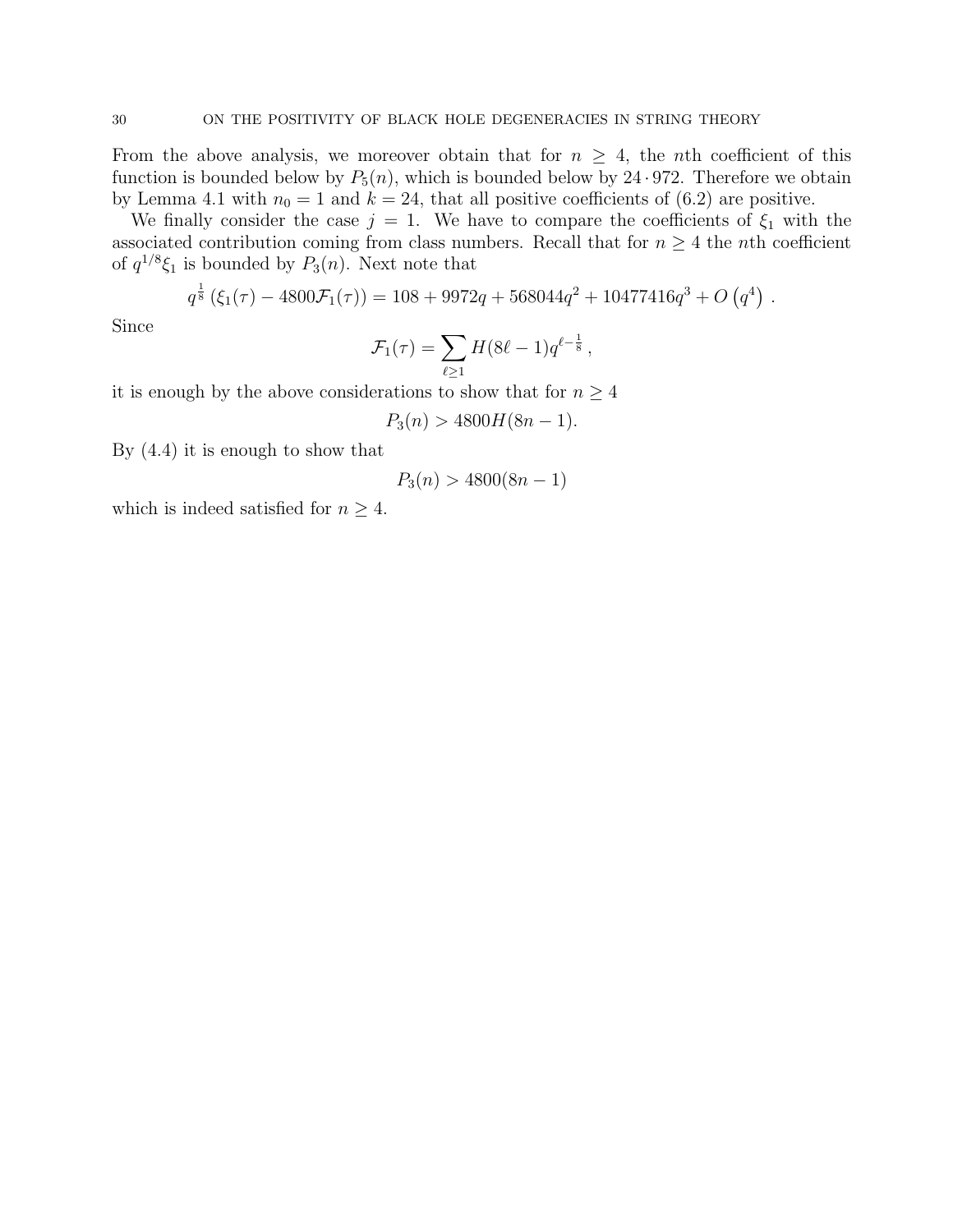## APPENDIX A. BLACK HOLE DEGENERACIES FOR  $m = 1, 2, 3, 4$

For the black holes in string theory on  $K3 \times T^2$ , the degeneracies are a function of the T-duality invariants  $(M^2/2, N^2/2, M\dot{N}) = (m, n, \ell)$ . As explained in §3, they are the Fourier coefficient  $c(n, \ell)$  of the mock Jacobi form  $\psi_m$  of index m for  $n \geq m$ . By the elliptic invariance, it is enough to consider  $\ell = 0, \ldots, m + 1$ . We list the first few coefficients of the mock Jacobi forms  $\psi_m$  for the first four positive values of m.

|--|

| $\boldsymbol{n}$ |              |  |                          |                                                 |               |
|------------------|--------------|--|--------------------------|-------------------------------------------------|---------------|
|                  |              |  |                          | 648 50064 1127472 16491600 185738352 1737283968 | - 14086119024 |
|                  |              |  | 600 25353 561576 8533821 | 100390104 977183520                             | 8203464720    |
|                  |              |  |                          |                                                 |               |
| $n_{\rm}$        |              |  |                          |                                                 |               |
|                  | 101777516400 |  |                          | 668043042720 4040083875024 22756537895040       |               |

 $\lvert \ell = 1 \rvert$  61077837780 411421124040 2544746970243 14618739930912

 $m = 2$ 

| $\eta$   |        | $\theta$      |         |                | 3              |                                | 5               |  |
|----------|--------|---------------|---------|----------------|----------------|--------------------------------|-----------------|--|
| $\ell=0$ | $-648$ | 12800         | 1127472 | 32861184       | 632078672      | 9337042944                     | 113477152800    |  |
| $\ell=1$ | 72     | 8376          | 561576  | 18458000       | 392427528      | 6216536784                     | 79330416536     |  |
| $\ell=2$ | -4     | $-1152$       | 50064   | 3859456        | 110910300      | 2073849984                     | 29495727056     |  |
|          |        |               |         |                |                |                                |                 |  |
| $\eta$   |        |               |         |                |                |                                |                 |  |
| $\ell=0$ |        | 1181763743744 |         | 10838236934808 |                | 89288280271872 670746948265232 |                 |  |
| $\ell=1$ |        | 855667882536  |         | 8055449338200  | 67714250601728 |                                | 516898213691112 |  |
| $\ell=2$ |        | 343972015104  |         | 3437700768840  | 30312295881600 |                                | 240704209521024 |  |

 $\mathbf{m}=\mathbf{3}$ 

| $\boldsymbol{n}$ | $-1$          | $\left( \right)$ |                | $\overline{2}$ | 3               | 4                |
|------------------|---------------|------------------|----------------|----------------|-----------------|------------------|
| $\ell=0$         | $-6404$       | 153900           | 16491600       | 632078672      | 16193130552     | 315614079072     |
| $\ell=1$         | 972           | 85176            | 8533821        | 392427528      | 11232685725     | 233641003920     |
| $\ell=2$         | $-96$         | $-15600$         | 1127472        | 110910300      | 4173501828      | 100673013264     |
| $\ell=3$         | 5             | 1728             | 130329         | 18458000       | 920577636       | 26563753008      |
|                  |               |                  |                |                |                 |                  |
| $\eta$           | 5             |                  | 6              |                | 7               | 8                |
| $\ell=0$         | 4980146121600 |                  | 66223829146464 |                | 763810107420924 | 7808500872944344 |
| $\ell=1$         | 3838665438606 |                  | 52438270948872 |                | 616509025474839 | 6394025215102200 |
| $\ell=2$         |               | 1817641213584    | 26523447693936 |                | 327561687731700 | 3530513346970608 |
| $\ell=3$         | 543037538313  |                  | 8689043006928  |                | 115301073750300 | 1317086884043616 |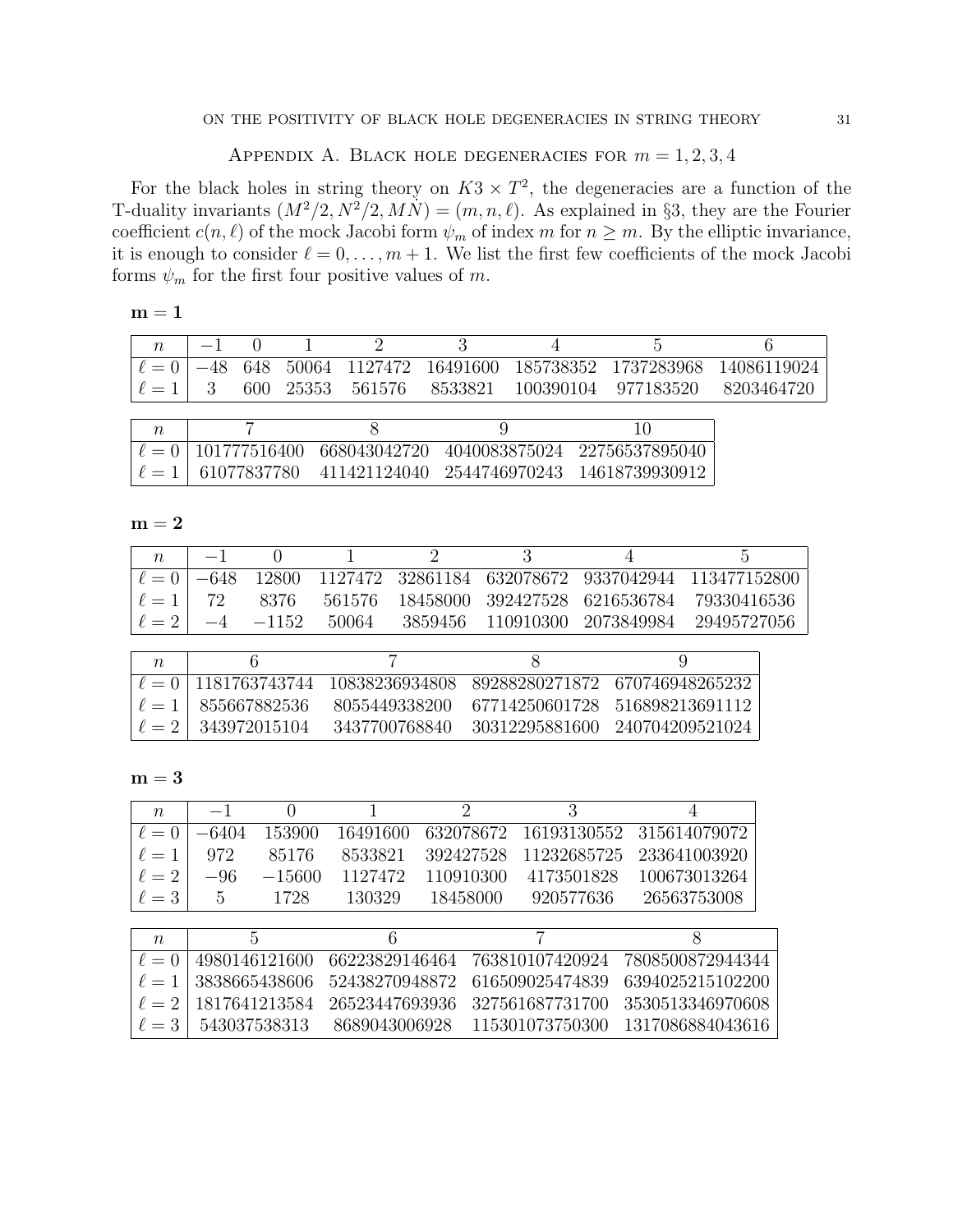|--|--|

| $\eta$     |          |           |           |            |                                   |               |
|------------|----------|-----------|-----------|------------|-----------------------------------|---------------|
| $\ell=0$   | $-51396$ | 1410048   |           |            | 185738352 9337042944 315614079072 | 7999169992704 |
| $\ell = 1$ | 9600     | 700776    | 100390104 | 6216536784 | 233641003920                      | 6264458136216 |
| $\ell = 2$ | $-1296$  | $-154752$ | 16491600  | 2073849984 | 100673013264                      | 3093523125120 |
| $\ell = 3$ | 120      | 23328     | 1598376   | 392427528  | 26563753008                       | 987647838816  |
| $\ell = 4$ | $-6$     | $-2304$   | $-209304$ | 32861184   | 4173501828                        | 203003283456  |

| $n_{\rm s}$  | $\Delta$        | h                |                                    |                     |
|--------------|-----------------|------------------|------------------------------------|---------------------|
| $\ell = 0$   | 161166049715136 |                  | 2690630398144512 38396325233501604 | 479643192755712000  |
| $\ell = 1$   | 130483874926824 | 2226273321514872 | - 32263019501551200                | 407734088790024888  |
| $\ell = 2$   | 70154254155648  | 1268909447328000 | 19194759843735744                  | -250750639230059136 |
| $\ell = 3$   | 25364019402816  | 501130864684008  | 8102401641823224                   | 111544858411221936  |
| $l \ell = 4$ | 6153448819056   | 136676238618624  | 2415415078450044                   | 35695523741819136   |

| $n_{\rm}$    |                                      | 10                  |                                            |
|--------------|--------------------------------------|---------------------|--------------------------------------------|
| $l \ell = 0$ | 5343131141125608240                  |                     | 53865362293195763712 497287540606193791776 |
| $\ell = 1$   | 4583919031715817912                  |                     | 46559483089512998904 432557670343025950296 |
|              | $\ell = 2 \cdot 2895018873817853040$ |                     | 30059106955693337088 284514174765163372992 |
| $\ell = 3$   | 1344064501276102440                  |                     |                                            |
| $l \ell = 4$ | 455984813319184992                   | 5155065821726530560 | 52491288465592800984                       |

## **REFERENCES**

- 1. N. Banerjee, I. Mandal, and A. Sen, Black Hole Hair Removal, JHEP 07 (2009), 091.
- 2. N. Banerjee, Subleading Correction to Statistical Entropy for BMPV Black Hole, Phys.Rev D.79 (2009) 081501.
- 3. S-duality action on discrete T-duality invariants, JHEP 0804 (2008) 012.
- 4. S. Banerjee, A. Sen, and Y. K. Srivastava, Partition functions of torsion > 1 dyons in heterotic string *theory on*  $T^6$ , JHEP **0805** (2008) 098.
- 5. K. Bringmann and J. Manschot, From sheaves on  $P^2$  to generalizations of the Rademacher expansion American J. of Math., accepted for publication.
- 6. K. Bringmann and K. Ono, The  $f(q)$  mock theta function conjecture and partition ranks, Invent. Math. 165 (2006), 243–266.
- 7. , Coefficients of harmonic Maass forms, Proceedings of the 2008 University of Florida Conference on Partitions, q-series, and modular forms.
- 8. K. Bringmann and O. Richter, Zagier-type dualities and lifting maps for harmonic Maass-Jacobi forms, Adv. Math. 225 (2010), 2298-2315.
- 9. A. Castro and S. Murthy, Corrections to the statistical entropy of five dimensional black holes, JHEP 0906 (2009), 024.
- 10. M. C. N. Cheng and E. Verlinde, Dying Dyons Don't Count, JHEP 0709 (2007), 070.
- 11. A. Dabholkar, D. Gaiotto, and S. Nampuri, Comments on the spectrum of CHL dyons, JHEP 01 (2008), 023.
- 12. A. Dabholkar, J. Gomes, and S. Murthy, *Counting all dyons in*  $N = 4$  string theory, (2008), JHEP **05** (2011), 059.
- 13.  $\Box$ , Quantum black holes, localization and the topological string, JHEP 1106 (2011), 019.